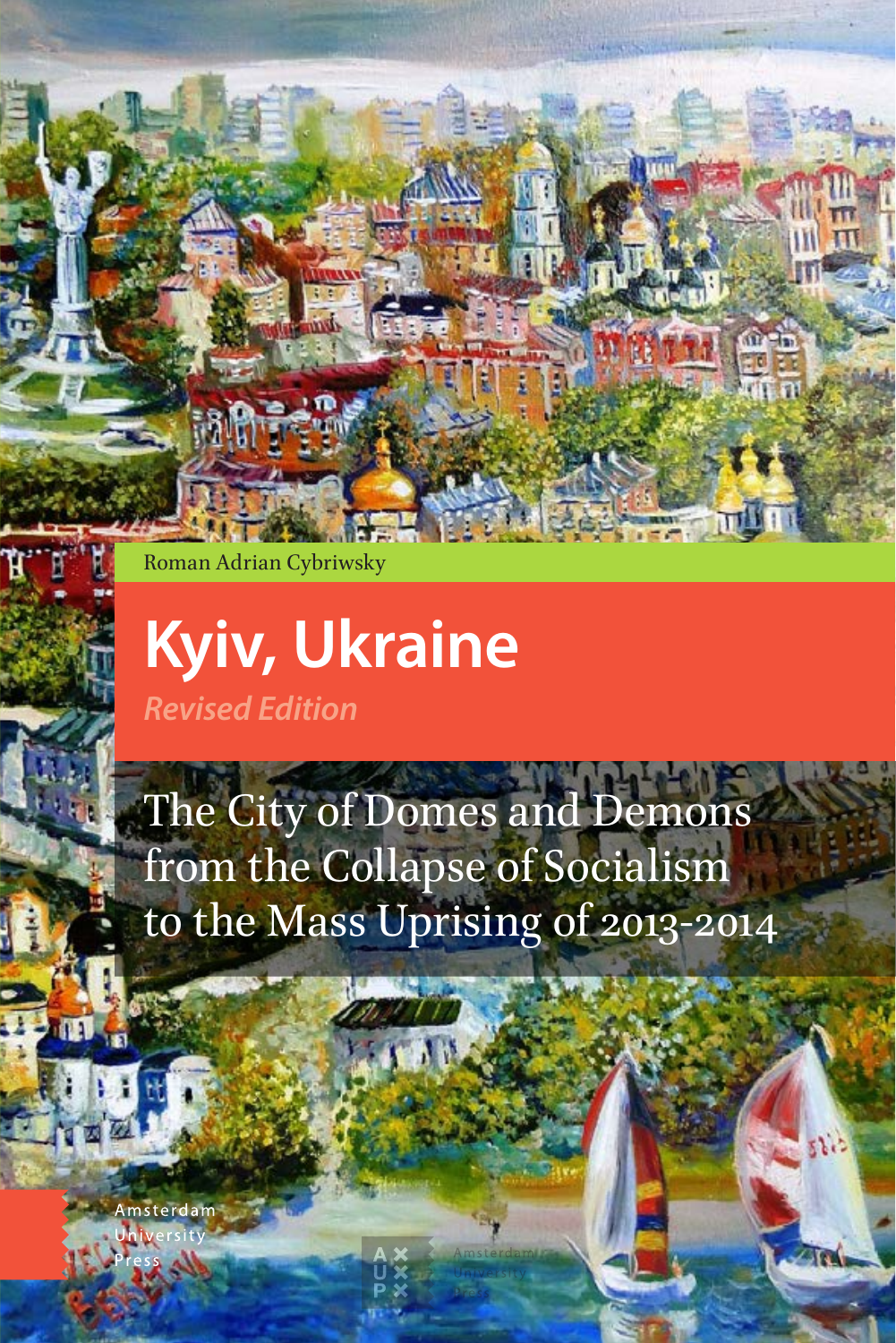Kyiv, Ukraine

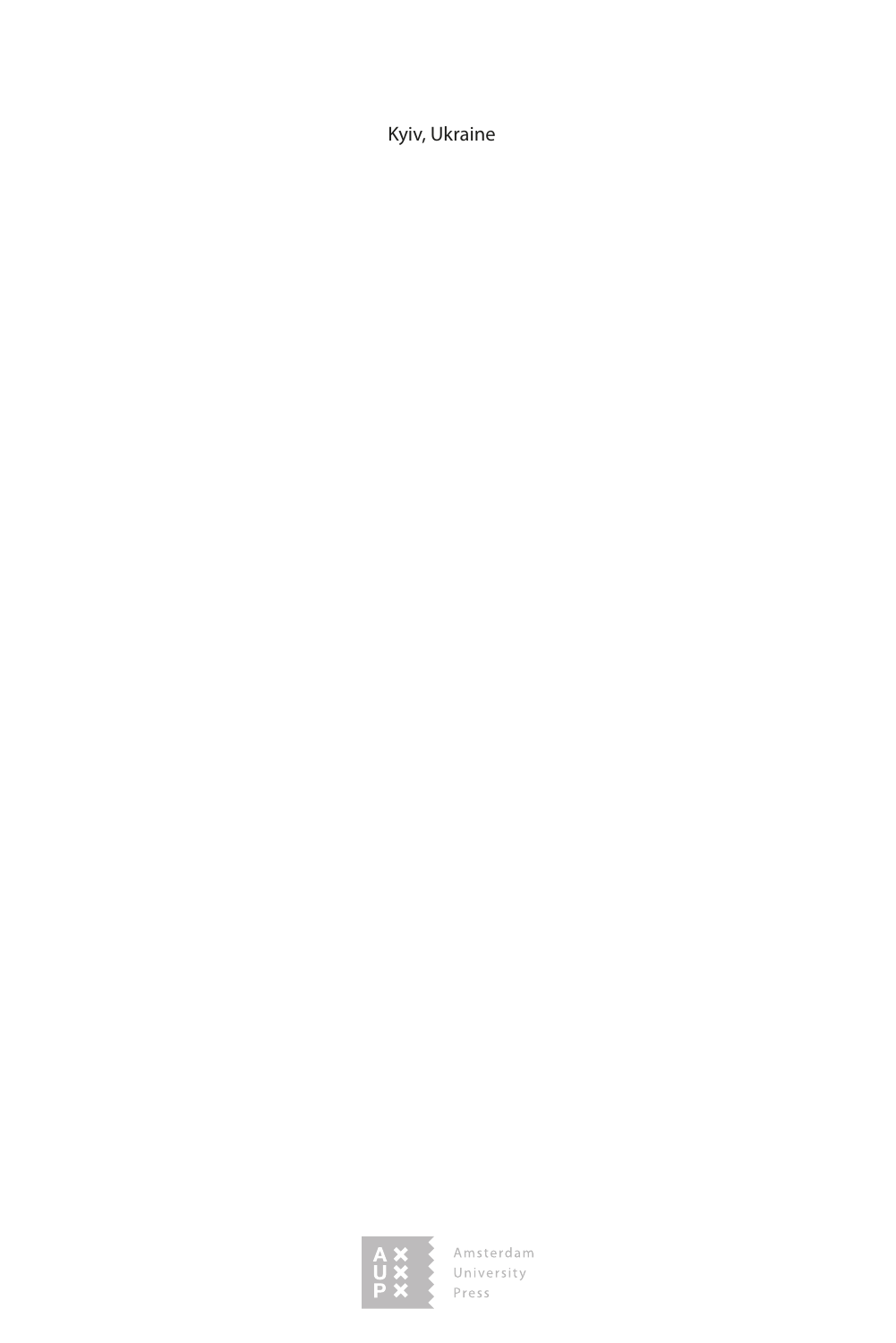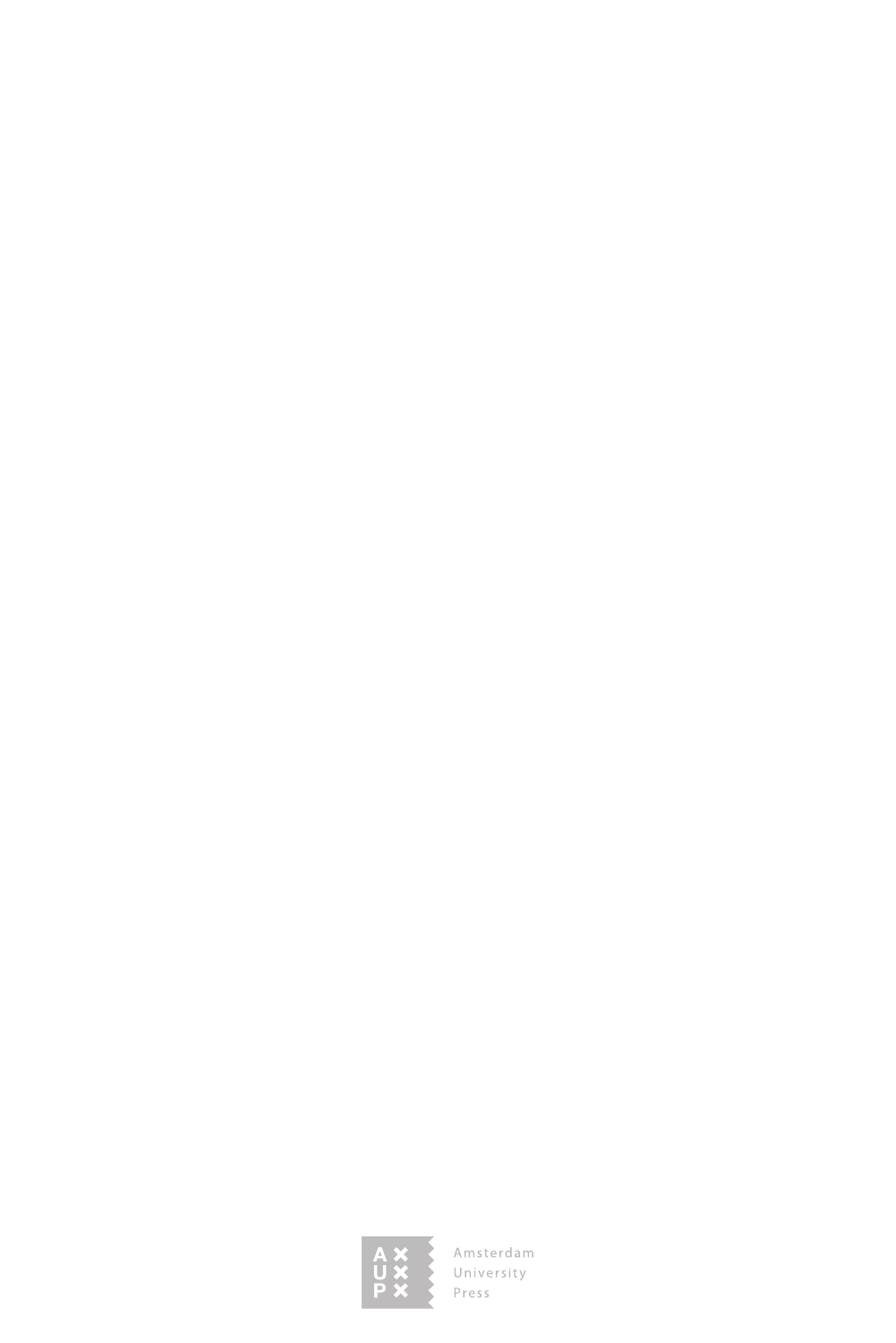# Kyiv, Ukraine

## *The City of Domes and Demons from the Collapse of Socialism to the Mass Uprising of 2013-2014*

Revised Edition

*Roman Adrian Cybriwsky*

Amsterdam University Press

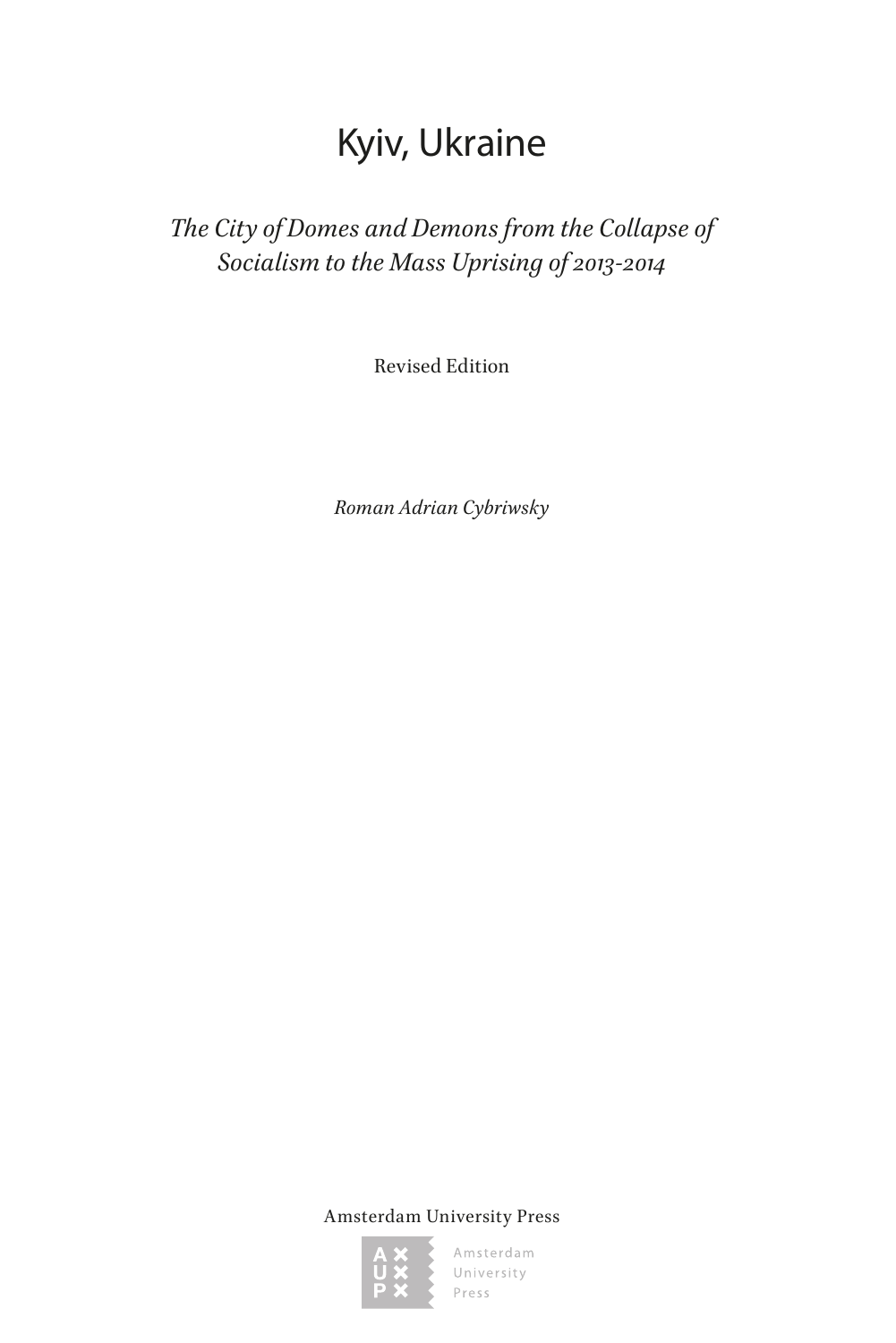Cover illustration: Evelina Beketova

Cover design: Coördesign, Leiden Layout: Crius Group, Hulshout

Amsterdam University Press English-language titles are distributed in the US and Canada by the University of Chicago Press.

| ISBN   | 978 94 6298 150 8       |
|--------|-------------------------|
| e-ISBN | 978 90 4853 173 8 (pdf) |
| DOI    | 10.5117/9789462981508   |
| NUR    | 906                     |

© Roman Adrian Cybriwsky/ Amsterdam University Press, Amsterdam 2016

All rights reserved. Without limiting the rights under copyright reserved above, no part of this book may be reproduced, stored in or introduced into a retrieval system, or transmitted, in any form or by any means (electronic, mechanical, photocopying, recording or otherwise) without the written permission of both the copyright owners and the authors of the book.

Every effort has been made to obtain permission to use all copyrighted illustrations reproduced in this book. Nonetheless, whosoever believes to have rights to this material is advised to contact the publisher.



Amsterdam University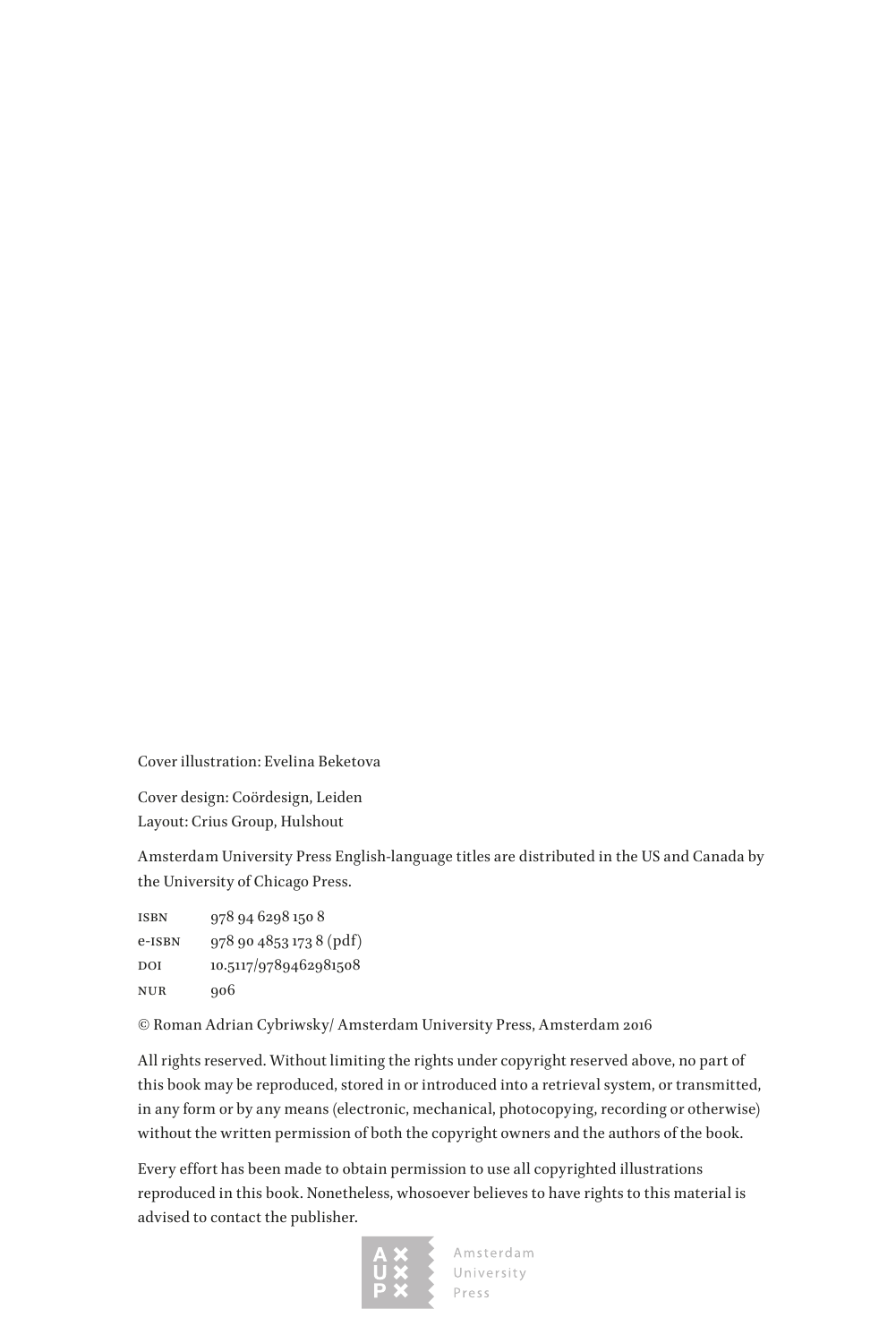To my parents Dr. Alex Cybriwsky (1914-1996) and Myroslava (Baczynska) Cybriwsky (1914-2014). They were the first to teach me about Ukraine. Also in fond memory of Wilbur Zelinsky (1921-2013), the most cultured of cultural geographers. He taught me about doing fieldwork up close and about social conscience in geography. In honor as well of the heroic Nebesna Sotnya, the "Hundred in Heaven" who paid the ultimate sacrifice for Ukraine in February, 2014, during the Euromaidan protests in Kyiv. Their memory will live forever.

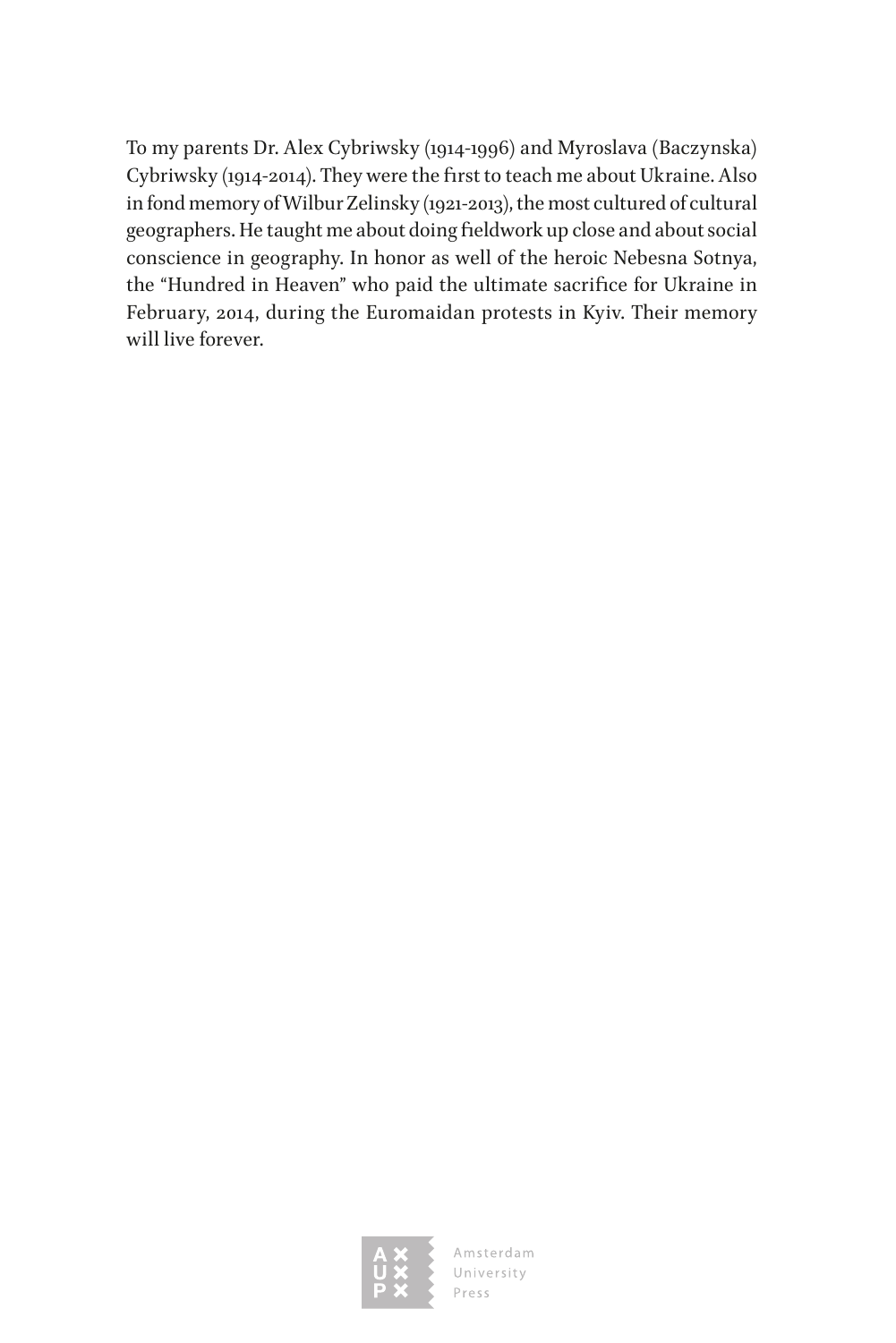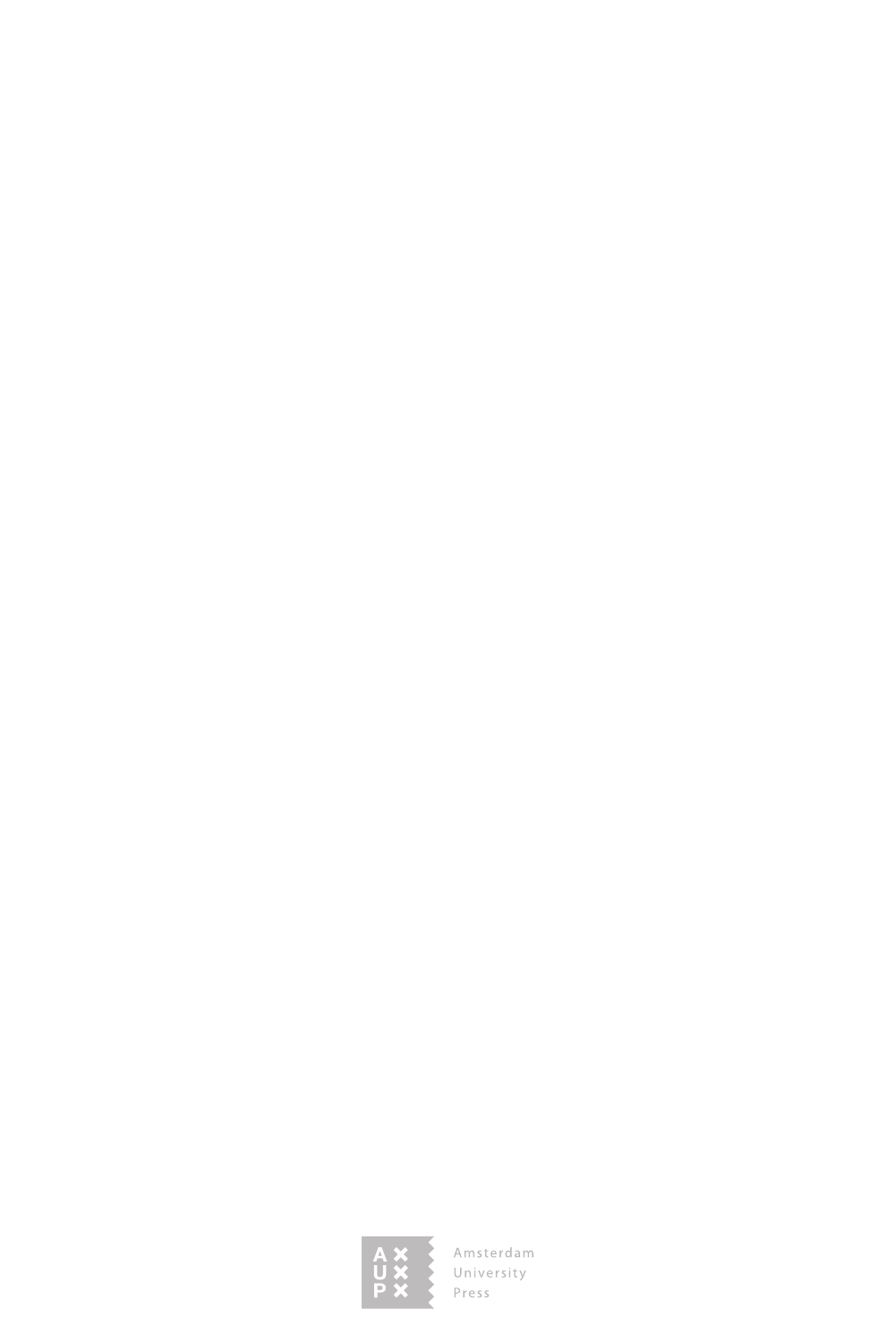# **Table of Contents**

| <b>A Note about Transliteration</b> |               | 15                                                    |     |
|-------------------------------------|---------------|-------------------------------------------------------|-----|
|                                     |               | <b>Preface and Acknowledgements</b>                   | 17  |
| $\mathbf{1}$                        |               | <b>Far from Heaven</b>                                | 29  |
|                                     | 1.1           | A Curious Face                                        | 29  |
|                                     | $1.2^{\circ}$ | Graffito                                              | 31  |
|                                     | 1.3           | A New American                                        | 31  |
|                                     |               | 1.4 Domes and Demons                                  | 33  |
|                                     | $1.5^{\circ}$ | A Changing City                                       | 35  |
|                                     | 1.6           | <b>Angry Citizens</b>                                 | 38  |
|                                     | $1.7^{\circ}$ | Linking to the Literature                             | 45  |
|                                     | 1.8           | Postsocialist Urbanism                                | 52  |
| $\mathbf{2}$                        |               | The Missing Museum of the History of the City of Kyiv | 57  |
|                                     | 2.1           | Life in Limbo                                         | 57  |
|                                     | 2.2           | An Imperium of Raiders                                | 60  |
|                                     |               | 2.3 Theater at Teatralna                              | 62  |
|                                     |               | 2.4 A Dubious Home                                    | 65  |
| 3                                   |               | <b>Sketches from the Capital</b>                      | 69  |
|                                     | 3.1           | Castle Hill                                           | 69  |
|                                     |               | 3.2 Notes from Euro 2012                              | 73  |
|                                     | $3-3$         | Monumental Woes                                       | 77  |
|                                     |               | 3.4 Demons at Desiatynna                              | 80  |
|                                     | $3-5$         | The Ukrainian Fight Club                              | 84  |
|                                     |               | 3.6 A Missing Mayor                                   | 89  |
|                                     | $3 - 7$       | A Geography of the President                          | 91  |
|                                     | 3.8           | Helipad from Hell                                     | 98  |
| $\overline{\mathbf{4}}$             |               | <b>Soviet Ways, Post-Soviet Days</b>                  | 103 |
|                                     | 4.1           | Looking after Lenin                                   | 103 |
|                                     | 4.2           | Red Army Birthday                                     | 107 |
|                                     | 4.3           | One Day in the Life of the Ukrainian Language         | 111 |
|                                     |               | 4.4 May 18, 2013                                      | 120 |
|                                     |               | 4.5 Heorhiy Ruslanovych Gongadze                      | 124 |
|                                     |               | 4.6 A Personal Warning?                               | 126 |
|                                     |               | $\lambda \sim 2$<br>Amsterdam                         |     |

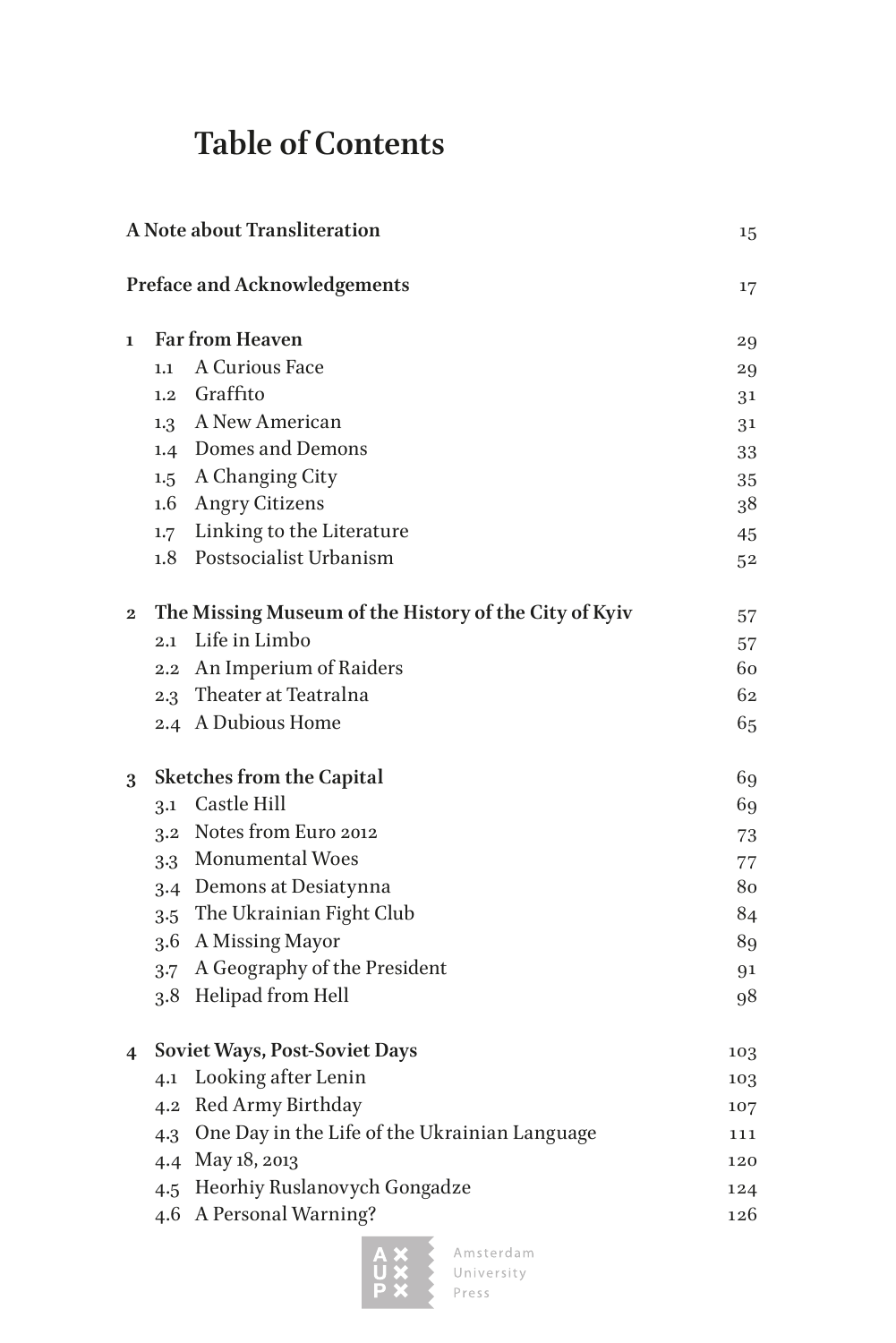| 5 |     | <b>Historical Memory</b>                     | 131 |
|---|-----|----------------------------------------------|-----|
|   | 5.1 | Place-name Gymnastics                        | 131 |
|   | 5.2 | Remembering the Great Patriotic War          | 134 |
|   |     | 5.3 Babyn Yar                                | 138 |
|   |     | 5.4 The Holodomor Museum                     | 141 |
|   | 5.5 | The Legacy of Chornobyl                      | 144 |
|   |     | 5.6 Rebuilding Religion                      | 146 |
| 6 |     | The Center of Kyiv                           | 153 |
|   | 6.1 | A Taste of History                           | 153 |
|   | 6.2 | Ghosts                                       | 160 |
|   |     | 6.3 Maidan: Independence Square              | 164 |
|   |     | 6.4 Khreshchatyk: Main Street Kyiv           | 171 |
|   | 6.5 | <b>TsUM</b> in Transition                    | 174 |
|   |     | 6.6 SS. Sophia, Michael, and Hyatt           | 177 |
|   |     | 6.7 Remaking Andrew's Descent                | 179 |
|   |     | 6.8 Podil at a Crossroads                    | 184 |
| 7 |     | A Geography of Privilege and Pretension      | 191 |
|   | 7.1 | A Diamond Monster                            | 191 |
|   |     | 7.2 Face Control in Arena City               | 194 |
|   |     | 7.3 Men in Black                             | 198 |
|   | 7.4 | The Strange New Neighborhood of Vozdvyzhenka | 202 |
|   |     | 7.5 Koncha Zaspa: Gated Hideaway             | 208 |
|   | 7.6 | <b>Bullies with Bentleys</b>                 | 211 |
| 8 |     | <b>Landscapes of Struggle</b>                | 217 |
|   | 8.1 | The Killing of Oksana Makar                  | 217 |
|   | 8.2 | <b>Faces of Poverty</b>                      | 219 |
|   | 8.3 | <b>Petty Traders</b>                         | 230 |
|   |     | 8.4 The People's Markets                     | 237 |
|   |     | 8.5 The Scourge of Prejudice                 | 244 |
|   |     | 8.6 Roma                                     | 250 |
| 9 |     | "Suburbia"                                   | 255 |
|   | 9.1 | The Residential Ring                         | 255 |
|   | 9.2 | Commerce, Cars, and Billboards               | 260 |
|   | 9.3 | The Middle Class and the Malls               | 262 |
|   |     | 9.4 Four Photographs                         | 266 |
|   |     |                                              |     |

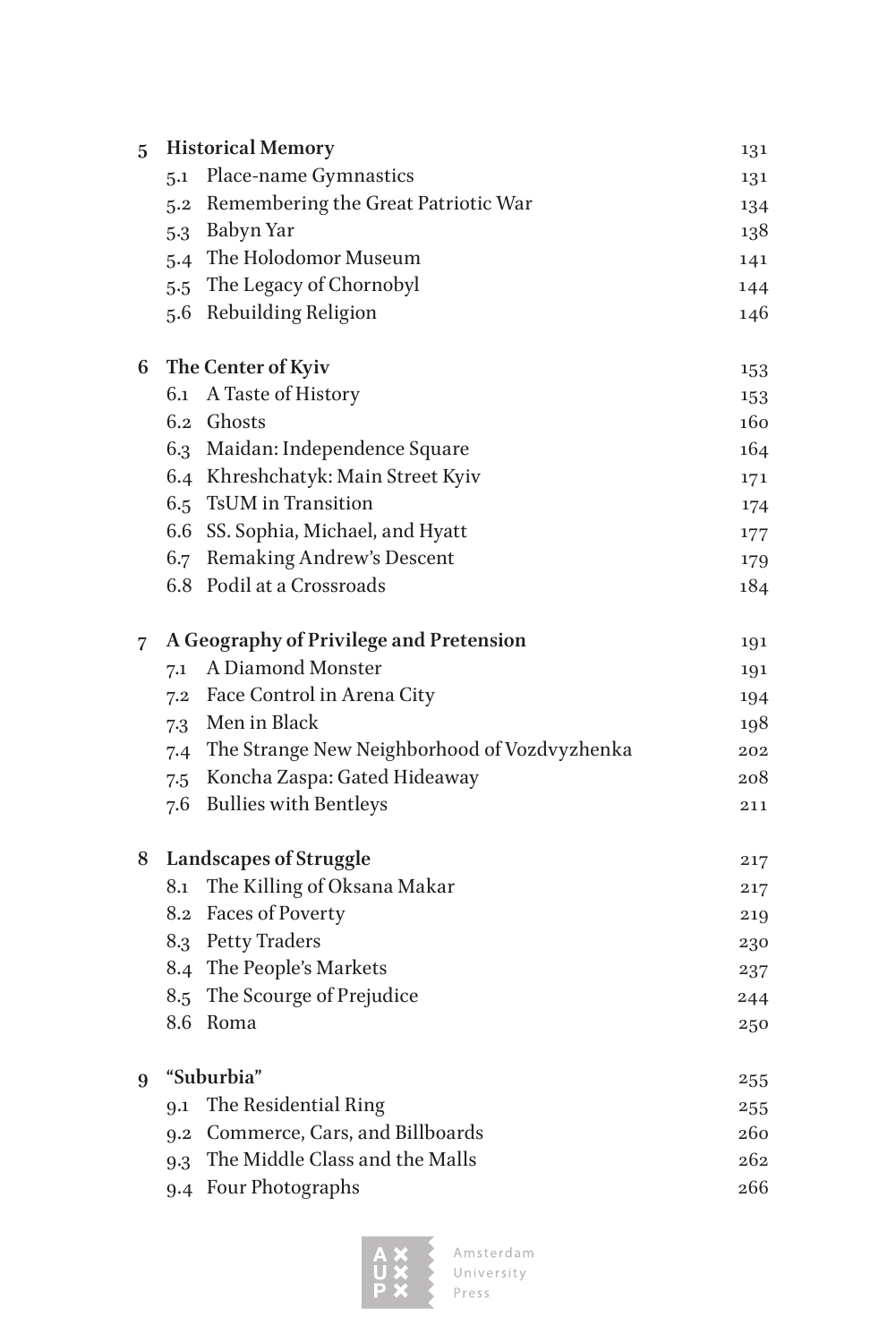| 10 Seamy Stories                    | 271 |
|-------------------------------------|-----|
| 10.1 "No More Heroines"             | 271 |
| 10.2 Visitors from Abroad           | 277 |
| 10.3 Sex Tourism                    | 279 |
| 10.4 Export Wives                   | 282 |
| 10.5 River Vice                     | 284 |
| 10.6 The Voices of FEMEN            | 286 |
| 11 The Defenders of Kyiv            | 293 |
| Hero City<br>11.1                   | 293 |
| The Grassroots<br>11.2              | 294 |
| 11.3 Save Old Kyiv                  | 303 |
| 11.4 The Republic of Hostynyi Dvir  | 306 |
| 11.5 Oleksandr Glukhov's Apartment  | 312 |
| 11.6 The Ordeal of Oleksandr Hudyma | 314 |
| 11.7 The Last Farmstead in Pozniaky | 317 |
| 12 Reflections                      | 321 |
| 12.1 A Souvenir and a Song          | 321 |
| 12.2 A Messy Period                 | 323 |
| 12.3 A Book Review                  | 327 |
| 13 Two Years Later                  | 331 |
| 13.1 Euromaidan and Aftermath       | 331 |
| 13.2 The Last Days of Euromaidan    | 336 |
| 13.3 Kyiv Updates                   | 339 |
| References                          | 349 |
| Index                               | 361 |

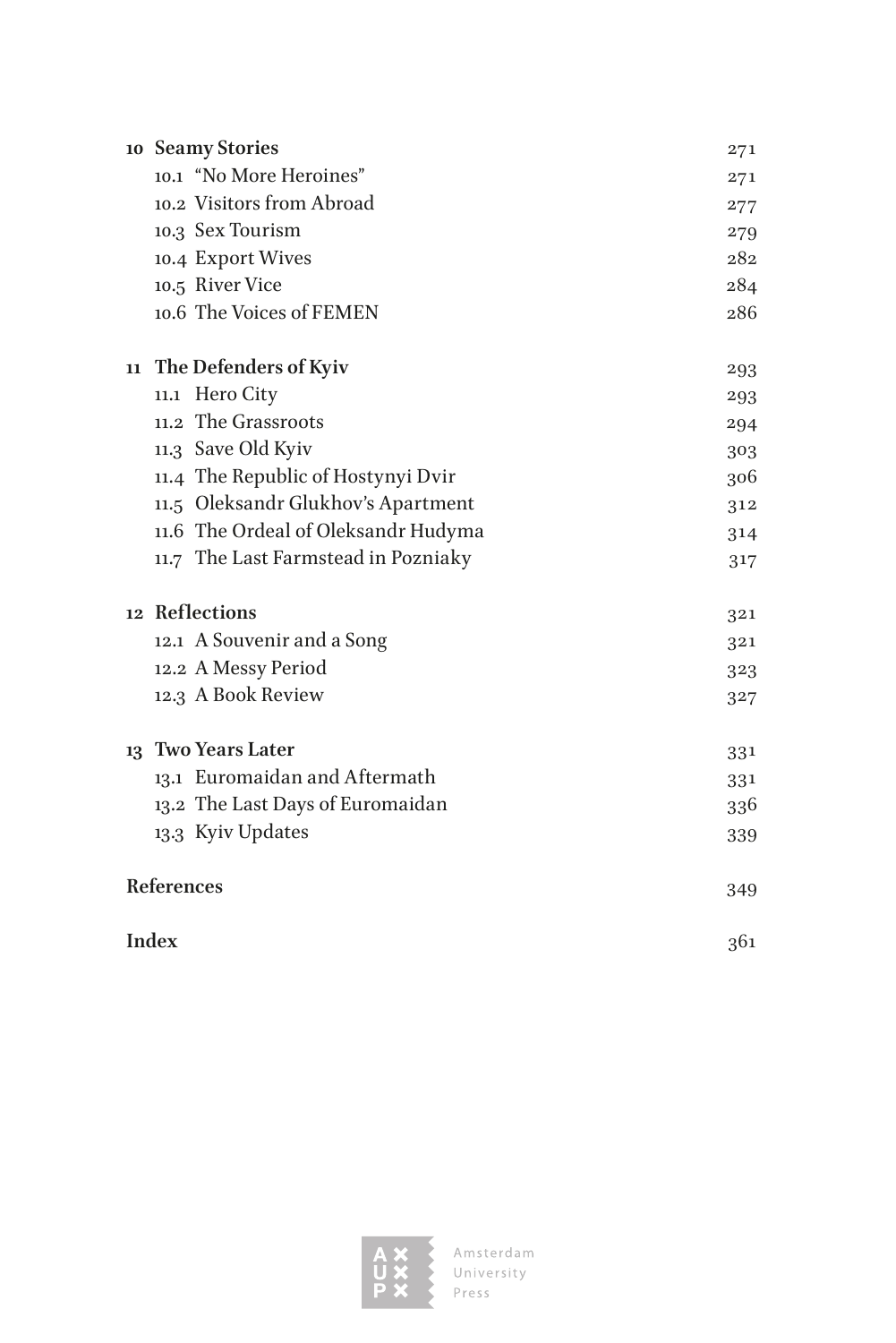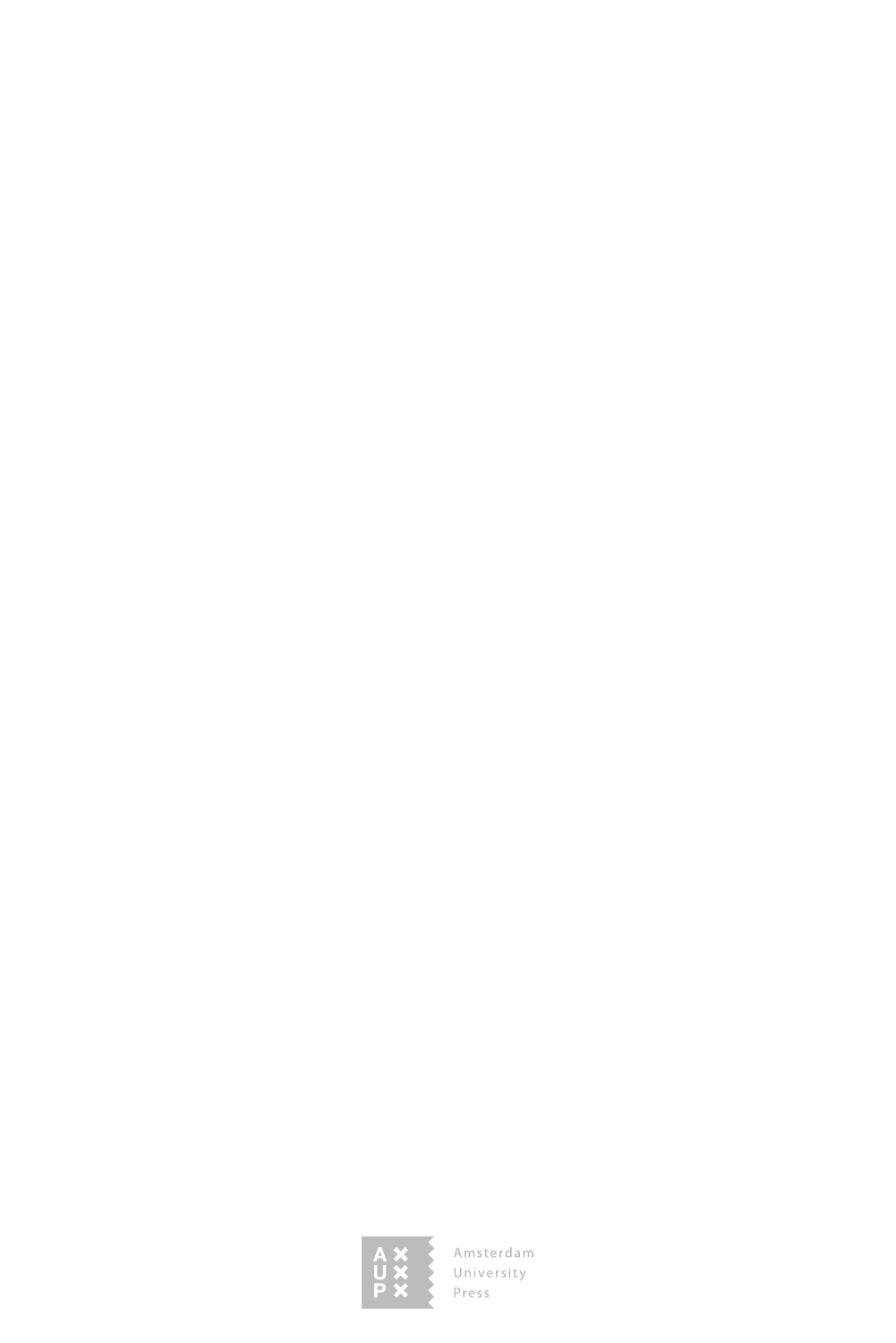# **List of Illustrations and Tables**

### **List of Illustrations**

|            | Figure 0.1 The author and 26 of his 27 students at Kyiv Mohyla   |     |
|------------|------------------------------------------------------------------|-----|
|            | Academy, May 2011, plus Peter                                    | 27  |
| Figure 1.1 | "Ukraine Is Far from Heaven" graffito                            | 32  |
| Figure 1.2 | Olena Zhelesko with megaphone                                    | 41  |
| Figure 1.3 | A view of Kyiv across the Dnipro River                           | 53  |
| Figure 2.1 | Exhibits from the Museum of the History of the City of           |     |
|            | Kyiv being packed up for moving to limbo (Courtesy of            |     |
|            | V. Kovalynskyi)                                                  | 59  |
| Figure 3.1 | Under the People's Friendship Arch                               | 78  |
|            | Figure 3.2 The small and controversial Church of the Nativity of |     |
|            | the Blessed Virgin. In the background is the historic,           |     |
|            | baroque St. Andrew's Church, while to the right is a             |     |
|            | fence that demarcates the site of Desiatynna Church.             |     |
|            | The signboard announces that a museum is slated to               |     |
|            | be built. The photograph is from March, 2014.                    | 82  |
| Figure 3.3 | President Yanukovych's notorious book Opportunity                |     |
|            | Ukraine (Courtesy of Alexander J. Motyl)                         | 93  |
|            | Figure 3.4 The helipad from hell                                 | 99  |
|            | Figure 4.1 A scene from the Soviet-like February 22 (2011)       |     |
|            | "Defenders of the Homeland" celebration. The words               |     |
|            | read "Party of Regions Ukraine."                                 | 110 |
|            | Figure 4.2 Leaders of the three main opposition parties in       |     |
|            | Ukraine singing the national anthem after signing                |     |
|            | their historic accord. From left to right they are               |     |
|            | Oleh Tyahnybok, Svoboda Party; Arsenyi Yatsenyuk;                |     |
|            | Batkivshyna Party; and Vitalyi Klitschko, Udar. In               |     |
|            | between these men, we can see other dignitaries                  |     |
|            | wearing T-shirts in support of freeing former Prime              |     |
|            | Minister Yulia Tymoshenko from prison.                           | 121 |

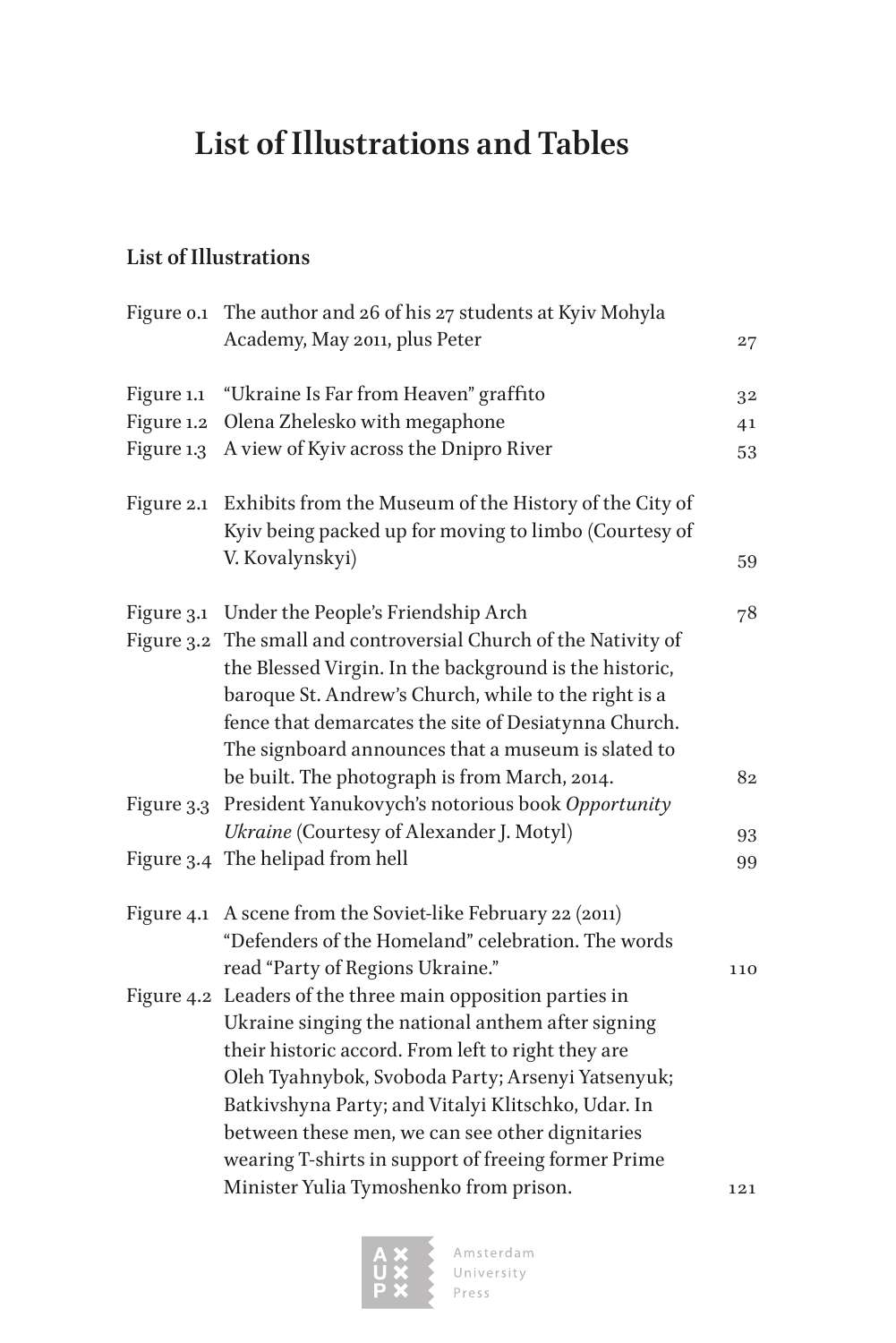|            | Figure 5.1 Sign with conflicting street names                         | 132 |
|------------|-----------------------------------------------------------------------|-----|
|            | Figure 5.2 Kyiv's iconic "Mother of the Fatherland" World War II      |     |
|            | memorial as seen from across the Dnipro River                         | 136 |
|            | Figure 5.3 The candle-shaped Holodomor Monument and                   |     |
|            | Museum and a statue of a hungry girl                                  | 143 |
|            | Figure 5.4 Cathedral of the Holy Trinity, a new church in             |     |
|            | Troyeshchyna                                                          | 149 |
|            | Figure 6.1 1 Yaroslaviv Val                                           | 163 |
|            | Figure 6.2 Independence Square. Khreshchatyk crosses the scene        |     |
|            | and divides the square into two halves. The lower                     |     |
|            | portion of the Independence Monument is on the right.                 | 165 |
|            | Figure 6.3 The bell tower of St. Sophia Cathedral                     | 178 |
|            | Figure 6.4 Andrew's Descent during reconstruction (Courtesy of        |     |
|            | Vladyslava Osmak)                                                     | 180 |
|            | Figure 6.5 Podil at a crossroads, literally. This is a traffic tie-up |     |
|            | approaching Post Office Square. There is construction                 |     |
|            | underway in parkland on the bluffs on the left, the                   |     |
|            | large new Fairmont Hotel at right-center, and some of                 |     |
|            | industrial Podil in the background.                                   | 185 |
| Figure 7.1 | A glass-skinned "monster" rising from within historic                 |     |
|            | buildings in the center of Kyiv. The building to the                  |     |
|            | right is the city's famed Opera. Note also the traffic                |     |
|            | and the vehicles parked on sidewalks.                                 | 191 |
| Figure 7.2 | Diamond Hill rising from parkland atop the bluffs of                  |     |
|            | right-bank Kyiv                                                       | 193 |
| Figure 7.3 | A view of Vozdvyzhenka from above                                     | 204 |
| Figure 7.4 | The mansions of Koncha Zaspa as seen via Google Earth                 | 210 |
| Figure 7.5 | This photograph was taken at an anti-corruption in                    |     |
|            | government rally by the Communist Party of Ukraine                    |     |
|            | in the center of Kyiv. The protester's sign reads                     |     |
|            | "Caution! Oligarch at the Wheel." As is characteristic of             |     |
|            | Ukraine's communists, the language is Russian.                        | 213 |
|            | Figure 8.1 Laborers gathered around a recruiter for day work          |     |
|            | outside Kyiv's central rail station                                   | 222 |
|            | Figure 8.2 Misha the handyman                                         | 229 |
|            | Figure 8.3 One of the countless petty vendors in Kyiv, a great        |     |
|            | many of whom are elderly women                                        | 230 |
|            |                                                                       |     |

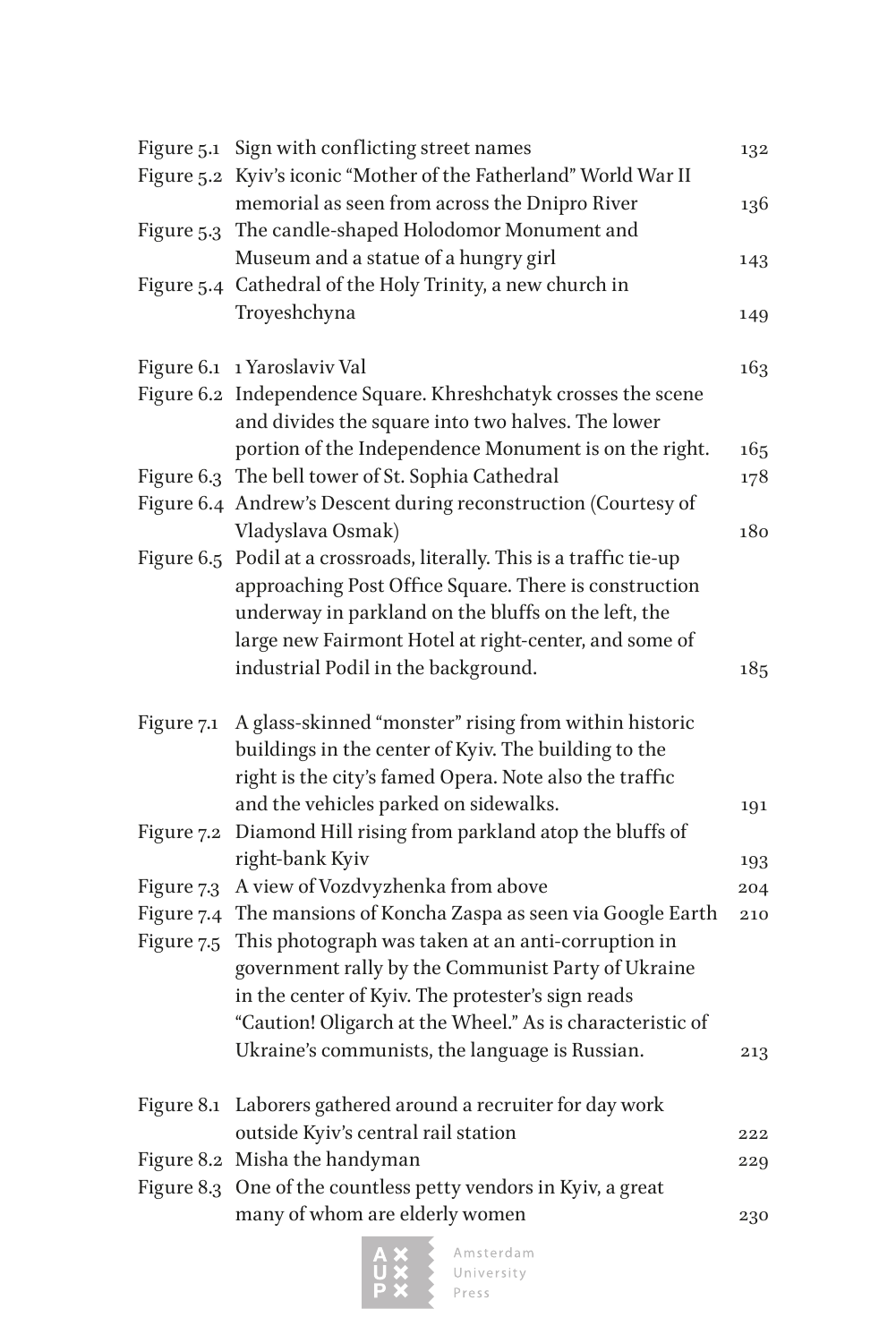|            | Figure 8.4 A view of a table at the secondhand market at               |     |
|------------|------------------------------------------------------------------------|-----|
|            | Shulyavska before the market was burned down                           | 240 |
| Figure 8.5 | African vendors and their merchandise in the under-                    |     |
|            | highway section of Shulyavska Market                                   | 243 |
|            | Figure 8.6 A Roma husband-and-wife team of metal scrap                 |     |
|            | collectors at work                                                     | 252 |
|            | Figure 9.1 A minibus (marshrutka) decorated with an                    |     |
|            | advertisement for "Comfort Town," a new housing                        |     |
|            | development in Kyiv's residential ring. The text reads                 |     |
|            | "Start Living like a European!"                                        | 257 |
|            | Figure 9.2 A large new private home close to Dnipro River              |     |
|            | beaches in an area that was reserved for modest dachas                 |     |
|            | during Soviet times                                                    | 259 |
| Figure 9.3 | Troyeshchyna village and parking garages from the                      |     |
|            | roof of a high building                                                | 266 |
| Figure 9.4 | Traffic circle and Metro terminus at Heroiv Dnipra,                    |     |
|            | north of the city center                                               | 267 |
| Figure 9.5 | New residential high-rises, commercial strips,                         |     |
|            | billboards, and harsh distances for pedestrians in the                 |     |
|            | Osokorky neighborhood on the Left Bank                                 | 268 |
|            | Figure 9.6 Kyiv relaxing. The photo is of the walk along the beach     |     |
|            | in Obolon.                                                             | 269 |
|            |                                                                        |     |
|            | Figure 10.1 Foreign men "shopping" along Khreshchatyk at               |     |
|            | Independence Square                                                    | 279 |
|            | Figure 10.2 Former restaurant-nightclub boats docked in limbo          |     |
|            | along the Dnipro River                                                 | 284 |
|            | Figure 11.1 Photo of angry citizens in demonstration. The sign         |     |
|            | reads, "If you don't like Ukrainians, get out of Ukraine."             | 298 |
|            | Figure 11.2 "This city is not for sale!" (right), "Keep your hands off |     |
|            | of my city!" (center), and "Hostynyi Dvir - A Space for                |     |
|            | Culture" (right) (Right image courtesy of Vladyslava                   |     |
|            | Osmak)                                                                 | 300 |
|            |                                                                        |     |

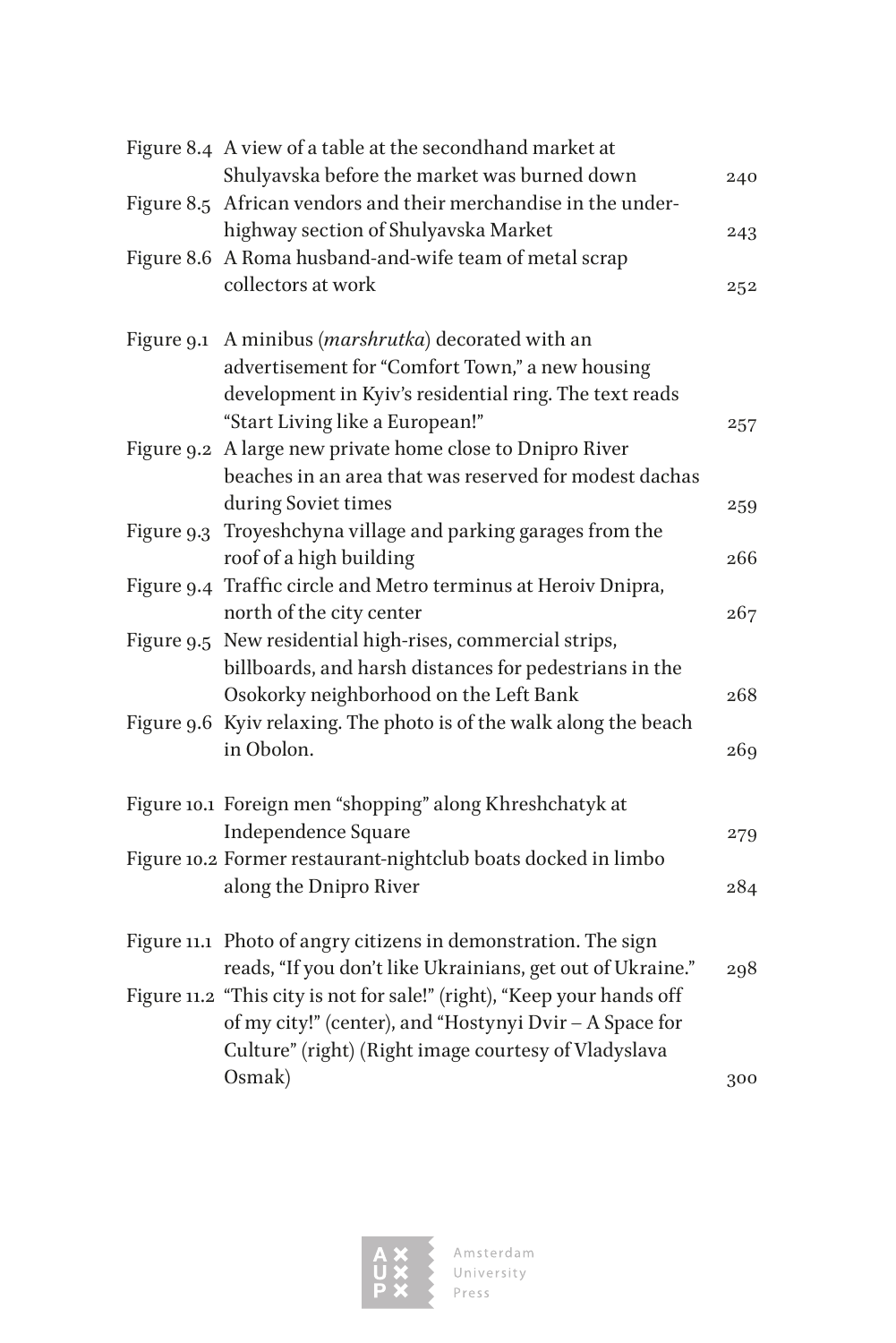| Figure 11.3 A controversial new construction site. The Ukrainian  |     |
|-------------------------------------------------------------------|-----|
| Orthodox Church, Kyiv Patriarchate, is building the               |     |
| new office building that is shown on the billboard in             |     |
| an historic part of the city, on the site of old buildings        |     |
| that had been taken down. The Jesus Christ with                   |     |
| thorns placard reads, "Dear Lord, help us to save Kyiv            |     |
| from illegal construction."                                       | 306 |
| Figure 11.4 Kyivans encircling Hostynyi Dvir in a symbolic action |     |
| to defend the building from developers (Photo courtesy            |     |
| of Viktor Kruk)                                                   | 307 |
| Figure 11.5 Oleksandr Glukhov in his cold apartment               | 313 |
| Figure 11.6 The last farmstead in Pozniaky                        | 318 |
| Figure 12.1 Kyivans in the sun together                           | 323 |
| Figure 13.1 Honoring the fallen at Maidan Nezalezhnosti after the |     |
| killings of mid-February, 2014                                    | 333 |
| Figure 13.2 Masha from Kherson with the last flag of Ukraine that |     |
| flew over Maidan before the stage was destroyed, and a            |     |
| man who photo-bombed us                                           | 338 |
|                                                                   |     |

## **List of Tables**

| Table 1.1 | Socialist and Postsocialist Cities Compared                   | 54  |
|-----------|---------------------------------------------------------------|-----|
| Table 5.1 | Shifting Place-names in Kyiv before and after<br>Independence | 133 |
| Table 7.1 | Selling Vozdvyzhenka                                          | 207 |
|           | Table 10.1 Protest Activities by FEMEN, 2008-2012             | 289 |
|           | Table 11.1 Journalists Killed in Ukraine, 1995-2010           | 296 |
|           | Table 11.2 Examples of Save Old Kyiv Hot Button Issues        | 304 |

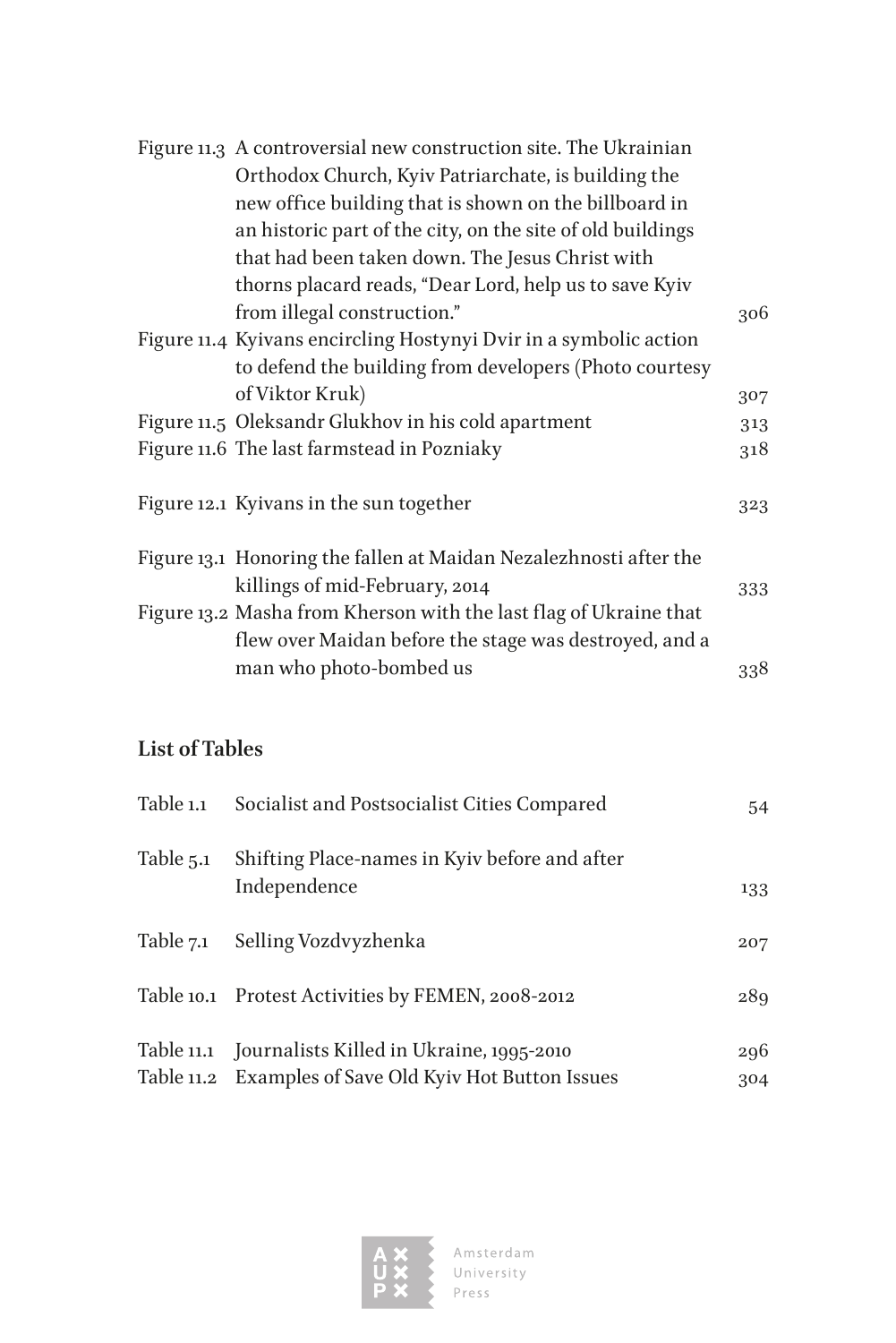# <span id="page-15-0"></span>**A Note about Transliteration**

The transliteration of the Ukrainian language to the Roman alphabet follows the Ukrainian national system that was codified in 1996. The exceptions are in cases where people's names are spelled differently because that is how they themselves write them. Thus, I write names that had already been transliterated in the manner in which they appeared in my sources, which in some cases originate with the individuals themselves, and transliterated or transcribed names that I encountered only in Ukrainian or Russian according to the official Ukrainian system. With the exception of "Ukraine," which is not normally transliterated as Ukraina or Ukrayina, I follow the Ukrainian national system for geographical names. Thus, we have Kyiv instead of the Russian-based Kiev, and Dnipro for Kyiv's river instead of Dnieper or Dnepr. To the extent that I am capable, I use the same system as well for transliteration of book titles, etc., in the bibliography, and for transliteration and transcription of direct quotations and Ukrainian words in the text.

For those who might be interested, my own family name is Ukrainian and is spelled Tsybrivskyi according to the official system. That is how relatives in Ukraine on my father's side romanize it. However, I use only Cybriwsky, the way the name was spelled on documents when my parents were registered as "displaced persons" in the wake of World War II and became immigrants to the United States with me and a sister in tow.



Amsterdam University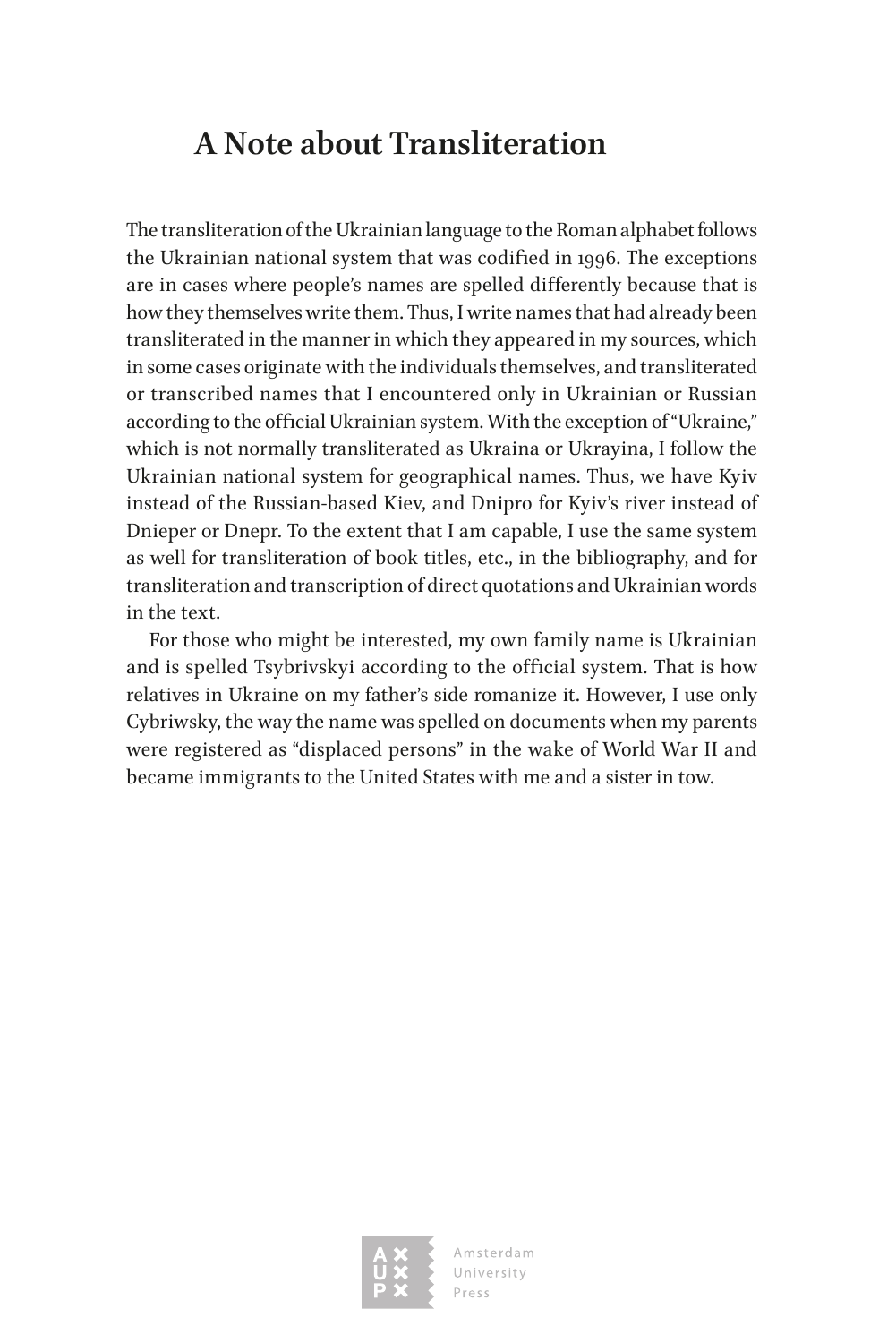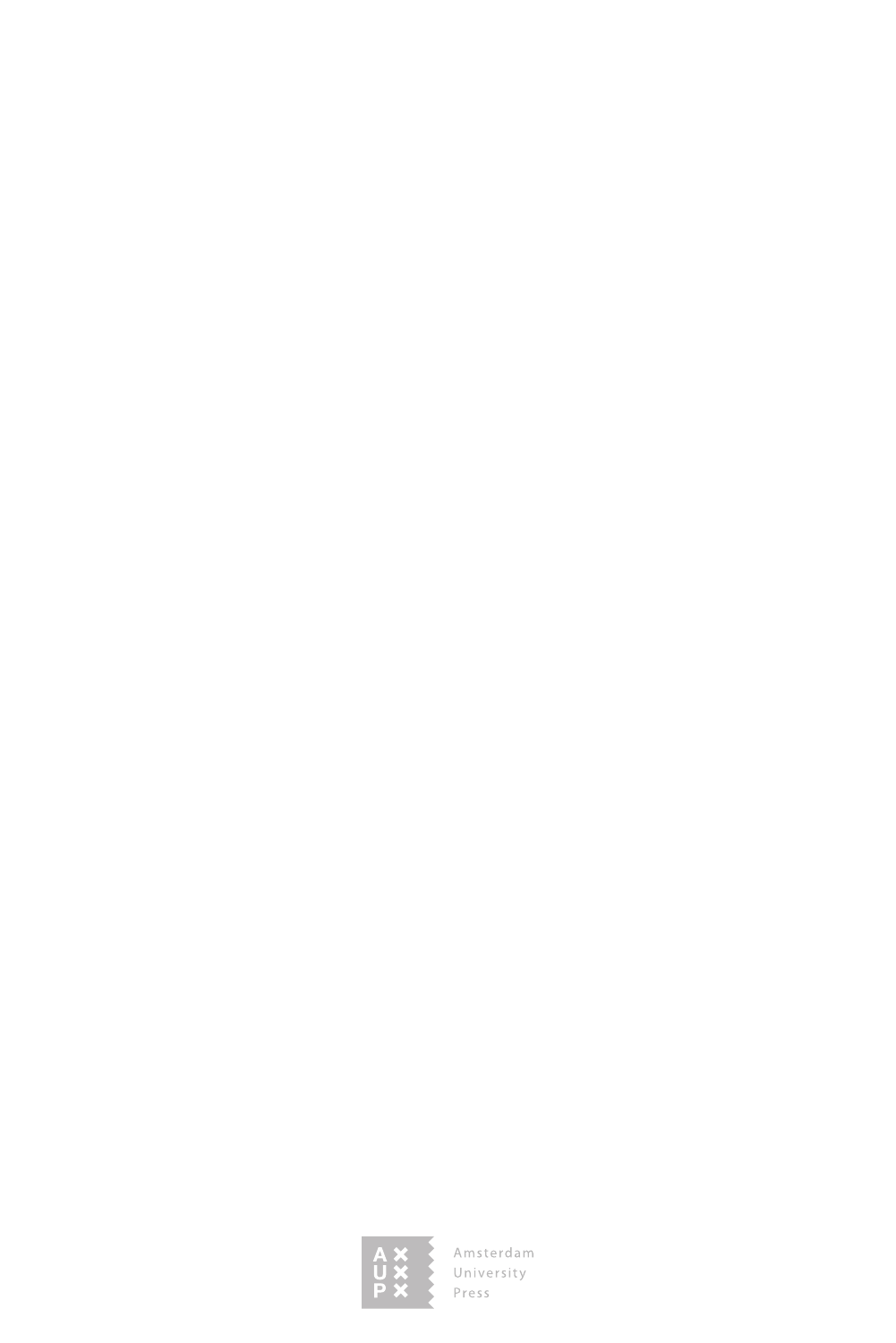# <span id="page-17-0"></span>**Preface and Acknowledgements**

One of the main themes in this book is the anger of the Ukrainian people at the corrupt political system that they have been forced to endure since the time that their country became unexpectedly independent in 1991. The first edition of *Kyiv, Ukraine* was being put together as the people's anger mounted specifically against the president at the time, Viktor Yanukovych, and his close cronies in government, all members of the Party of Regions. Both the president and most of his inner circle are from Donetsk oblast (province) in eastern Ukraine, a part of the country where the Russian language is more prevalent than Ukrainian and where many citizens identify fondly with Russia and/or long for the old days of the Soviet Union. When on November 21, 2013, Yanukovych announced that he was pulling back on an earlier promise to move Ukraine's future in the direction of the West and the European Union, and would instead seek to ally the country with Russia, a new wave of protests turned against him. This was the beginning of "Maidan" or "Euromaidan," a grassroots protest movement that was centered on the Maidan Nezalezhnosti, the Independence Square in the center of Kyiv, the national capital.<sup>1</sup> The first protesters were mostly college students, but when riot police descended on Maidan on the night of November 30 and began beating protestors and journalists, the nation's anger quickened, and soon there were thousands of people on the square, and then hundreds of thousands, as well as protests in cities across the country. As the world knows, Euromaidan reached a crescendo on February 18-20, 2014 when riot police attempted to liquidate the tent encampment in the center of Kyiv by setting it ablaze. Even worse, trained snipers fired into the crowds from behind trees on hilltops and from rooftops, killing more than 100 civilians. Those who perished are referred to as the Nebesna Sotnya, "Heaven's Hundred." The public's anger ignited still more, and as speakers on the Maidan stage began to urge the protestors, many of whom were now armed for all to see, to rush uphill and storm the presidential office building, Yanukovych abandoned the presidency and fled the country. His termination date is recorded as February 22. He found exile in Russia where he has lived ever since with a scowl on his

1 As used in Ukraine, the word *maidan* can refer to a public square or to a gathering of protestors. It can refer as well to a protest movement, even without the physical gathering of protestors, as in "a spirit of maidan is sweeping the nation in response to the parliament's actions." When written with a capital M, "Maidan" refers to either the Independence Square, just as "the Mall" in Washington is written with a capital M and does not refer to an indoor shopping center, or is a proper name alternative to the word "Euromaidan." "Euromaidan" refers specifically to the protest movement that responded to Yanukovych's announcement on November 21, 2013.

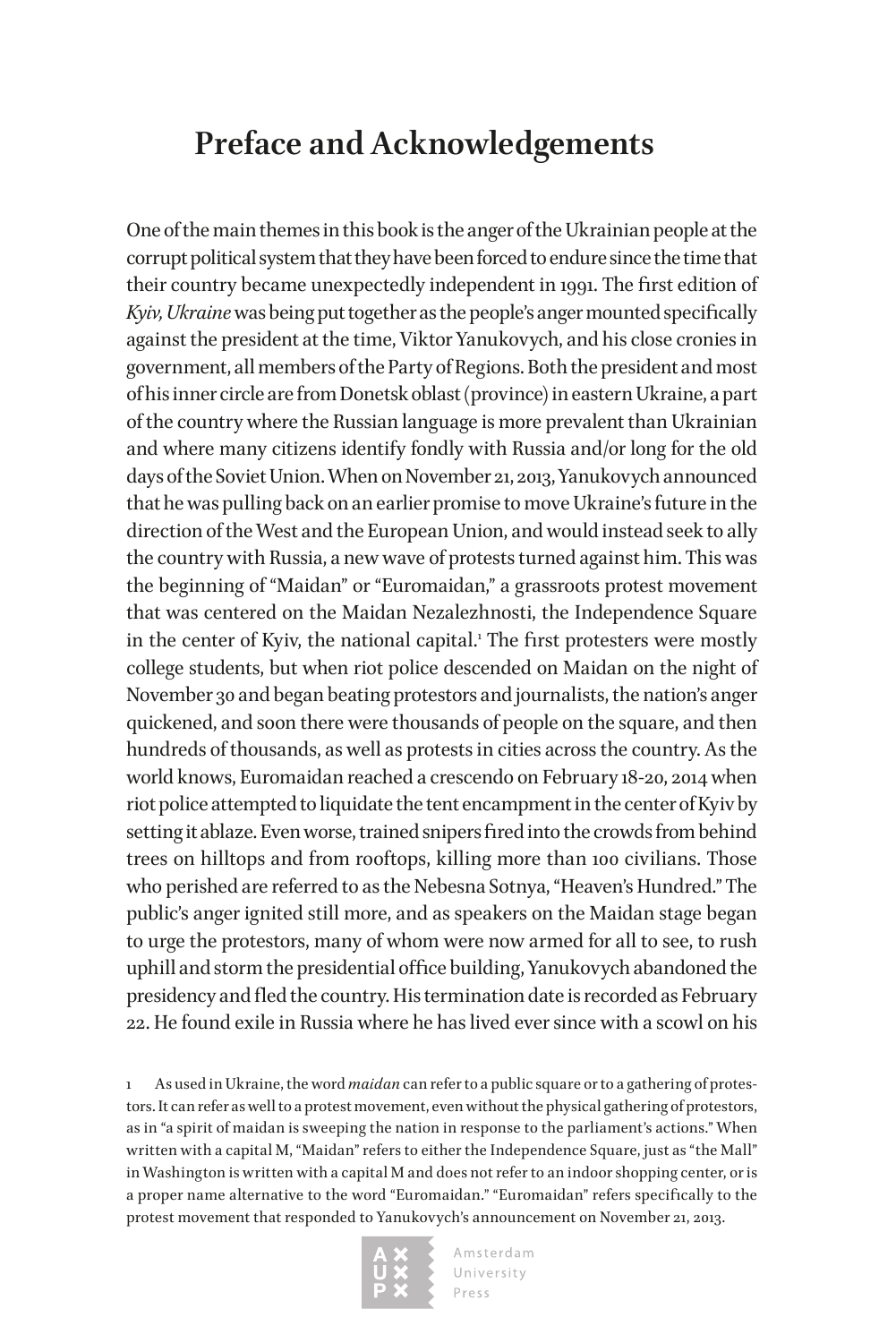face. His inner circle fled too, most of them to Russia as well. I wish I could have seen the reactions on the toppled president's face when days later he saw footage of the public examining with amazement, amusement, and anger what he had left at Mezhyhirya, the opulent estate that he shared with his secret girlfriend on the shores of the "Kyiv Sea" north of Kyiv. More on all this later.

Unfortunately for this book, these momentous events took place just after the final manuscript was accepted for publication and the production process got underway. We managed to add a postscript to the original text that included the outlines of Euromaidan and the toppling of Yanukovych, but even that was being written at a time when still more history was being made, and it became instantly outdated. Specifically, neither the snatching of Crimea from Ukraine by Russia right after the Yanukovych downfall (and after the closing ceremonies of the Sochi winter Olympics of February 23), nor the aggression against Ukraine's sovereignty in Donetsk and Luhansk oblasts in eastern Ukraine soon thereafter, made it into the book; the production process had already moved beyond a point of no return. That is one reason for this second edition of *Kyiv, Ukraine* just two years after the first – to update some of what has transpired. But still, events keep moving forward faster than updates can be inserted, so that this edition, too, will lag behind the news. We take solace in the fact that at least we have a hot topic, even if the typing speed of the author and the publisher's production process cannot keep pace.

Thus, we have both a blessing and a problem as a result of the fast pace of events in Ukraine. The blessing is that there might be wider interest in what I have written because attention about Ukraine has been heightened world-round. Indeed, I have received more invitations to speak about Kyiv than I ever dreamed possible. However, the problem remains that events in Ukraine change faster than I can type, so that no matter what I write or where I leave off, my text is always almost instantly out of date. Therefore, I have decided not to try to fully catch up with changing events as I prepare this paperback edition of the book, and to keep updates to a minimum. The full new story can wait until the outcomes of the turmoil in Ukraine become more apparent. There is, however, a new Chapter 13 that replaces the postscript, and that summarizes the situation in Ukraine almost two years after we left off. The big news, of course, is that the country has a new government, and that it is defending its sovereign territory in a war against Russia-backed separatists and the many Russian troops who fight beside them. Chapter 13 also updates information about Kyiv specifically and the personalities who figure in the first edition. I do this happily, because it has been my pleasure to field questions from readers about how certain issues or conflicts in the city

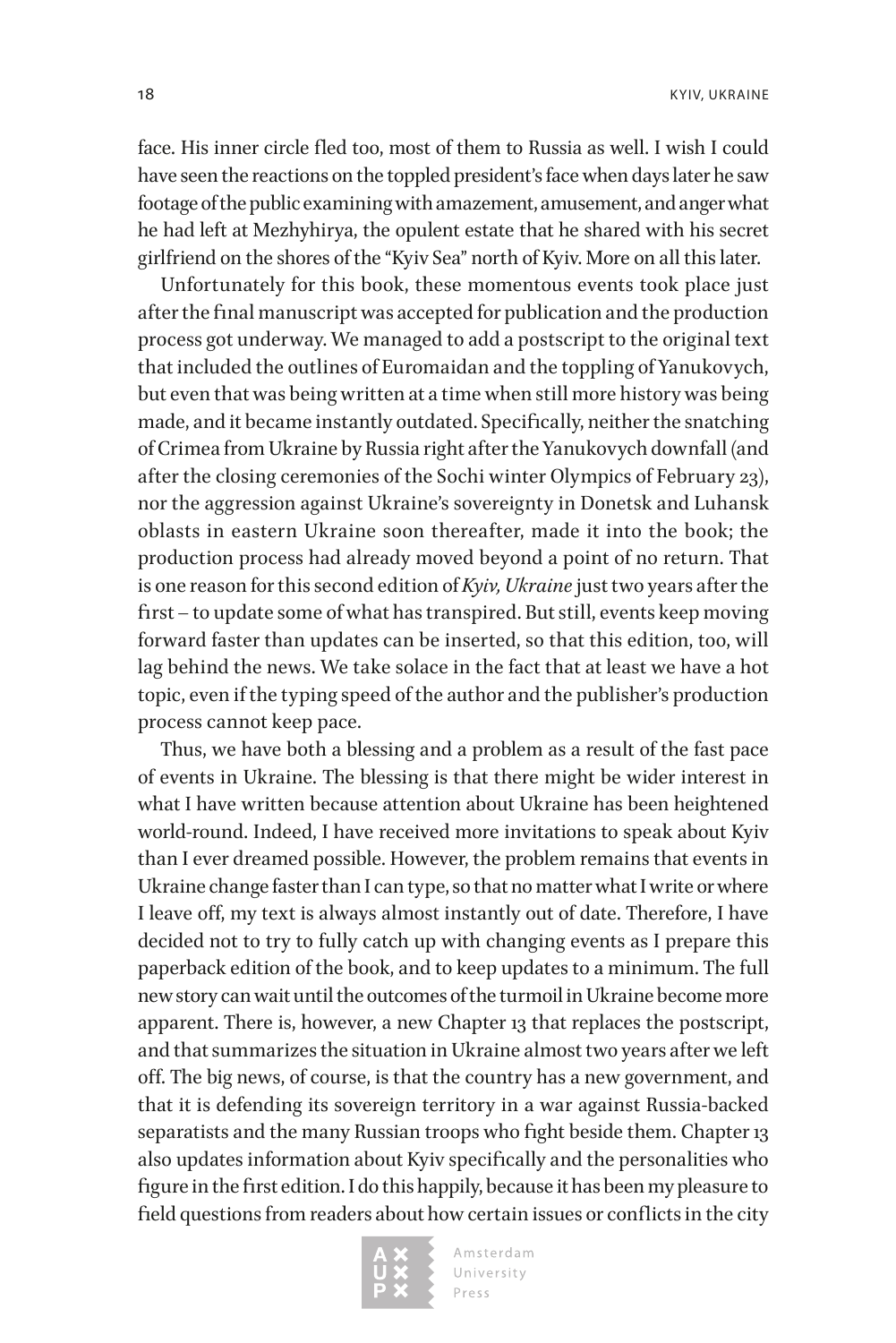were resolved, and about specific characters. This edition also corrects the small errors and annoying typing mistakes that slipped into the first edition.

Regardless of what happens in Ukraine down the road and what news events I miss because of the book's production schedule, I think that this book will help the reader understand the attitudes of many Ukrainians today about their country, their government, and their own prospects for a better future. I believe that the book succeeds at explaining why Ukrainians became so angry that they took to the streets against the previous president, and why they will not rest until, at last, they have good government, true independence, and a fair chance at earning a good living. Even though they have elected a presidential successor to Yanukovych, the wealthy businessman in chocolate Petro Poroshenko (Roshen brand chocolates), and a new mayor for Kyiv, the opposition political leader and retired champion heavyweight boxer Vitalyi Klitschko (See Chapter 4), many citizens are not satisfied that either the country or the city is on the right course, or that cronyism and corruption have been brought under control. There are, in fact, responsible voices who agitate for another Maidan, and who say that the Maidan (or Euromaidan) that chased Yanukovych from office should never have ended, because the goals that the public had wanted have not yet been achieved.

The subtitle of this book is "The City of Domes and Demons from the Collapse of Socialism to the Mass Uprising of 2013-14." The word "domes" stands for the long history of Kyiv as symbolized and reflected in the glorious domes of beautiful old churches, while "demons" refers to the city's many current problems, and as well as to the forces (e.g., greed) and individuals (e.g., crooked politicians) that have created and exacerbated those problems. With the addition of Chapter 13, we could add the phrase "and into 2016" to the subtitle, but that would be awkward. This book is based on fieldwork, and whether we end it in 2014 or 2016, there is a similar assessment: the people are angry. I saw why in my many stays in Kyiv and in wide travels across Ukraine: there is way too much poverty in a country that is rich with resources and superb farmland; there is considerable social injustice; there is bad government and way too much corruption; there is a hatred of things Ukrainian (Ukrainian language, national pride, national history) by many supporters of Russian dominion over neighboring countries; and there is anger at Russia that despite all the turns in history, both globally and locally, it still wants to be a colonial power. Furthermore, where there was once at least a semblance of equality under socialism, there is now glaring inequality, as the wealth of the nation has been appropriated by a new class of oligarch billionaires and exported to offshore banks and luxury offshore residences and yachts.

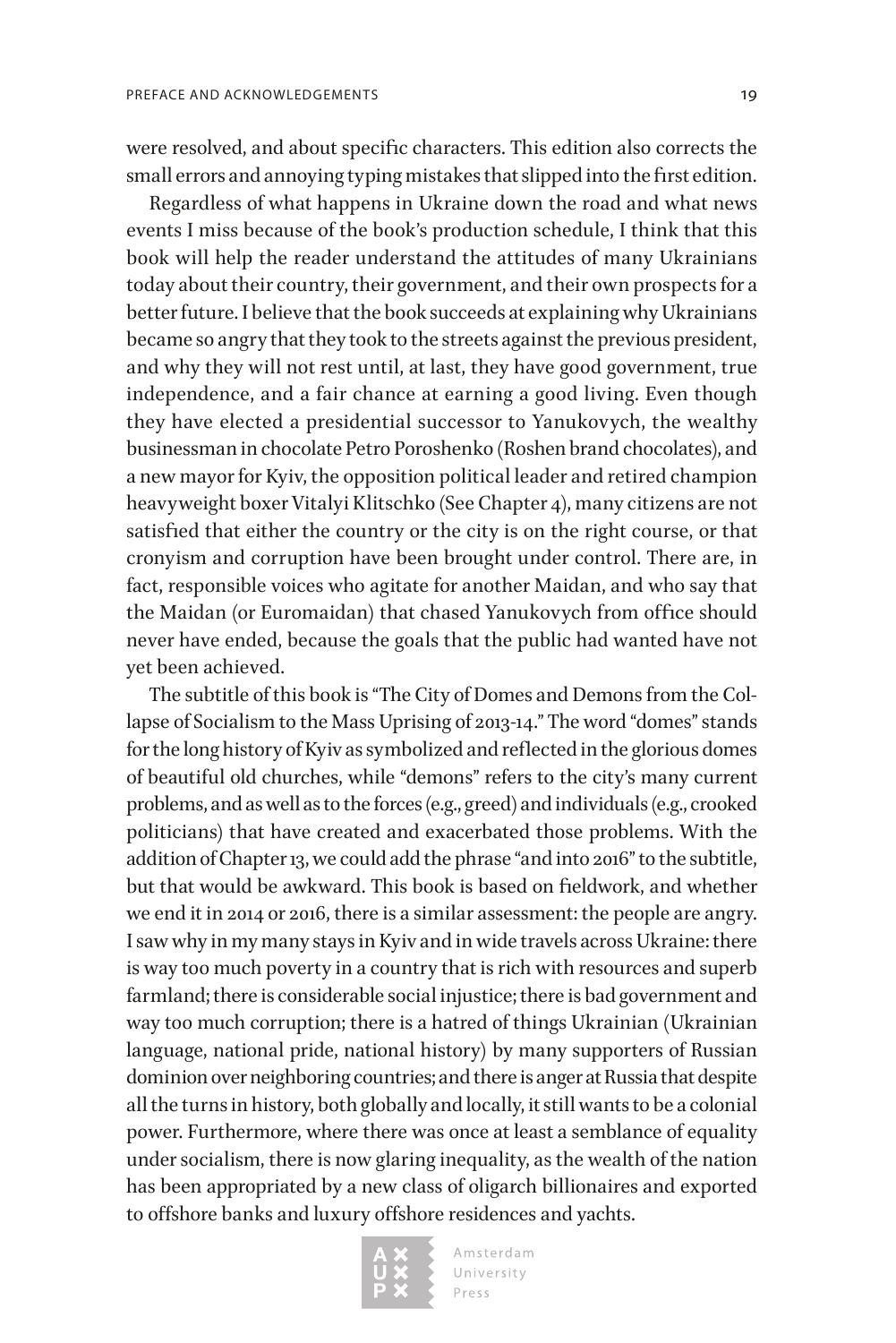Instead of my own anger, I have strived to convey that of Ukraine with my writing, and if you sense it in this book, then I will have succeeded as a reporter. A great many citizens for whom Kyiv is home shared their pains with me, and many of those who knew that I was working on a book urged me to write swiftly, before it was too late, and to explain what was going on. I was urged to not hold back. "*V Ukraini nemaye poryadku!"* summarizes what people said then, twenty-two years after independence, and still say now: "In Ukraine there is no order;" "Ukraine is in disarray." The same holds for Kyiv. Some informants even begged with tears for me to tell the city's story. I strive to be their voice, as I also strive to be fair and balanced, and to back up what I say with data, specific examples, and my own close-up observations. Thus, this book is both reportage and ethnography, at least in many parts, and tells what I saw and heard during fieldwork in the city. If I seem overly strident at times, it is because I convey the stridency of many informants from all levels of society and all walks of life. To a man or woman, without a single exception other than those closely and officially affiliated with Yanukovych's Party of Regions, Kyiv's citizens were extraordinarily critical about where they saw Ukraine headed and skeptical about its prospects. Many professed great fondness for Kyiv despite the problems, and saw it as emblematic of the country's mess. Public opinion polls in the country supported my assessment. I came to understand the cause that many Kyivans shared, which is to save a great city, and became a believer. It is for them that I worked hard to write this book. I hope that I have accurately reflected their concerns, and have written something that is interesting and credible for readers who do not know Kyiv or Ukraine and who do not have a direct stake.

This book was originally written during the administration of President Viktor Fedorovych Yanukovych, the fourth president of independent Ukraine. He assumed office on February 25, 2010 after winning an election that almost certainly had a fair share of vote rigging in his favor. The bulk of my research was done during his administration as well. Therefore, Mr. Yanukovych comes under particular scrutiny in this book, as does his Party of Regions, which dominated the national parliament during his tenure. Because in Ukraine the President has (taken) very great powers, including considerable influence over the administration of the city of Kyiv and, in turn, over city planning and land development even though he himself is not a Kyivan, Mr. Yanukovych figures especially heavily in this book, much more so than would say a President of the United States in a book about an American city, even about Washington. Necessarily, I look at Yanukovych not just with respect to his policies for Kyiv and Ukraine, but also personally. He chose to consume a disproportionate amount of space in the city, even in comparison to his three predecessors, and

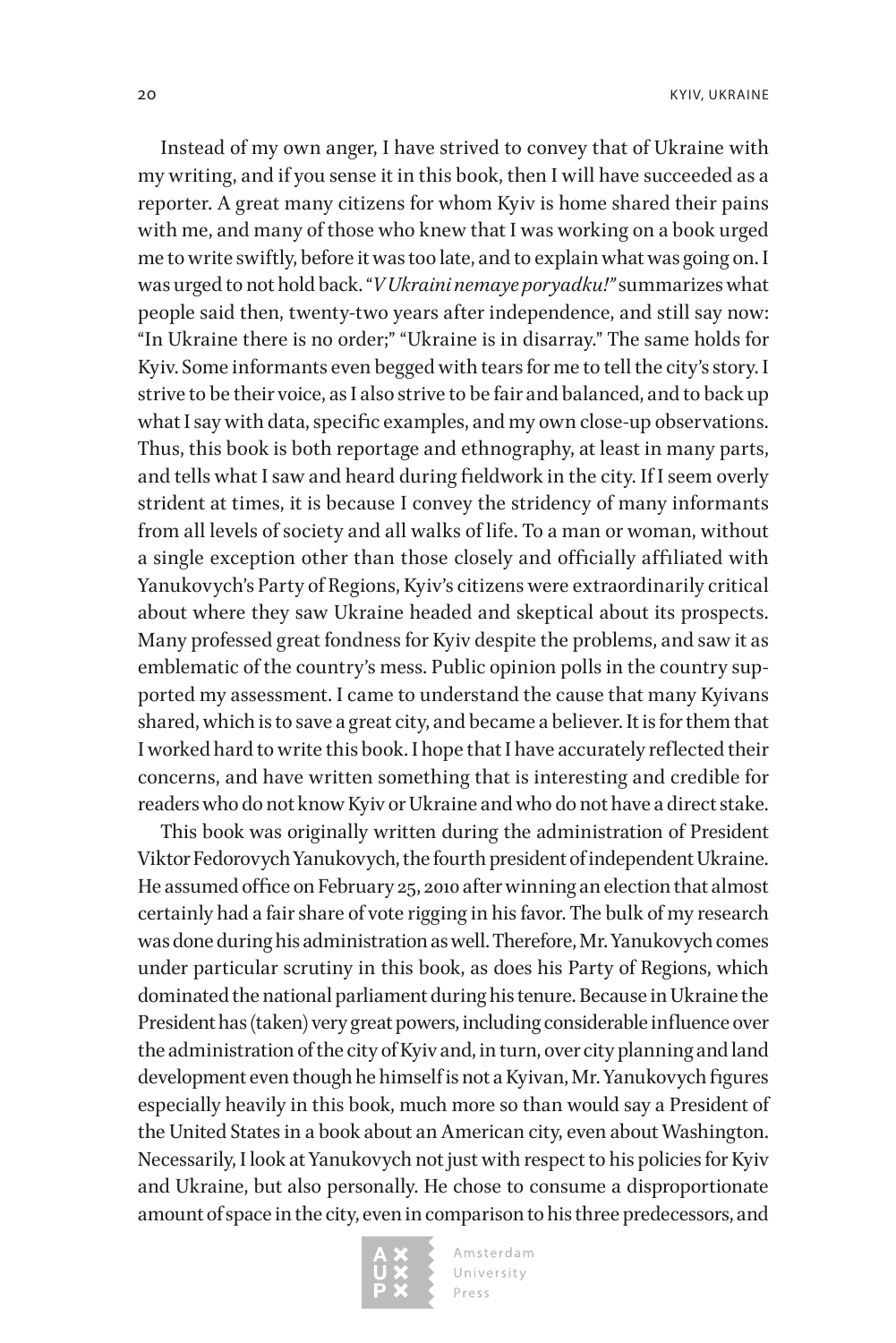implemented questionable personal construction projects that impact the fundamental geography of Kyiv and its iconic urban image. After reflection, I agree with informants that there is much to criticize about Yanukovych's treatment of Kyiv, and I do so in the pages ahead based on what I was told and shown, what I read about in both the free and controlled press, and most specifically, what I saw with my own eyes. Even though the criticisms are harsh and include a separate section that I have called "A Geography of the President," I am convinced that they are accurate and are deserved. Had I written this book earlier during another presidential administration, then I would have been critical of either Mr. Leonid Makarovych Kravchuk, the first president (in office from December 5, 1991 to July 19, 1994), his successor Mr. Leonid Danylovych Kuchma (July 19, 1994 – January 23, 2005), or the third president, the Orange Revolution's Mr. Viktor Andriyovych Yushchenko (January 23, 2005 – February 25, 2010), all of whom also raised the ire of Ukrainians for how they conducted their responsibilities and for what they allowed to take place in Kyiv. Good government has not been one of Ukraine's strengths. And if I ever write a full new edition of this book, it will take a hard look at the administration of President Petro Oleksiyovych Poroshenko (June 7, 2014 – present) and any presidents who succeed him by the time the writing is completed.

This is not my first book about urban change. I have been around a few years, have grey hair, and have worked in the past in various parts of the world, including on gentrification and related urban transition in Philadelphia and other cities in the United States, in Vancouver in Canada, and then with considerable production in Tokyo, the fascinating and dynamic capital of Japan where I lived for many years. I have worked as well in Southeast Asia in Singapore, Jakarta, and Phnom Penh. This project in Kyiv is a first professional venture for me into Europe and into the worlds of socialist society, Soviet control, and centralized planning, and then the emergence of newly independent countries, turns to capitalism, and the uncertain paths of postsocialist urban restructuring. I apply my earlier experience at studying cities to this project, plus a good knowledge of Ukrainian, which is the language my parents taught me, and Russian, which I studied a long time ago in college and then learned much better more recently, ironically, in Japan from a Russian-speaking Ukrainian resident who now lives in Ukraine again. Her name is Ilona Arkhangelska, and she is the first person I acknowledge by name because she has continued to provide me with insights into her country. I had been aware of Ukraine since childhood, since my immigrant parents made it a point to teach me as much as they could, and I had maintained an interest in the country all through my life. I chose not to focus my career on Ukraine because I had sensed as a young man that my Ukrainian-American

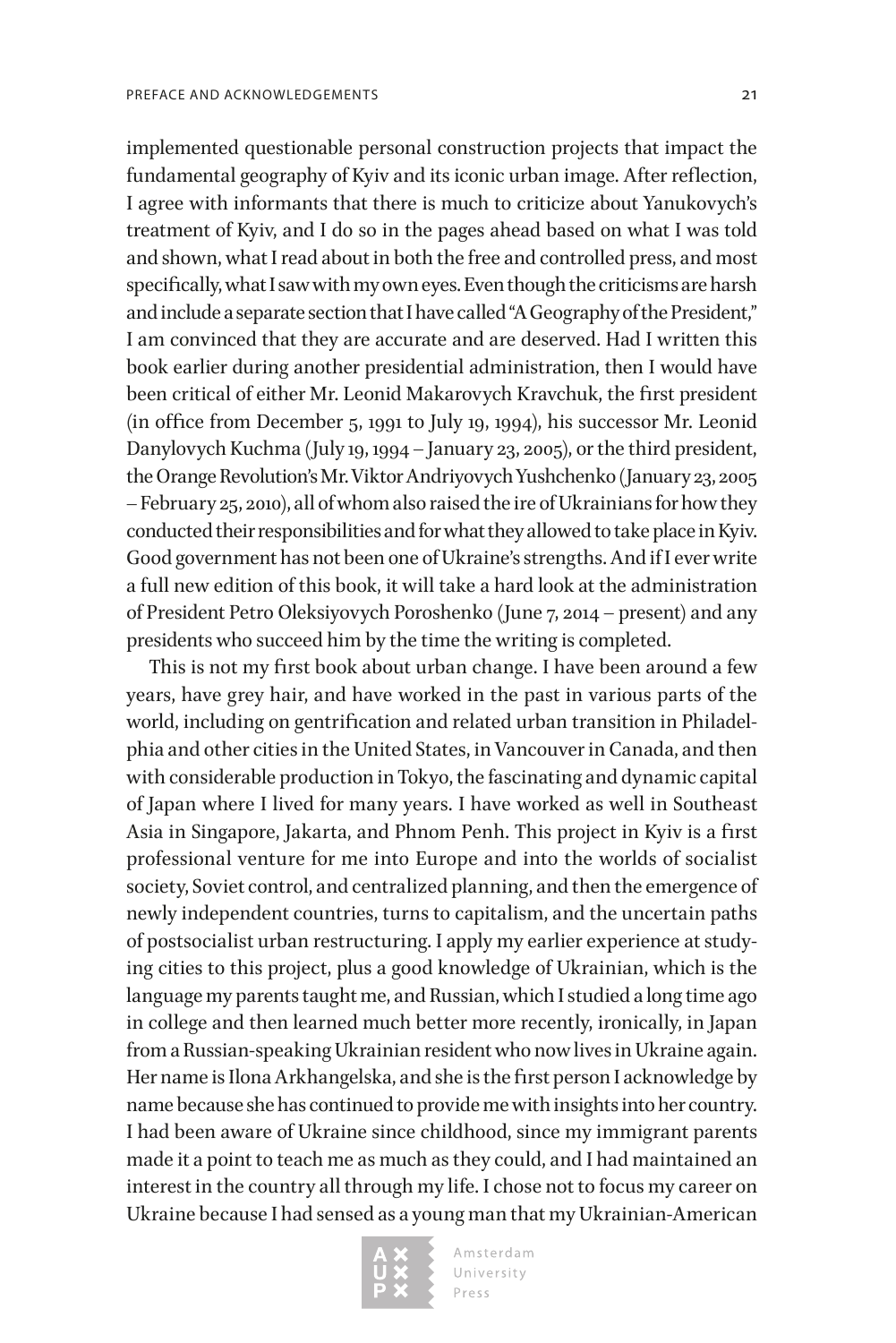22 KYIV, UKRAINE

ethnic community, as well as my family, would have expectations of me that I did not want to face, so I became a geographer of cities in other parts of the world instead. It is only now after many years of doing other things that I turn to the subjects that my parents always wanted me to write about.

Although I had been to Kyiv several times before and have since been to the city several times more, often staying weeks at a time, the center of this project is the full year that I spent in the city as a Fulbright scholar. That was academic year 2010-11, when I had a sabbatical from my long-time faculty position at Temple University in Philadelphia in order to write this book. During that time I was attached to the National University of Kyiv-Mohyla Academy, one of Ukraine's best universities, and taught undergraduates and graduate students in the Department of Sociology. My classes became sounding boards for my ideas. For most of that time, I lived in a comfortable apartment in the very center of the city on a beautiful historic street named Horodetskoho after a famous architect. The street had previously been named *vulytsia* Karla Marksa, Karl Marx Street, after an architect of different sorts. From that vantage point I had easy access to all directions in Kyiv and was at the doorstep of the city center, most notably Maidan Nezalezhnosti (Independence Square) where there were often concerts, demonstrations, political protests, and other events that helped me understand Ukraine. A building on my block had an exclusive shop on the ground floor that sold diamond jewelry, but above the door there was still a prominent stone relief of a crossed hammers symbol of Communism and the Soviet Union. That combination was a constant reminder that I was studying a society in transition.

Later, on a longer return visit, I stayed for a while with a friend in a typical apartment in the far reaches of Troeshchyna, a huge residential complex on the Left Bank that is famously far from any subway line, and then for a longer time in the very comfortable Art Hotel Baccara (also spelled Bakkara), a floating hotel that is moored on one of the banks of the Dnipro River. From the latter vantage I was able to enjoy Kyiv's famous beaches and other recreation in Hidropark (a large public park), and see Kyivans at play during a prolonged heat wave. I also met Kyivans who lived in the park out of necessity – poor people who had found for themselves a hideaway in the forest or in some old, abandoned facility from the Soviet period, much like the homeless who sleep on street-side benches or in derelict old buildings in the city center. It was during that time, too, that I gained a better appreciation for the natural environment of Kyiv, and for the famous bluffs of the city that stretched on the opposite bank of the river from my hotel room deck for nearly as far upstream and as far downstream as I could see. Several of the city's major landmarks, glorious in the day and beautifully lit at night, were my landscape

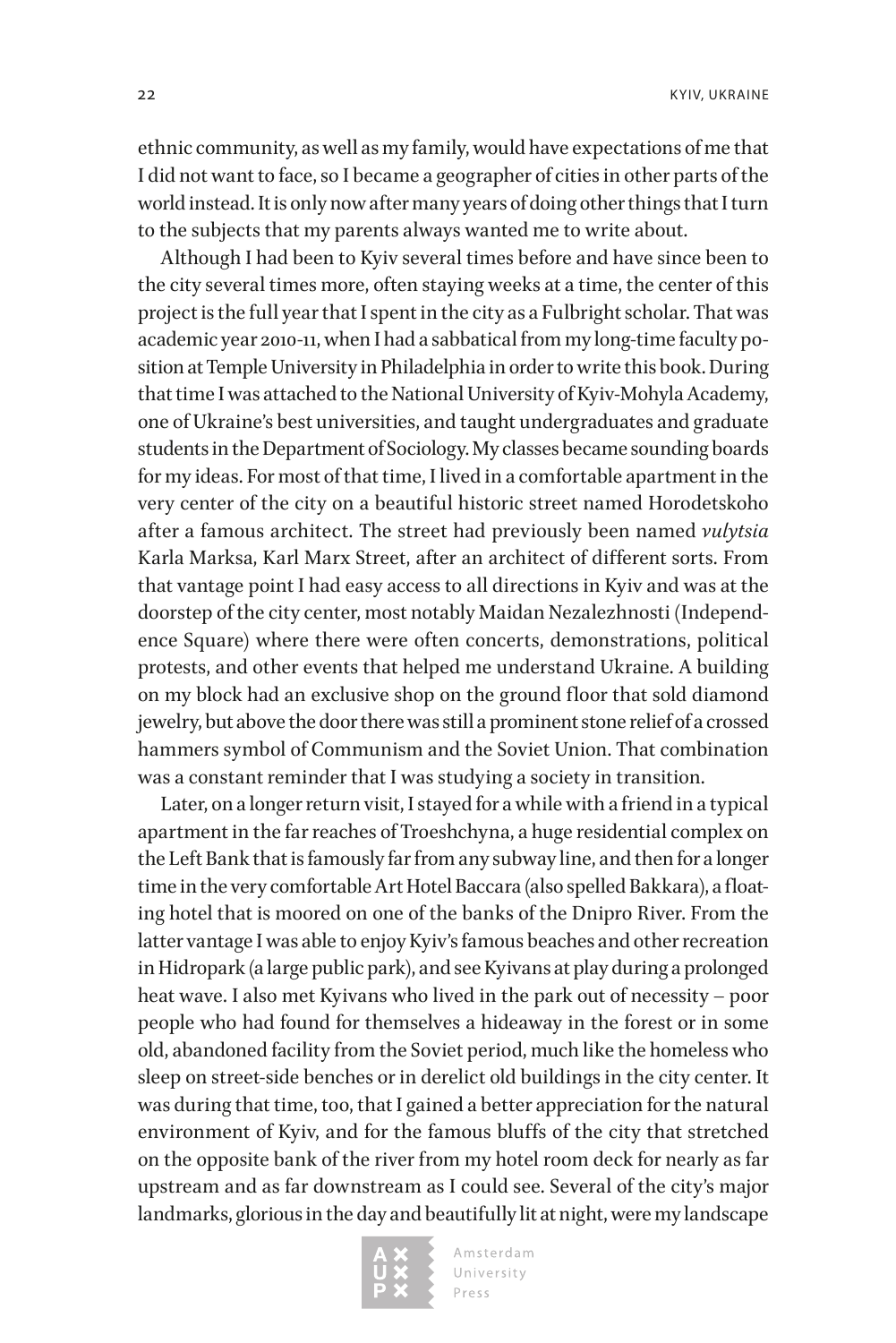neighbors, as were several new buildings on the bluffs that Kyivans refer to as "monsters" because they so poorly punctuate the historical profile of the city.

The methodology is straightforward. I spent as much time in Kyiv as I could, explored the city daily, walked endlessly, and talked to as many people as I could. I also read what I could in English, Ukrainian, and Russian, attended public forums and lectures about the city (and spoke at several myself), attended political events and public protests, visited museums, libraries, and art galleries, went to concerts, opera, and ballet, and sampled some of the ample clean-fun nightlife that Kyiv offers. I suppose that such activity qualifies the research as participant observation. Even more than I did in Tokyo when writing my book about a controversial nightclub district, I avoided all places where I would not want to be with my adult children. Except for reporting from a distance, the famous sex-oriented nightlife of Kyiv did not interest me. My explorations of the city were supplemented by various interviews that I scheduled with key informants; mapping projects of my own such as of buildings in the city center by land use and visible condition, distributions of billboards by content, and the distribution of construction sites in fastchanging Podil; statistical data from the government of the city of Kyiv and other sources; examination of hundreds of historical maps and photos; and views of the city and its neighborhoods as provided via satellite images from above. In short, preparation of this book involved a range of methodologies and a sustained immersion in the city as I think good social geography requires.

After various permutations and numerous drafts, I finally settled on a book with 12 chapters plus this preface. The first edition had a postscript as well in an attempt to catch up with fast changing developments in Ukraine as the book entered the production stage. That postscript is now the added Chapter 13. Each of the original 12 chapters is divided into three to eight sections, with the total number of sections being 71. That means that some sections are quite short – no more than two or three pages in length. I choose to write this way because I personally prefer books that open many topics, even if briefly, and find that such reading is easier because one can opt to read about topics that interest them more and dismiss those that do not. We have short essays also because, in some cases, only so much can be said about a given topic. This is especially so for a city like Kyiv – a recently Soviet city for which the kinds of data about socioeconomic conditions, land use and development, and goings-on in local and national government that exist for urban areas in other parts of the world are simply not available. From among the 71 relatively short essays, I would like to think that this book can be of at least a little interest for everyone. As much as is possible without continually redefining terms, I tried to make individual sections stand on their own so

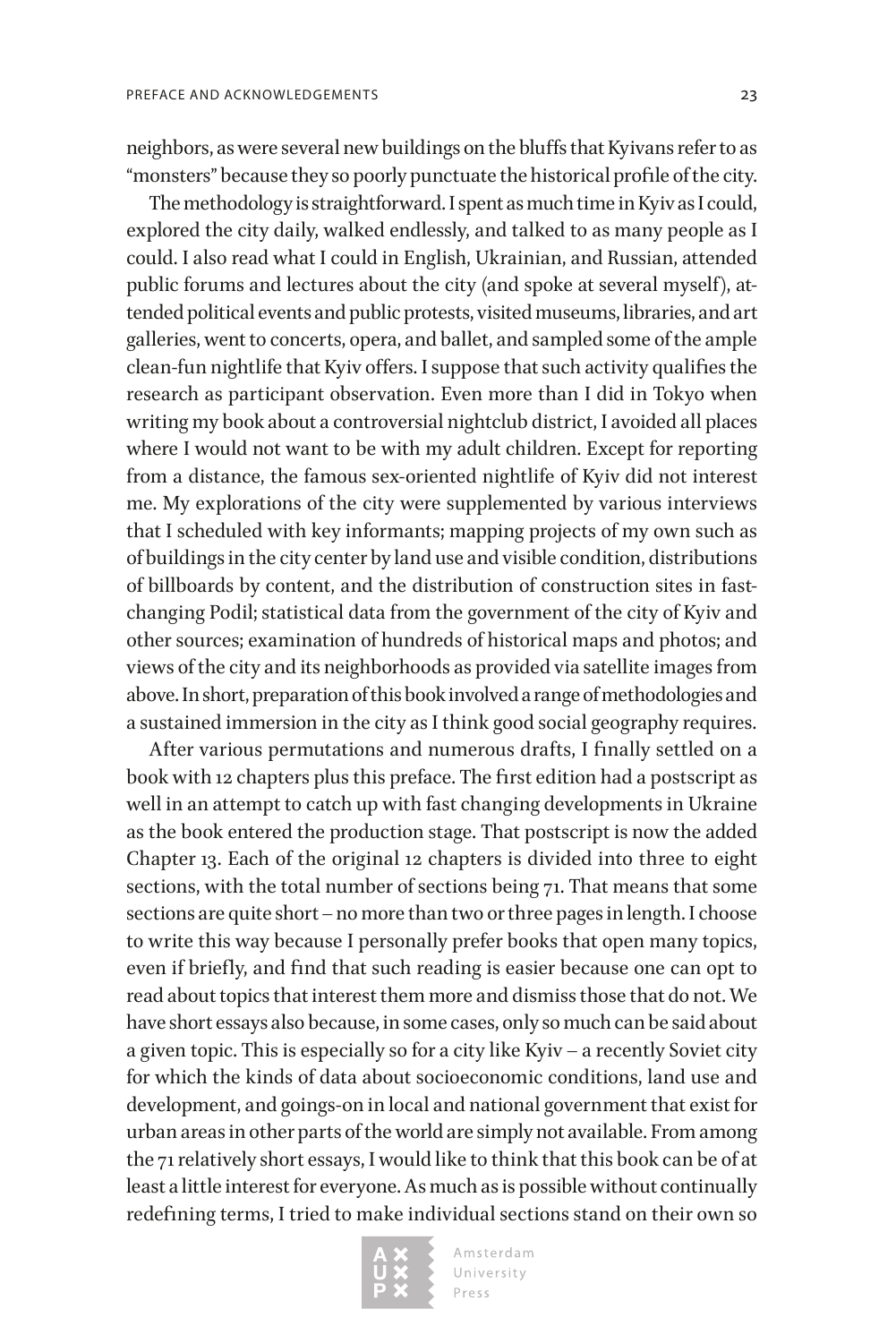24 K YIV, UKRAINE

that they could be read in any order. Nevertheless, there is a broad flow to all 12 chapters too, from topics that are general and provide background to later ones that focus more on particular issues or problems, and from historical and geographical orientation to the city at the start to individual districts, individual construction projects, and individual people later on. I conclude the book with examples of activists who defend Kyiv and some of the remarkable fights that they have taken on. There is no "conclusion," because Kyiv after socialism is a work actively in progress, and is itself not concluded. Even Chapter 13, the update that was prepared for this edition, is an unfinished work, because so much is changing in Kyiv and is still uncertain. Instead, I offer "reflections." I imagine that a writer about the reshaping of space and society in postsocialist Kharkiv, Odesa, Moscow, St. Petersburg, Irkutsk, Tbilisi, Baku, or Tashkent, to mention some other examples of former Soviet cities, might also say something similar. Finally, I want to say that I try to be reader-friendly and to avoid the worst academic jargon, pretentious invented words, unnecessary kowtows to writers of dense theory, and other annoying trappings of the academy today. I simply want to tell you about Kyiv.

I now turn to my acknowledgements, which by happy coincidence I am composing on a (US) Thanksgiving Day. In addition to the aforementioned Ilona, many people helped me with this book, enormously so, and I am deeply indebted. I begin with the 27 students I taught in an urban sociology class in spring 2011 at the National University of Kyiv-Mohyla Academy (NaUKMA). It was my first class at this venerable institution, and an experience that stands out as the most memorable and pleasant teaching experience in my career of more than 40 years. We spoke much about Kyiv during our seminars, and I learned a lot from these intelligent and eager young men and women. I can't name them all here, but note that the group was comprised of two male students (a Eugene and another Roman), and five Katyas, four Marias, and three Yulias among the 25 women. Roman Driamov, Maria Anchyshkina, Yulia Mantrova, Dasha Pankratova, and Lily Chulitska deserve special thanks for going out of their way to be helpful. All 27 of them were wonderful, and I am happy to have my photo with them in this book. They, plus the one student who was absent on the day the photograph was taken, represent the future of Ukraine.

Likewise, I thank NaUKMA for hosting me during my Fulbright Fellowship year in Kyiv, and especially the Sociology Department and its acting chair that year Olena Bogdanova, my faculty colleagues in Sociology Volodymyr Ishchenko and Tamara Martsenyuk, the Vice President for Foreign Cooperation Larysa Chovnyuk, and the very capable president of the university at the time, Dr. Sergiy Kvit. Dr. Kvit is now Ukraine's Minister of Education. I

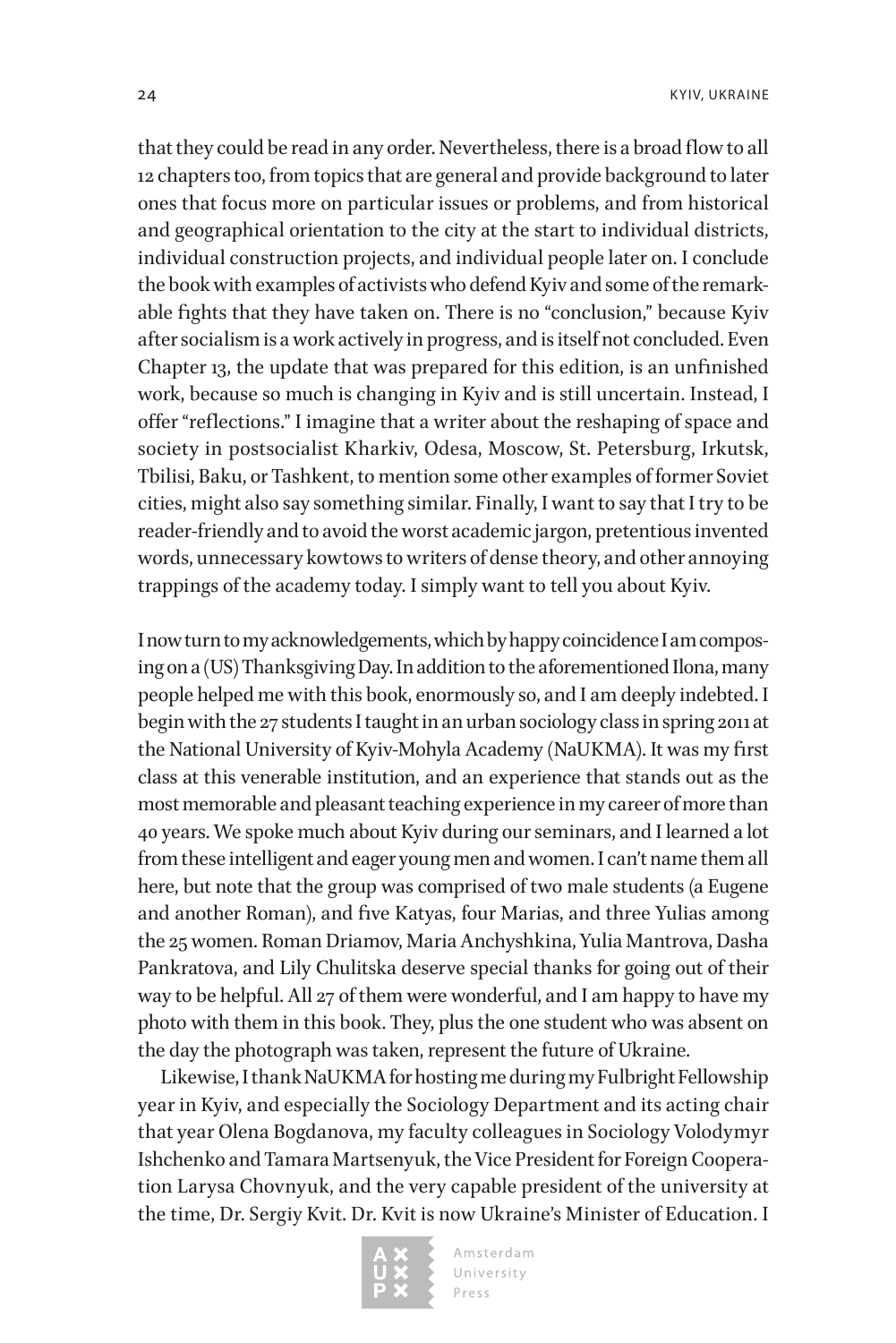also benefited from being a frequent guest at the Visual Culture Research Center, where I attended many events and met numerous fascinating students, scholars, authors, and artists, including Olga Bryukhovetska, Oleskiy Radinski, Vasyl Cherepanyn, Nadia Parfan, and Anastasia Ryabchuk. Even though it is no longer affiliated with the university, the VCRC continues to be an exciting center of creative and intellectual activity in Kyiv. I also benefited enormously from regular attendance at various conferences and workshops about Kyiv that were sponsored by the Heinrich Böll Foundation from Germany. For this, I am especially thankful to the foundation's officers in Kyiv, especially Dr. Kyryl Savin and Andrij Makarenko.

I also want to acknowledge the U.S. Fulbright Commission for the research and lecturing fellowship that I was awarded, and the Fulbright director in Ukraine at the time, Dr. Myron Stachiw, an expert in architectural history with whom I shared many conversations about Kyiv. Myron's staff in the city, including Natalia Zalutska, Inna Barysh, Oksana Parafeniuk, and Anna Pasenko, was also very kind and helpful. I also thank Temple University for the sabbatical year from my faculty position, the Department of Geography and Urban Studies where I am based, and the department chair at the time, Dr. Sanjoy Chakravorty, who signed on the dotted line when it was needed. Sanjoy has been especially supportive of this book project from the beginning to the end, and is a close professional colleague about cities, book writing, and the politics of university life. Dr. David Ley (University of British Columbia) and Dr. John C. Western (Syracuse University) have also been greatly supportive, especially at times when I felt discouraged. Professor Ihor Stebelsky (University of Windsor) caught several typos while preparing a review of the first edition of this book, including one or two that were embarrassing. I thank him for his careful reading and for publishing an encouraging review (Stebelsky, 2015). Finally, also from the North American side of the Atlantic, I offer special thanks to two Ukraine-expert Americans who were kind enough to offer insightful criticisms and superb suggestions from an earlier version of this book: Dr. Alexander Motyl from Rutgers University in Newark, NJ, and author of the widely-read blog "Ukraine's Orange Blues," and Dr. Blair Ruble, Director of the Woodrow Wilson Center's Program on Global Sustainability and Resilience, and author of books about Kyiv, Leningrad and Yaroslavl. They, along with John Western and Sanjoy Chakravorty, helped me through the process of selecting a publisher. From Amsterdam University Press, I single out Saskia Gieling, my editor Marjolijn Voogel, Magdalena Hernas, Valeria Mecozzi, Atie Vogelenzang de Jong, Daniela Pinnone, and my sharp-eyed copy editor, Jaap Wagenaar, for special thanks. It has been a pleasure to work with such a professional team.

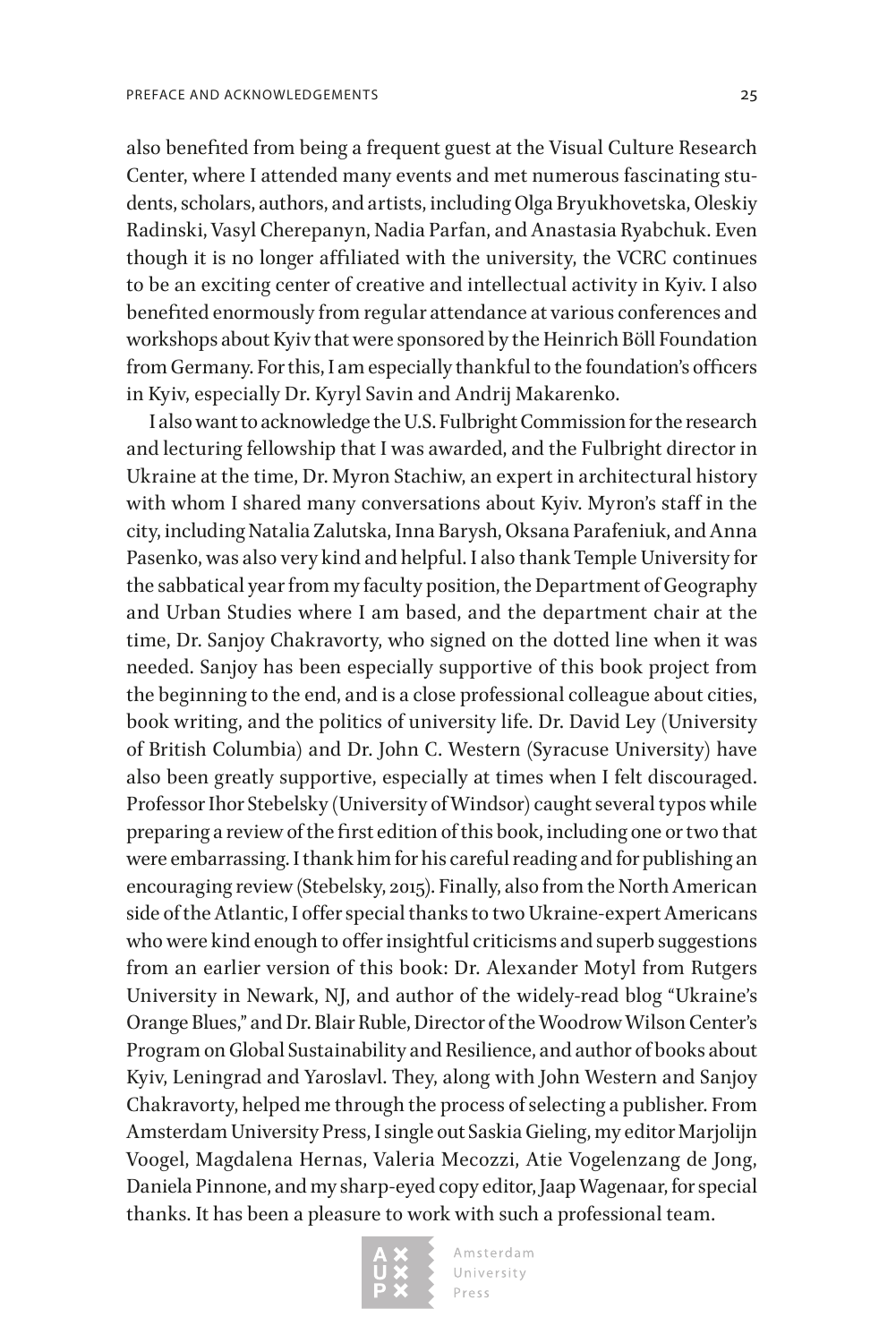The list of people who helped me in Kyiv is especially long, and includes fellow academics, architects, city planners, and others who work on the problems of the city, civic activists, and numerous life-long and short-term residents of Kyiv of various ages, ethnicities, occupations, and social standing. It is not possible to name them all, but I can start the list with super thanks to super friends Vladislava Osmak, Tamara Martsenyuk, Svitalana Slipchenko, and Natalia Moussienko for their special support, professional advice, and intelligent insights, and then continue in alphabetical order with thanks to Anna Andrievska, Müge Atala, Iryna Bondarenko, Kateryna Botanova, Sasha Burlaka, Olena Dmytryk, Oksana Dutchak, Marta Dyczok, Ilko Gladshtein, Oleksandr Glukhov, Oleksandr Hudyma, Mykola Ilchuk, Rev. Mykola Ilnytskyi, Anna Khvyl, Iryna Koshulap, , Vitaly Kovalinsky, Ihor Lutsenko, Andrew Mac, Alla Marchenko, Maria Mayerchyk, Taras Myronyuk, Varvara Podnos, Raphi Rechitsky, Olena Reshetnyak, Yulia Soroka, Inna Sovsun, Catherine Stecyk, Serhiy Tselovalnyk, Lou Urenek, Andrea Wenglowskyj, Viktor Zagreba, Zenon Zawada, and Maxym Zayika. Furthermore, I am indebted to Evelina Beketova for generous permission to use one of her bright and happy paintings of Kyiv for the design of the cover of this book. In addition to that work, I am fortunate to own three other of her urban portraits and recommend that readers who are interested should look her up by name on the Internet. All the other photographs in this book are my own except for Figure 2.1, which is reproduced via the graces of Vitaliy Kovalynskiy, Figure 3.3 for which I am indebted to Alexander J. Motyl, Figures 6.4 and 11.3 (right) which were provided to me by Vladyslava Osmak, and Figure 11.4, which Viktor Kruk kindly allowed me to use. I thank these individuals for their additions to this book.

Four Kyivans merit the most special recognition. Dr. Lyudmyla Males, a sociologist at the Kyiv National Taras Shevchenko University, guided me personally through unfamiliar parts of Kyiv, introduced me often to Ukrainian literature and websites about the city, and put me in touch with many individuals who became key informants, new sources of information, and new personal friends. I am deeply indebted to her and am proud to have her as a close professional associate and friend. The same is true for Nadia Parfan. A native of Ivano-Frankivsk, she is a PhD student in Cultural Studies at NaUKMA and was actually the first person in Kyiv with whom I had contact about this project. She too was a local guide and door opener for me, and a great friend. I was especially blessed to have her nearby in Philadelphia when she was a Fulbright scholar in my department during the year that I was writing and revising the original edition of this manuscript. Not only did she help me with Kyiv, she learned all about Philadelphia at lightning speed and inspired me with original insights to my own home city that form a basis for a possible book

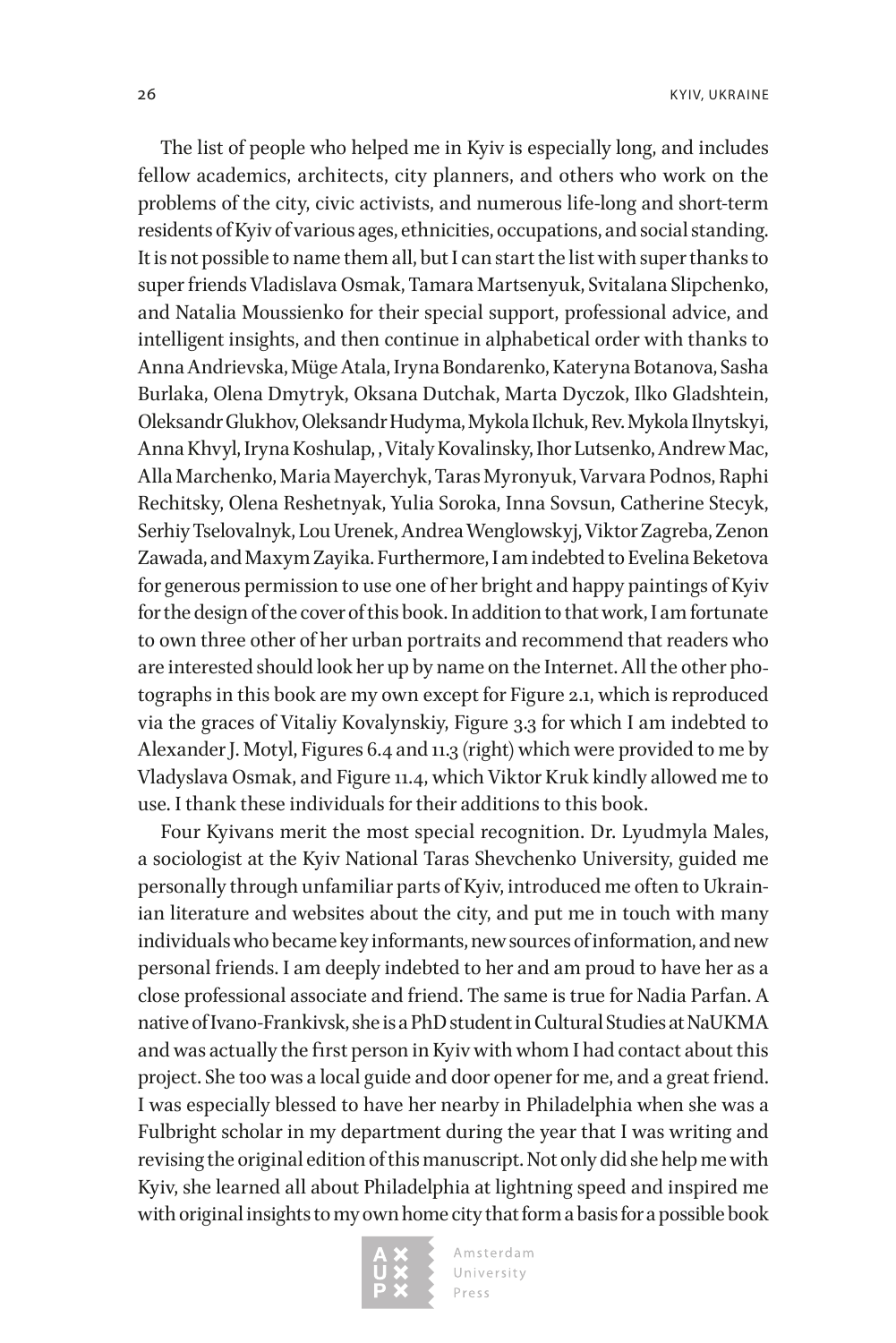<span id="page-27-0"></span>project for the future. Third, there is Vladyslava Osmak. She is also affiliated with NaUKMA, is a talented historian of Kyiv and professional tour guide, and a dedicated activist in support of Kyiv causes. She helped me immensely with answers to my questions, access to information, photographs, and reading materials, and unfailing support for this project. Finally, there is my former student at NaUKMA Maria Anchyshkina. Not only was she wonderful as a student, but she has also been a great teacher about her native city, as well my best beach-and-bars buddy. Without such friends, there can be no book.

Lyudmyla, Nadia, Vlada, and Masha are forever within a warm circle of other close friends and family that I want to acknowledge as well: Anna-Maria Yanchak, Olya Yanchak, my brother Zenon Cybriwsky and his wife Olena Saikewicz, my sisters Anna Skubiak and Christina Jermihov, George Baran, Katya Korobova, Elena Rodin, Rickie Sanders, Robert Mason, Anne Shlay, Yulia Mosiakina, Ruslana Havrylyshyn, Rev. Myron Myronyuk, Rachel Wandless, Anastasia Aleksiayuk, my daughter Mary Cybriwsky, my sons Adrian and Alex Cybriwsky, and my daughter-in-law Natalia Vibla. They have all taken care of this old widower and his health, and despite my ways have been kind, loving, and sensible, and believers in this project. Finally, I thank the people of Kyiv too. Theirs is a great city. I applaud them for standing up to the demons who would destroy it and their country, and pray for their success in building a just and prosperous society.

#### **Figure 0.1 The author and 26 of his 27 students at Kyiv Mohyla Academy, May 2011, plus Peter**





\msterdam University Press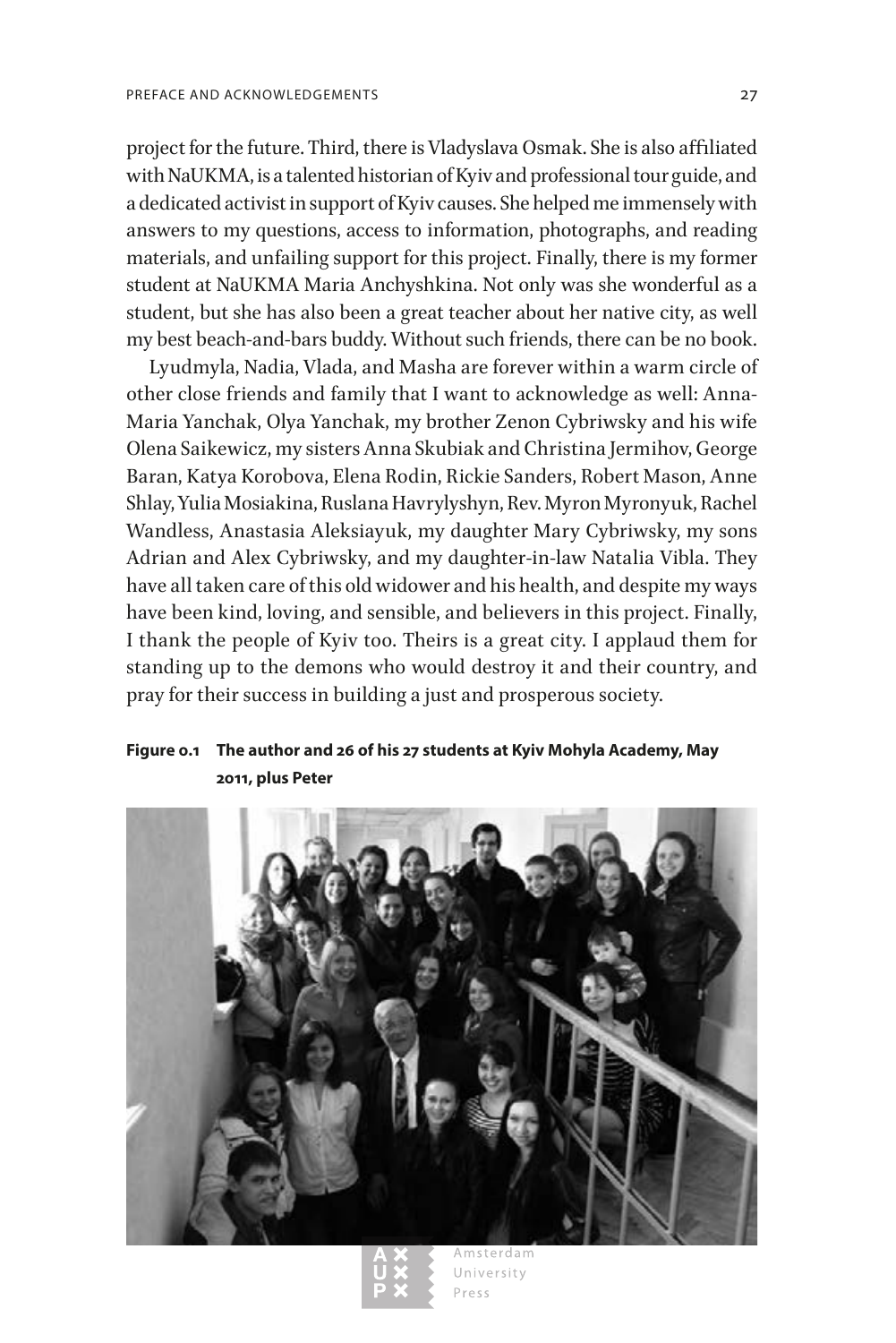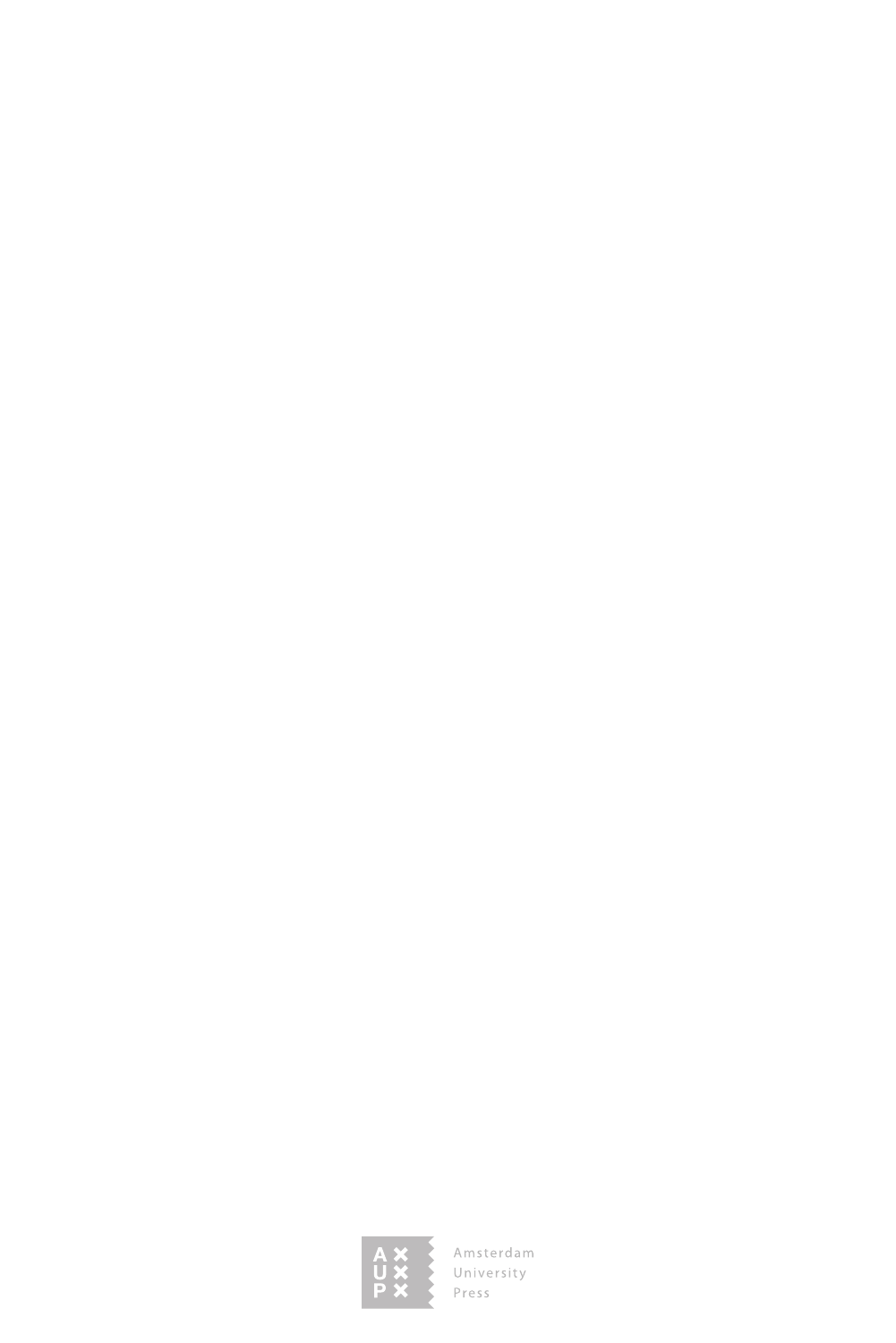## <span id="page-29-0"></span>**1 Far from Heaven**

#### **1.1 A Curious Face**

When Kyiv is stripped of its roads, buildings, bridges, and other man-made features and is seen from up high in satellite view, it is said to resemble the face of God in profile. At least that is the central argument of a somewhat wacky but surprisingly interesting 2010 book entitled *Kyiv: Sviaschennyi Prostir* (Kyiv: Sacred Space) by two environmentalists/landscape architects: V.V. Kolin'ko and H.K. Kurovskyi. The photograph at the start of the book is quite striking in this regard: we see very clearly the face of a handsome man faithfully outlined by the combination of the right bank of the Dnipro River where Kyiv was founded, the contours of high bluffs that face the river, the other hills of the city, and its various deep ravines and stream valleys. When we add place-names to the photograph, we see that the district called Pechersk and its ancient monastery, Pecherska Lavra, form the forehead, Stare Misto (Old City) shapes the left eye and eyebrow, while the centuriesold church of St. Sophia, still the central-most historical landmark in Kyiv, is the iris. St. Michael's Church, also a prominent architectural landmark, is between the bridge of the nose and the forehead. We also see that the nose itself is the storied river-flat neighborhood of Podil, that the highlands of Sirets form the contours of the chin, and that the contours of the ear are shaped by the uplifted topography of Sovki and the network of small ponds that are located between Sovki's hills. It's bizarre, and anyone who knows Kyiv should be awed.

On the other hand, we have to remember that stripping a satellite photograph of man-made features means manipulating that photograph so that only selected natural features are shown. Who knows what other enhancements were made in the process? Some strategic selection of orientation with respect to cardinal directions and colors for the photo at the outset, a dash of extra shading here, a deeper ravine there, and an inconvenient highland or stream course subdued or removed from some other place, and we have a human face. With more manipulation, we could perhaps present the city as a *kolach* (traditional Ukrainian braided ring-shaped bread) or as the face of a healthy Ukrainian sunflower. Incredibly, there is no explanation about how the book's key photograph was created. Also, there are no references of any kind whatsoever in the book, so we have to take it on faith from Kolin'ko and Kurovskyi that the face that we see is that of God and not, say, that of Peter the Great, famous czar of Russia, or one of

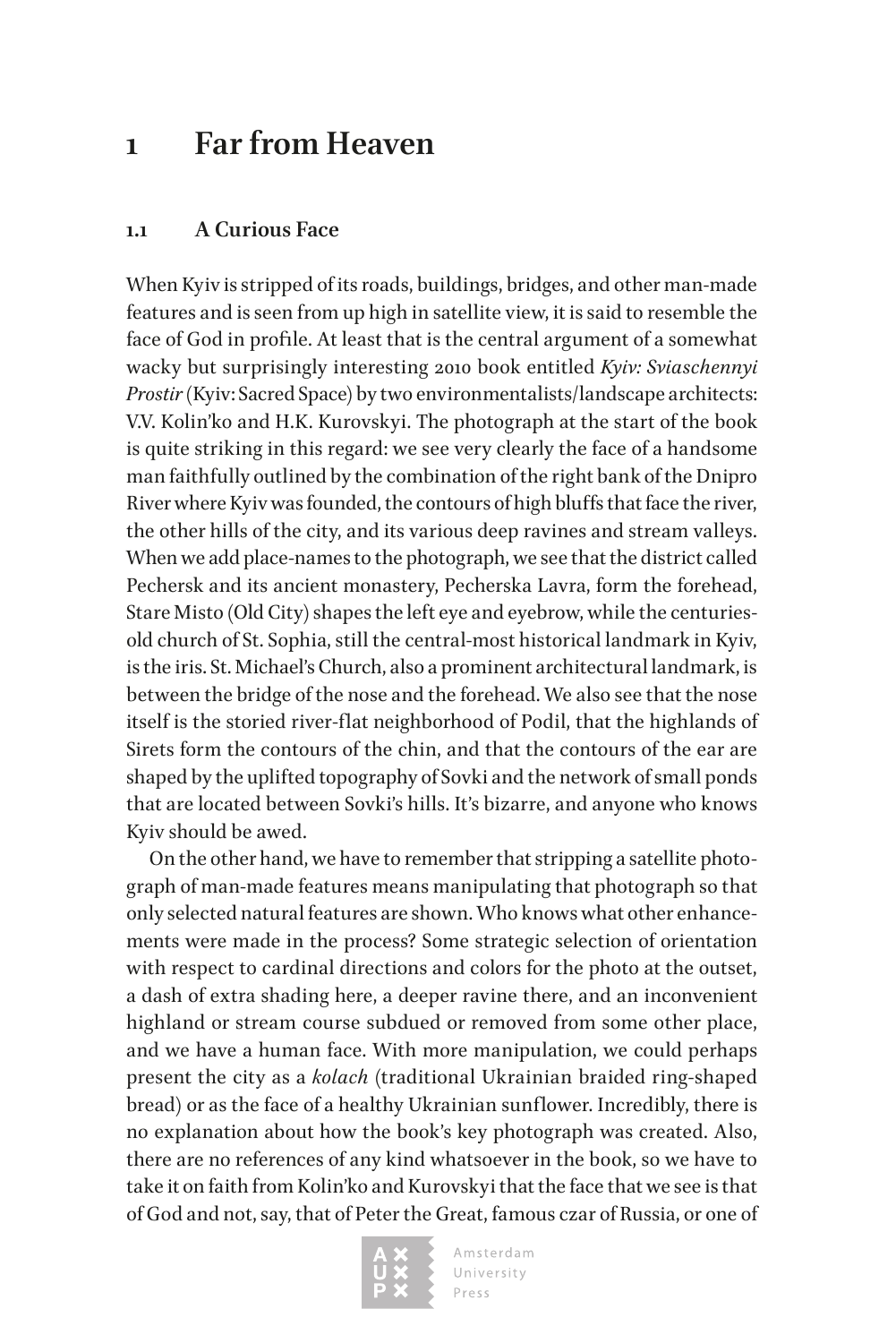30 KYIV, UKRAINE

Ukraine's two world boxing champions, the brothers Vitalyi and Vladimir Klitschko. We also would need to accept the authors' assumption that God is male and has European features.

Why bother mentioning such a book? Because the rest of it is brilliant. Even if we dismiss completely the authors' premise that Kyiv is sacred space because it the face of God on earth, we can agree with them about what follows: it is wrong to wantonly destroy natural environments; urban development and construction based on greed and selfish motives are immoral; and urban planning and modernization efforts should always respect both nature and the historical heritage of a city. Today's Kyiv is badly wanting on all these counts, the authors argue, and needs a gentler, greener, and more sustainable approach for growth, expansion, and redevelopment to avoid environmental and cultural disaster. For example, the poor construction practices that are now underway near the city's center will hasten the erosion of the high bluffs along the river and will eventually cause ancient churches and other landmarks to tumble, while the filling in of streams and ponds for highways, new shopping malls, and upscale condominium towers provides a weak foundation for urban development and invites subsidence and collapse. These are warnings worth heeding, I think, because Kyiv is indeed being recklessly developed. We will see countless examples of the city's construction demons in action in the chapters ahead, as well as examples of the demons of increasing inequality and injustice in contemporary Kyiv society. Whether these offenses are actually against the face of God is another matter.

Whether one considers the mangling of Kyiv to be offenses against the very face of God or not, anyone who has experienced the charms of the city should be angry about what is going on. Put simply, a great city with enormous potential to be one of the greatest capitals of Europe, in a country that is itself rich with potential, is, in many ways, being destroyed. The demons at work are a new, post-Soviet breed of corrupt business interests and politicians that care nothing for the city or Ukraine and who use their positions only to line their pockets. Meanwhile, the great majority of the Ukrainian people struggle with daily life; many are desperately poor. The city's proud history, which goes back to the glorious  $10^{th}$ -13<sup>th</sup>-century princely state of Kyivan Rus and even earlier, is being taken away as real estate developers hack away at historical architecture and sacred sites, and museums and cultural institutions are evicted from their premises by "raiders" (as they are called) who want their buildings. There is also significant environmental spoilage in a city that has been known for its beauty, and brazen takeover by those with connections of land in parks

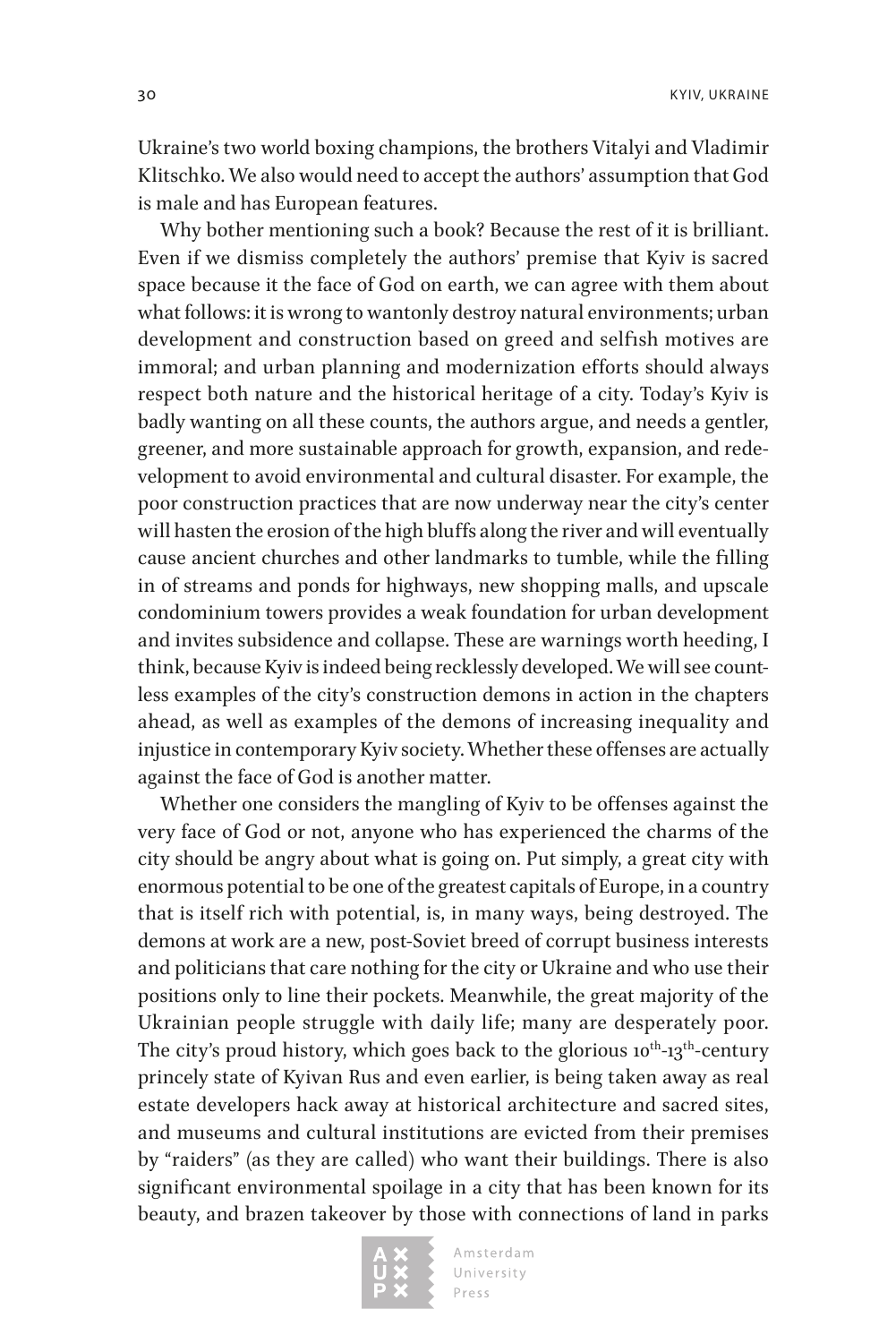<span id="page-31-0"></span>and at the riverfront, as well as of buildings, institutions, and workplaces all over the city that had once belonged to the people. Corruption is rampant, even if there have been marginal improvements, and there is still too little rule of law in a city with thugs with open palms in high office. Foreign investment is stifled because opening a business in Ukraine means that you will be asked for bribes. Many of the smartest people have emigrated. Such a mess defines this particular stage of urban transition in Kyiv from "socialist city" to "postsocialist" and is the focus of this book.

#### **1.2 Graffito**

We turn to a graffito. Like other cities, much of Kyiv is littered with wall writings (Parfan, 2010). Most of it is trash, but there are also occasional gems of skilled artistry, sharp social or political commentary, and unexpected canvases. An example of the latter is found near where I lived in the center of the city, deep below the surface under Independence Square, on the vertical risers of steps on Section 27 of one of the longest escalators in the world, one connecting the subway platforms of Khreshchatyk Station with the world outdoors. The message is on an up escalator, and the words are distributed neatly top to bottom on three adjacent risers: "UKRAINE IS FAR FROM HEAVEN" (Figure 1.1). Provided that no passengers are standing just there to block the message, riders who board the escalator below Section 27 can read and ponder these words for the full 2 minutes and 26 seconds that they and the graffito jointly ascend heavenward. The words are in English. I asked my students at the National University of Kyiv Mohyla Academy, one of Ukraine's most prestigious universities, why they think that the writer chose English. Instantly, there was a consensus reply: "To tell the world. Ukrainians already know what a mess the country is." As we spoke further, we agreed that Kyiv is a mess as well, both on its own account and as a mirror of the country that it capitals.

#### **1.3 A New American**

Ukraine is a mess and its future is emigrating. Its citizens go abroad for short-term labor opportunities and as permanent migrants, and the nation's population is dropping. It had peaked at just over 52 million soon after Ukraine's independence in 1991, and then in combination with the impact of low birth rates, has been declining unswervingly year by year since 1994

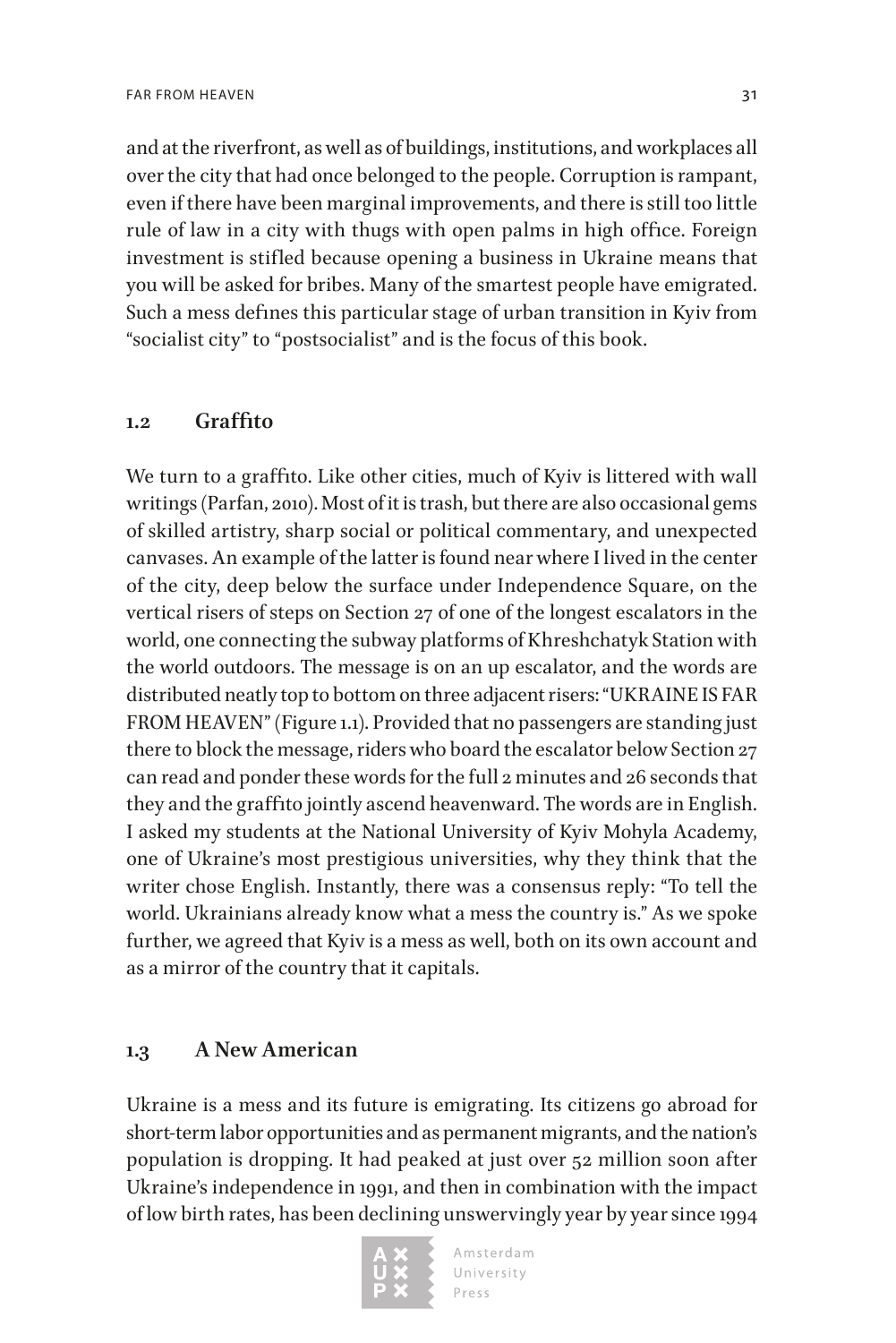<span id="page-32-0"></span>

**Figure 1.1 "Ukraine Is Far from Heaven" graffito**

to a total now of less than 46 million – a net loss of 12 percent in less than two decades. Remittances from abroad prop up not just individual families or villages in poor regions, but the economy as a whole, as at least 7 percent of the nation's workforce is employed beyond Ukraine. Neighboring Russia and Poland rank first and second in this regard, but Ukrainian workers are also very prominent in the Czech Republic, Portugal, Italy, and Spain, as well as in other EU countries, in North America, and in parts of Africa and the Middle East, notably Libya (medical personnel), Nigeria (oil and construction engineering), and Dubai (tourism economy). I met immigrants from Ukraine during my years living and working in Japan. As a whole, the emigration is both a brain drain and a labor drain, involving many of the best and brightest of the country, as well as many of the hardest-working individuals. The result is not only smaller population totals for Ukraine (peak in 1993 at 52.2 million; 2012 population at 45.6 million), but also a country that is poorer and more vulnerable to the demons who feed off what is left. In fact, there is so much emigration that black humor speaks of the need to turn off the lights at Kyiv's Boryspil Airport when the last Ukrainian departs.

My young friend "Nina" thinks that Ukraine is far from heaven, too. She was 17 when I met her in a Kyiv café where she worked and is now

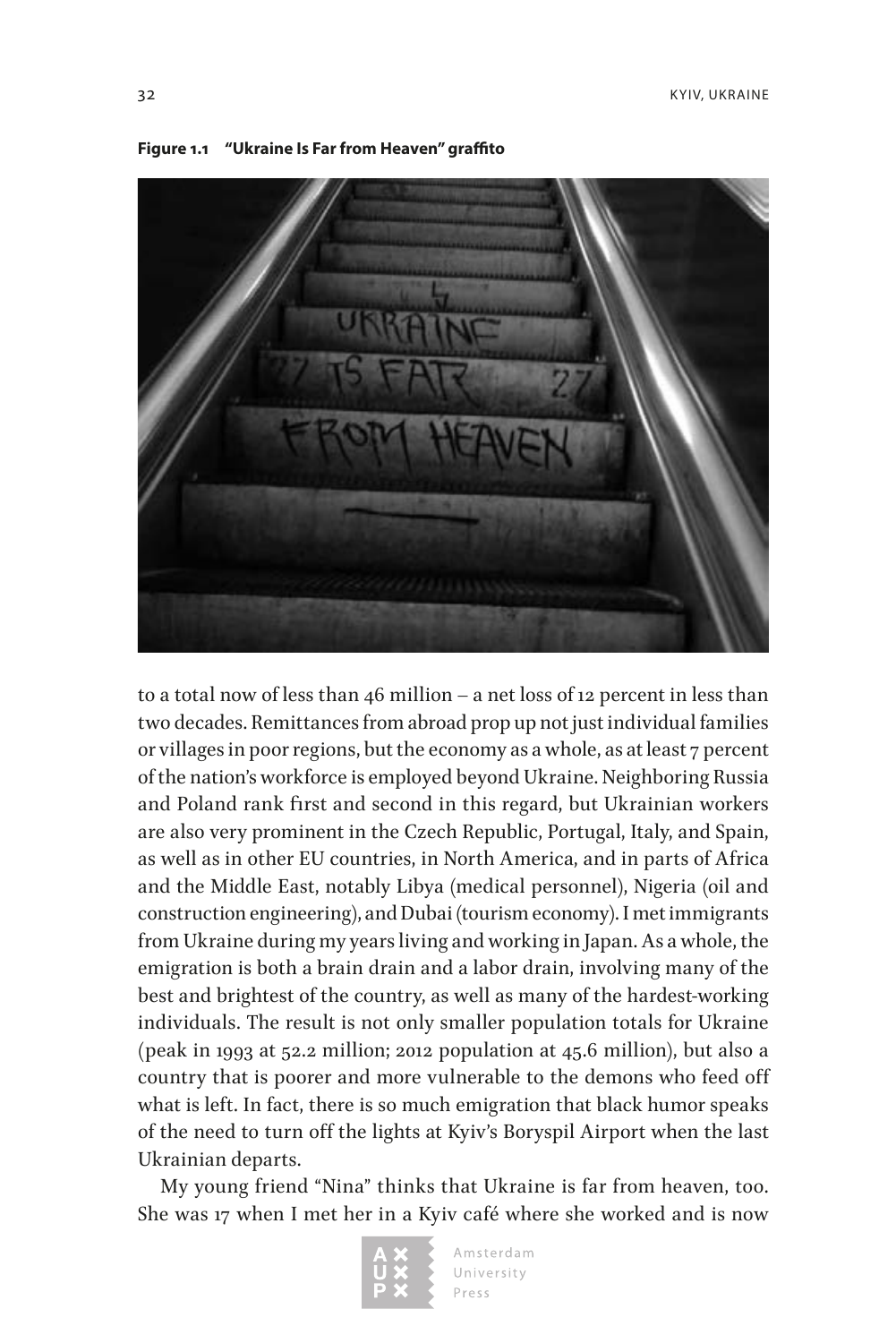<span id="page-33-0"></span>20. Despite her youth, or perhaps precisely because of it, she was able to drive home for me precisely where the problems lie. She could be one of Ukraine's bratty spoiled rich kids, as her stepfather is a *narodnyi deputat*, one of 450 "national deputies" or members of Ukraine's notoriously inept and punch-happy parliament (see Chapter 3), and has all sorts of lucrative connections for a privileged life. I saw this to be true when I met Nina's mother and visited their spacious apartment on a high floor in Kyiv's tallest residential building. But Nina worked as a waitress when I met her; she did not want her stepfather's money and had a personal goal to break away. "My step-dad steals for a living," she explained to me, and then in the language of an angry teenager added this: "Sorry to say this, but he is a total piece of shit." She is completely disenchanted with the man her mother married and is looking to move abroad. She would like to study in the United States and then stay. And indeed, less than four months after that conversation, not long after she turned of age, I found Nina to be living and working in the geographic shadow of New York City. We have resumed our conversations. She is amazingly resourceful for a person her age, and managed to find a way to enter the country legally, expressed no desire to return home, and is exploring options for how to stay. I have no doubts that she will succeed in every endeavor. A collection of photographs on her Facebook site under the title "New Life" shows her as a new American. She no longer wants to speak to me in Ukrainian. Her English is excellent and that is what she uses. Her Russian remains strong because that was her first language and is the language of ties to her family, but Ukrainian, which she learned in school in her postindependence country, is being forgotten.

#### **1.4 Domes and Demons**

This is a book about Kyiv (formerly Kiev), the capital of Ukraine, the largest country that is wholly within the boundaries of Europe. According to official data, the city's population is 2,797,533 (2010), up about 8 percent from the year of independence (1991) total of 2,593,400, while that of the metropolitan area is about 3,648,000. However, everyone knows that counts based on residency permits and officially recorded addresses are way off, and that Kyiv is chock full of unregistered new migrants, circular migrants, temporary workers, sublet renters, and other newcomers who have arrived under the radar of the government's people counters, much like in a typical capital city in a developing country. Therefore, we have unofficial estimates that the true total is several hundred thousands more and that Kyiv may

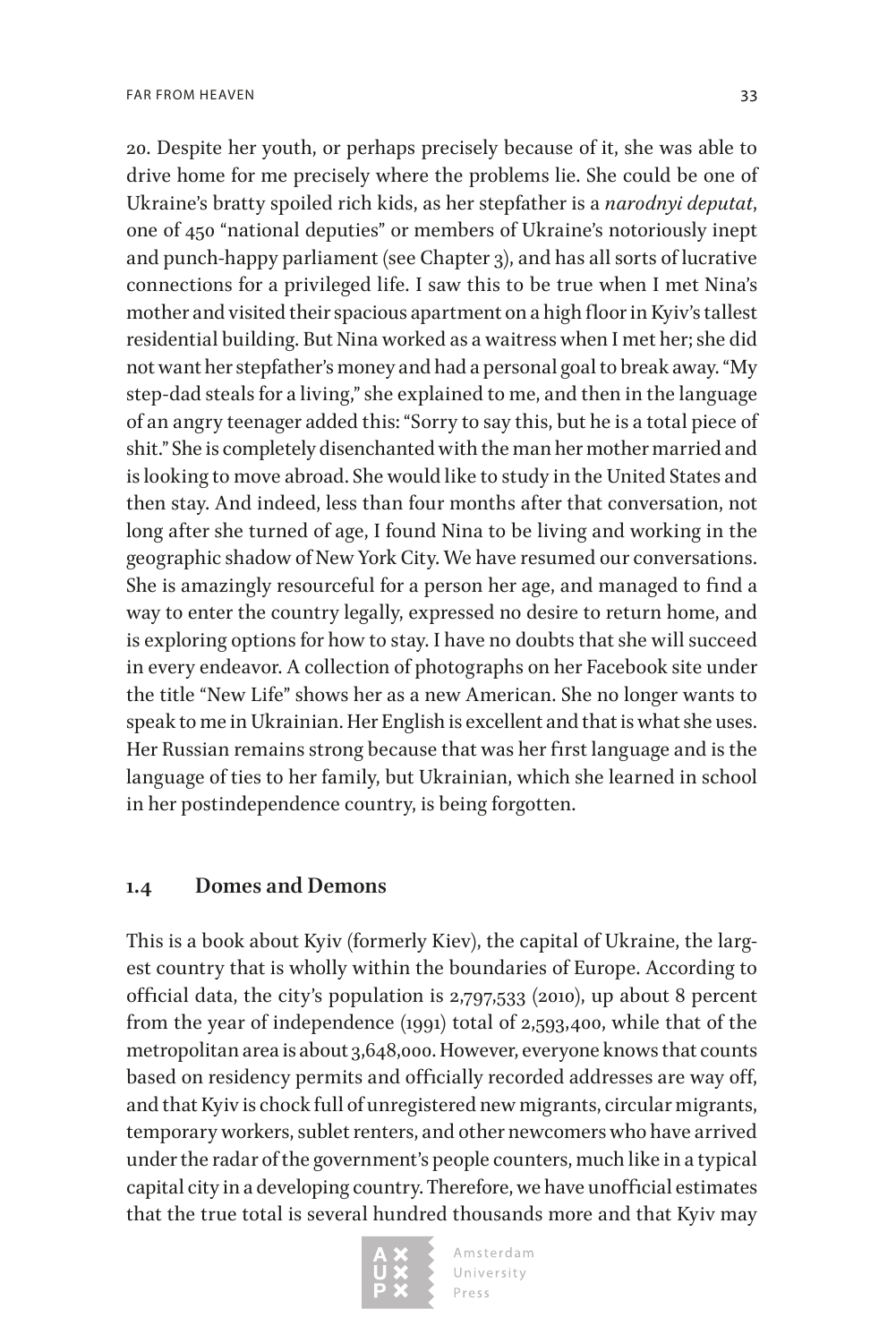have as many 3.5 million inhabitants and the metropolitan area well over 4 million. Even at the lower total of 2.8 million, Kyiv is Europe's seventhlargest city (after Istanbul, Moscow, London, St. Petersburg, Berlin, and Madrid), larger than Rome and Paris (numbers 8 and 9, respectively), and would rank fifth at the higher estimate of 3.5 million. It would certainly be the city to name if asked which European city, whether it is a national capital or not, is the largest city about which least is written and about which least is known. That makes Kyiv Europe's biggest urban secret.

This book is not a history text, although that is also needed about Kyiv, but is rooted in an understanding of the past in order to take stock of what is going on in the city currently: an aggressive remaking of urban space for Ukraine's new elites at the expense of Kyiv's ordinary people and rich cultural and historic fabric. There is grossly inequitable appropriation of both private and public spaces such as parks for construction for the rich, the destruction of cultural and environmental heritage, and the debasement of normal urban life by an emerging layer of post-Soviet society that is self-obsessed, automobile-oriented, sexist, classist, and racist. Although trappings of success and urban progress are also prominent in the landscape and many citizens have, in fact, succeeded upwards, the reality for far too many others is that gaps between rich and poor in Kyiv have widened into chasms, and that most people struggle to make a living. Uncertainty looms large, and old ladies resort to selling radishes and flowers on the street to supplement their income. Kyiv, once a proud and beautiful city known for its ancient golden church domes and rich intellectual and cultural life, is now a city being devoured by the hard edge of capitalism and greed.

The subtitle "City of Domes and Demons" captures the essence of what is taking place, i.e., that in Kyiv we have (1) a beautiful city with a rich and proud history that can be symbolized by iconic golden church domes; and (2) a city that once again is being devoured by demons. This time, however, instead of armies of Mongols or Tatars on horseback, invading Nazis, or the murderous Joseph Stalin, all of whom had brought their distinctive combinations of death and destruction to the city, we now have demons of destructive urban development and "monster construction," demons of social injustice, and demons of sexism and sex tourism, among others. As opposed to invasions or colonialism from abroad, there are now domestic demons aplenty, some of whom are in the highest positions of government. That includes President Viktor Yanukovych and his *banda* (gang) of Party of Regions associates, as they are called by their many critics. We will meet some of these people in power personally in later chapters, as well as those who oppose them. The new destroyers have been running rampant since

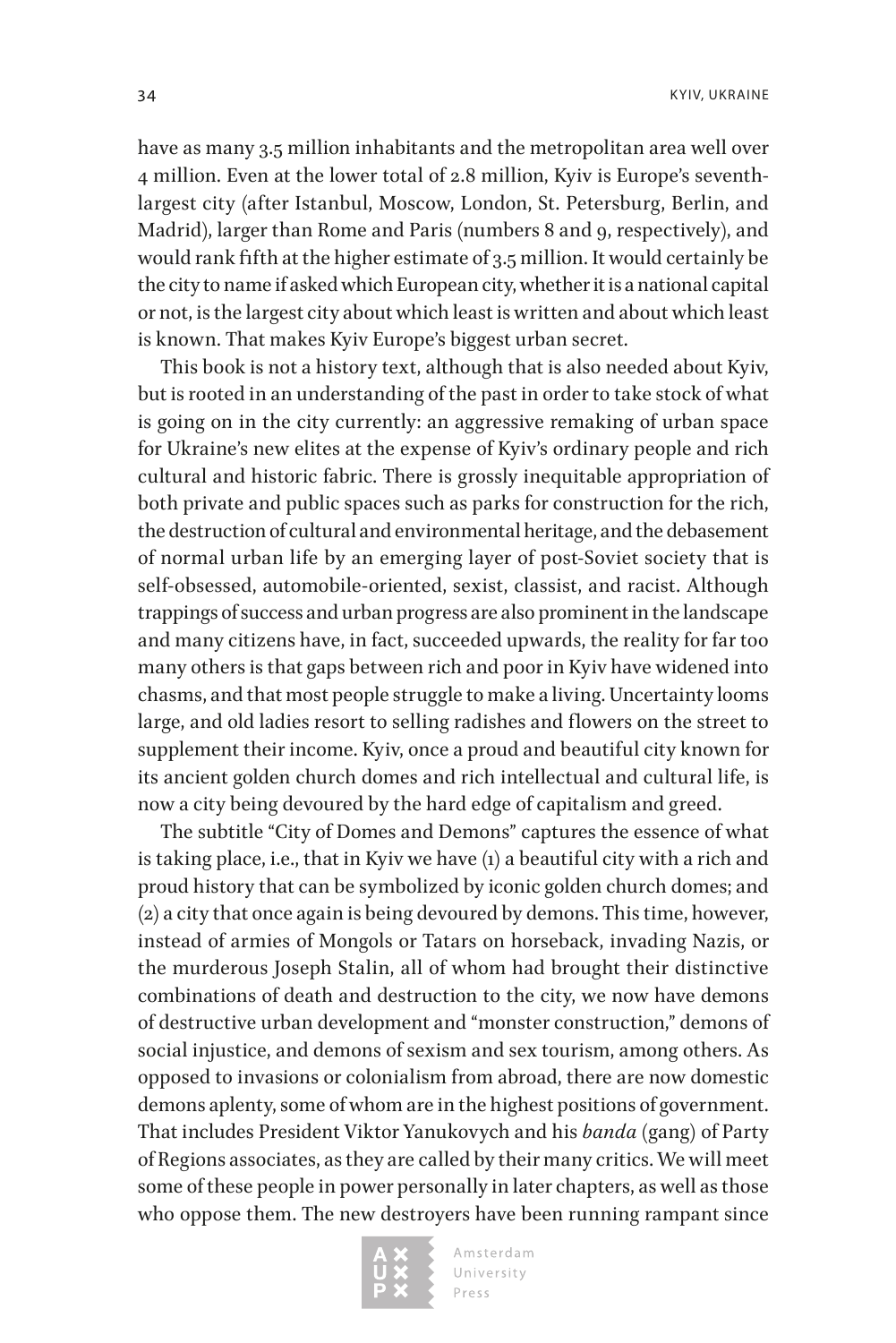<span id="page-35-0"></span>the fall of the communist state (and even earlier), and continue to mangle a great city and the lives of its people. It was even worse in the old Soviet Union and, indeed, most citizens do not miss that regime in the slightest as there are so many new freedoms – the freedom to pray, to choose among political parties, to speak out, and to emigrate, among others. However, the inexcusable inequalities of life after socialism, the disorder and corruption of today's Ukraine, the chaotic free-for-all that now mars urban growth and development in Ukraine's beautiful and historic capital city, as well as concomitant erosions of some of the new freedoms, are all aspects of a deep, post-Soviet downside that need to be explicated.

What we have, then, is a case study of unhappy urbanism in a struggling country after the fall of the Soviet Union. A similar social geography is evolving simultaneously in Moscow, St. Petersburg, Odesa (formerly Odessa), Dnipropetrovsk, and other cities in Russia and Ukraine, as well as in Minsk, Riga, Tbilisi, Baku, and Tashkent in other post-Soviet countries. The only variable is the degree of blatant social inequality and heritage destruction in these cities. The Kyiv story also stands in, at least in part, for Sofia, Bucharest, Budapest, and the east of Berlin, all cities of the former Soviet bloc countries in the heart of Europe. Wherever we go in this part of the world where the Communist Party once reigned, we see that now "money sings." This is a term taken from the title of a book about the Russian city of Yaroslavl by Blair Ruble, which in turn is a translation of the expression *den'gi poiut* that an informant that Ruble described as a "shady New Russian" used to describe the brash culture of post-Soviet times. "That explains it all," he added. Informed by Ruble that in America the expression is "money talks," the informant responded "Well, we Russians have always been more extravagant" (Ruble, 1995, p. 1). In our treatment of contemporary Kyiv, we add that "money stings" as well.

#### **1.5 A Changing City**

"It was not all that long ago that you could always find a seat on the Metro," a Kyiv-resident friend recently told me, referring to the crowds of commuters that are now routinely jammed on the city's three color-coded subway lines (Red Line, Blue Line, Green Line) during busy parts of the day and evening. It was her way to make a point about Kyiv's recent boom in population growth, especially beginning in 2003 as she remembers it, and the changes to city life that have come as a result. In a country that has been losing population to 45.6 million, Kyiv has been gaining, and it

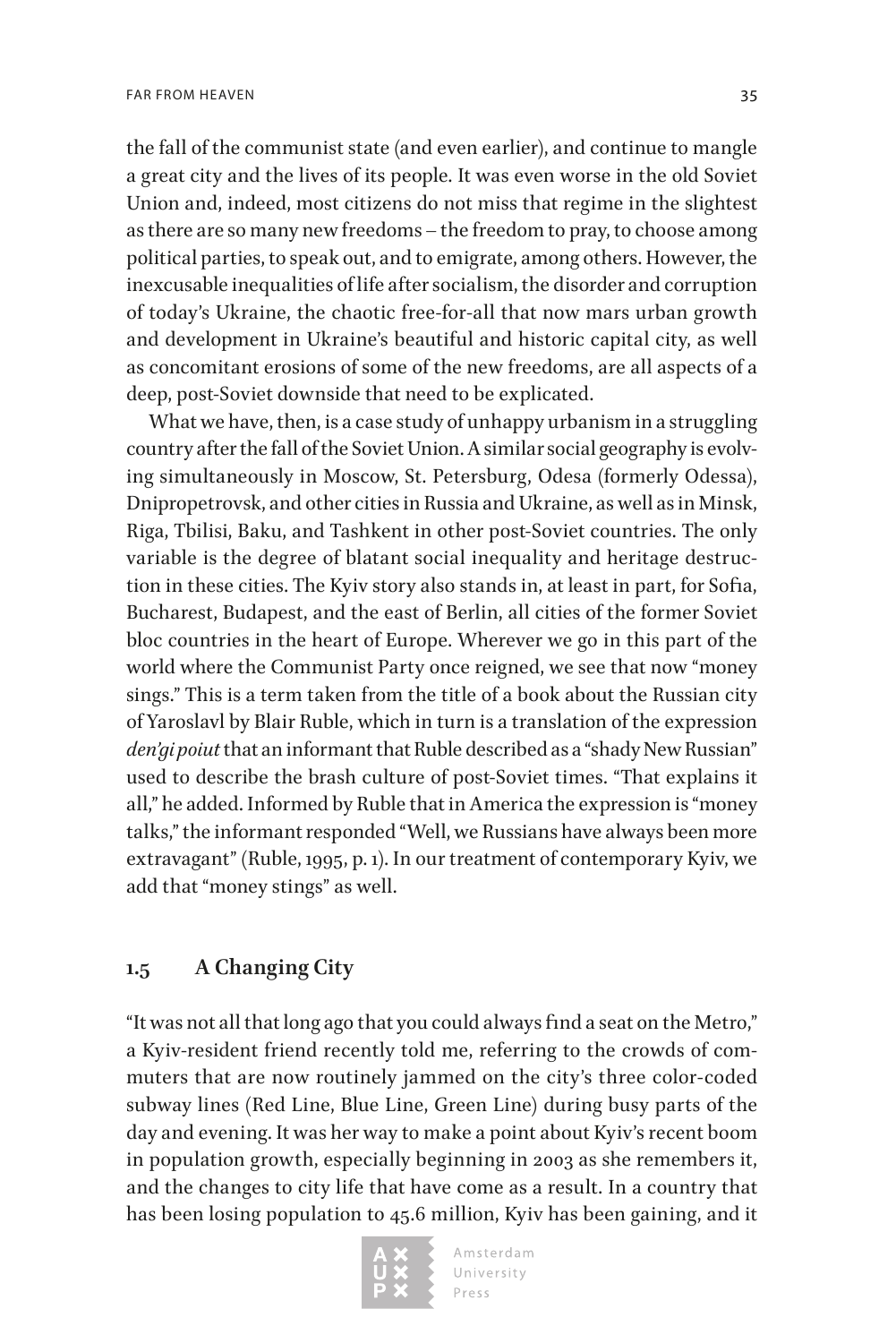36 K YIV, UKRAINE

is ever more the nation's main metropolis as well as capital city. The jump in population is all the more remarkable because Kyiv, like Ukraine as a whole, is a city of low birth rates, rising death rates, and high rates of emigration abroad.

And so, Kyiv has a half a million or so additional residents since 1991 and the subway is much more crowded indeed. Many of the extra passengers are newcomers to the city, and with them come changes in how people dress, how they conduct themselves during the ride, and where they are going and what they will do when they get there. During Soviet times, cities had their familiar rhythms as determined by the working hours of a centralized economy, a population with internal passports and residence permits, and times and places for recreation, shopping, and other activities that were generally set by centralized authority. But without Soviet government, a new order – or perhaps more precisely, a disorder – has set in and we have new people, new activities, and new rhythms of time and place that give Kyiv and other postsocialist cities a perceptibly different feel. The changes are felt as well on the city's enormous and growing fleet of minibuses (*marshrutkas*) that are indispensable for carrying people where subways do not go; in the numbers of private automobiles that now often barely inch along city streets, intersections, and approaches to bridges across the river; the invasion of open space everywhere for parking those vehicles; and in the profusion of billboards and other advertising that has taken over the landscape seemingly everywhere in numbers much, much larger than Soviet communist propaganda signs ever reached in the past.

Furthermore, there is a rising skyline of glass-skinned office buildings and upscale condominium towers, and a landscape of busy shopping malls, new restaurants and nightclubs with bright neon lights, and, along busy highways, the golden arches of McDonald's on poles reaching to the sky. In the center of the city there are beautiful people in beautiful fashions. But we also see that there are poor people, too, plenty of them, as well as anxious migrants who have come in search of work. Some are buskers on the subway where they sing or play music from car to car for tips or sell inexpensive novelty products on commission for a boss who hires them, while others work the streets and sidewalks of the city as vendors or buskers, or walk back and forth as human sandwich boards that advertise pawn shops, English-language classes, or marriage agencies that help foreign men take home Ukrainian brides. Others gather early in the morning at Vokzal, the city's central train station, in hopes that labor agents might select them for a job in either construction or old-building destruction in the changing city. Unfortunately, there are also many long-term Kyivans who are poor,

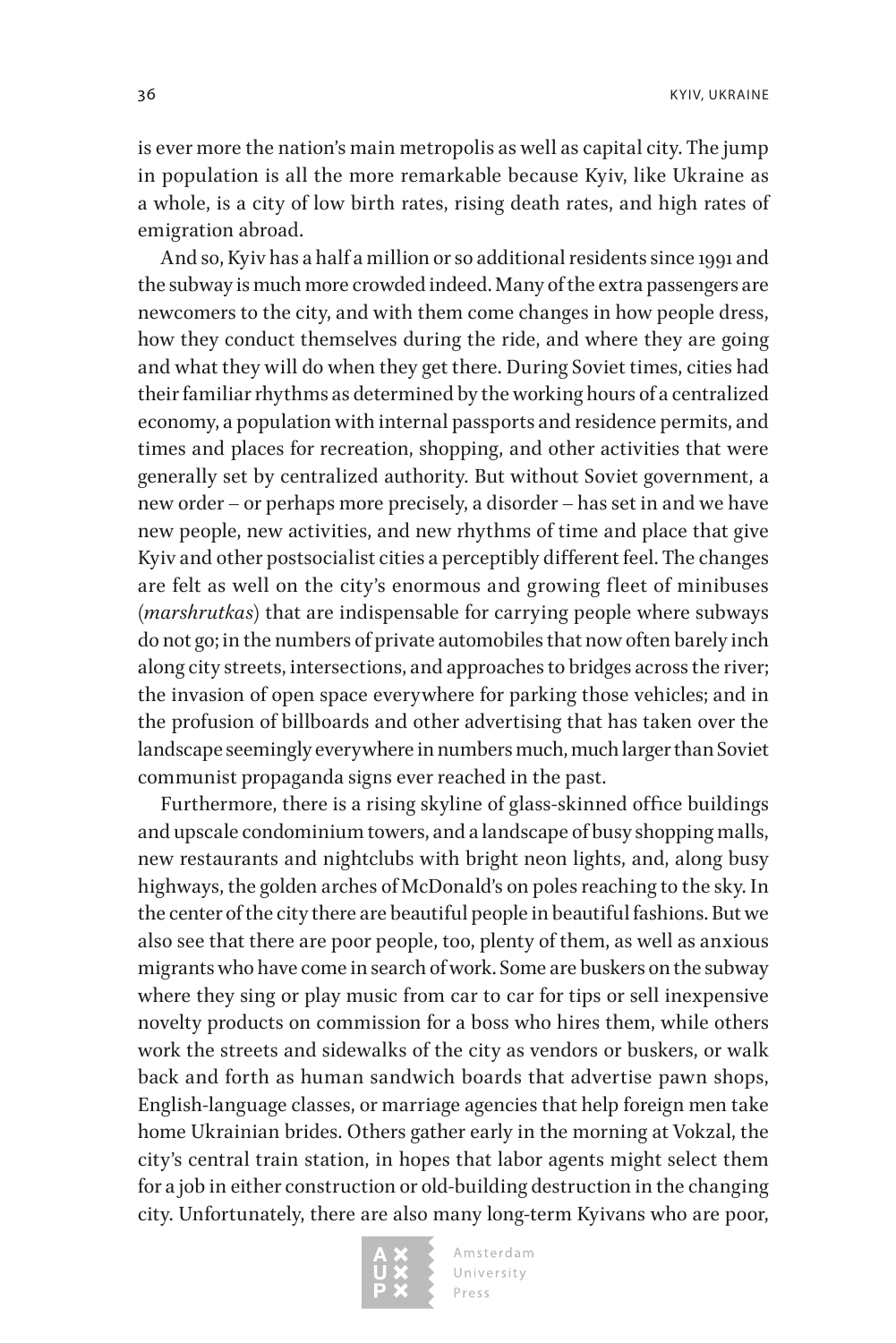newly so in the newly competitive economy, including old people who could otherwise be enjoying a well-earned retirement. These people also struggle in the informal economy to make a living, and they are plainly evident in the harsh cultural landscape that is Kyiv today.

The iconography of the city has changed, too. Instead of the flags of the USSR and the Ukrainian SSR, we have hanging atop government buildings and in the center of the city at Independence Square, the blue and yellow flag of an independent nation. The colors are also on the license plates of motor vehicles, on public service billboards that remind people to love Ukraine, and on various advertising designed to appeal to feelings of patriotism. In Soviet times, as well as earlier during the czarist and Polish rule of different parts of Ukraine, that flag and those colors were forbidden. Likewise, there are now monuments to heroes of Ukraine, as opposed to Soviet heroes, and even to Ukrainians who had openly and bravely opposed Soviet rule such as the dissident Viacheslav Chornovil (1937-1999). There are monuments as well to the victims of Soviet crimes, most notably the artificial famine of 1932-1933 that took millions of lives. The city even has a small museum called the Museum of Soviet Occupation. Furthermore, we see and hear the Ukrainian language more. In the time of the USSR, Russian dominated the city, especially in the media, on street signage, on the names of buildings and stores, and so on in the landscape. Ukrainian was even banned for a time, as it was earlier during times of Imperial Russian rule. Now, *ridna mova* (the native language of the country) is the official language of government and is common.

A small example from the prestigious street in the center of Kyiv where I was lucky enough to live encapsulates the changes. There is a shop down the block that is in a building that was once one of the many branch offices of the communist government. It is in a grand, historic structure from very early in the 20<sup>th</sup> century that was rehabilitated, at least in terms of the façade, from the devastation of battle in World War II. Above the door, the Soviets had installed a handsome plaster relief of two crossed hammers. That emblem is still there even though the government ministry that it represents is gone, and the door now opens not to an office for bureaucrats, but to an exclusive store selling expensive jewelry. The shoppers are new elites in Ukraine, and the tone is very upscale. The sign out front reads "Royal Diamonds" in English. To round out the scene with a bit more detail, I add that, as on many older buildings in Kyiv, a strong wire-mesh net stretches across the façade above the emblem in order to protect pedestrians from falling mortar and plaster. At night, there are old lady flower sellers who walk up and down the street hoping to entice customers from among the

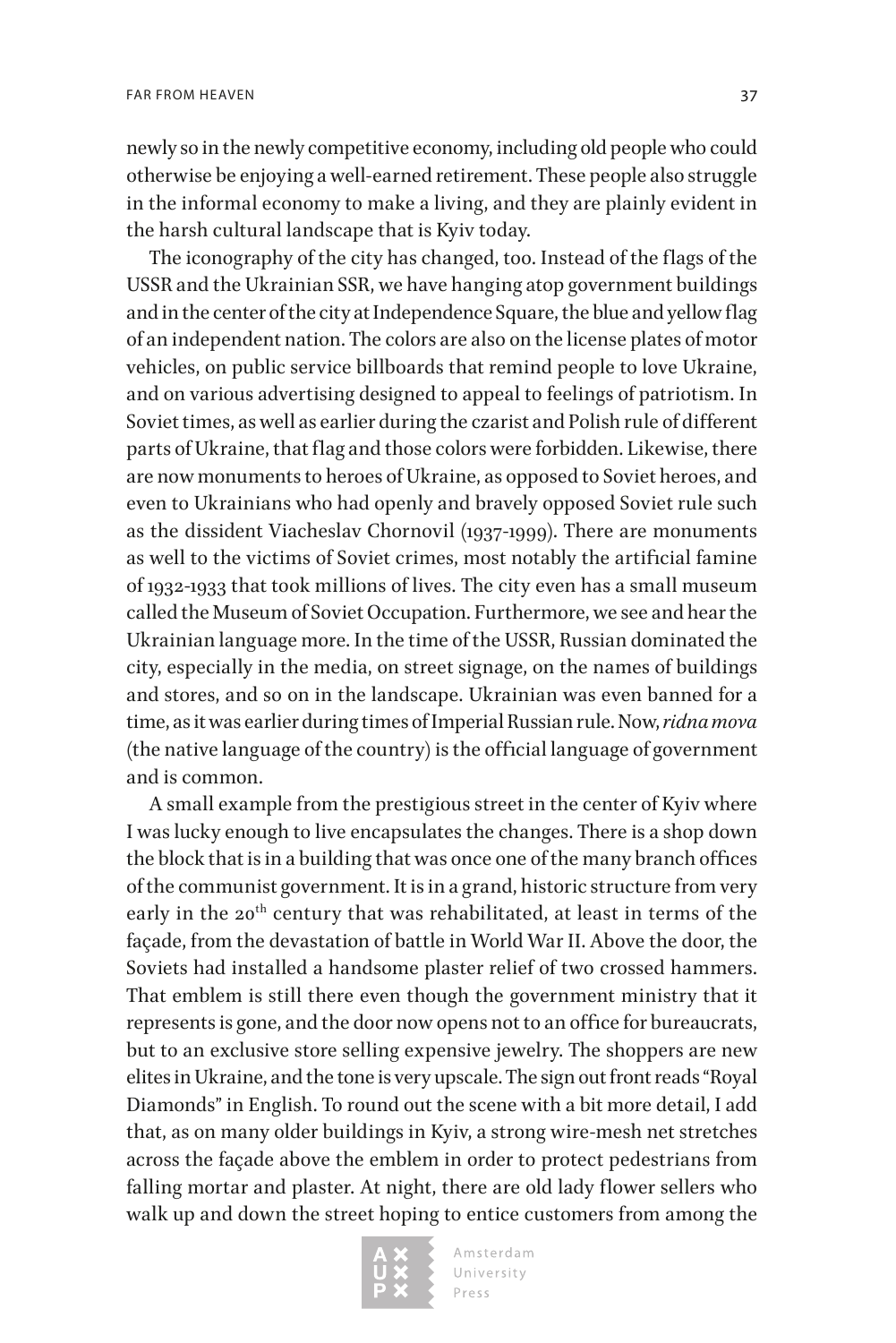<span id="page-38-0"></span>many young couples who are out on dates, as well as a bevy of leggy young women in short skirts and the highest of spike heels who are clearing looking to entice dates. In the small square across the street, near a popular sushi restaurant and a fancy confectionary, the benches around the well water pump are packed at night in good weather with amorous couples, groups of friends enjoying cheap beer, and an assortment of the poor, the homeless, and the hopelessly inebriated.

That is what this book is about: the new social geography of Kyiv after the Soviet period ended. It is a case study of what is taking place simultaneously in many other cities of the once-Soviet realm as well – places like Moscow, St. Petersburg, and Kazan in the Russian Federation; Kharkiv, Odesa, L'viv, and Dnipropetrovsk in other parts of Ukraine;2 Minsk, Riga, Tbilisi, Yerevan, and Tashkent in other countries of the former Soviet realm, and in Sofia, Bucharest, Budapest, and the east of Berlin in the formerly Soviet bloc countries in the heart of Europe. The change was "unexpected" as in the title of a book about Ukraine by Andrew Wilson (2000), and was, therefore, not planned for. Consequently, the emerging social geography of Kyiv is one of excessive chaos in place of a strict order, and one of an emerging new order that does not yet have a name other than "postsocialist city" or "post-Soviet city," overlapping terms that we use interchangeably because both apply in this region. What comes next is not yet fully shaped, as Kyiv after socialism is a work in progress, as is new Moscow, new Odesa, new St. Petersburg, and new Baku. What is certain is that "money sings" in all of these new landscapes (Ruble, 1995), and that raw capitalism deepens the divide between those who score in the new society and the much larger number of others who find themselves far behind.

#### **1.6 Angry Citizens**

I was on a little walking and photography excursion one spring Saturday morning near the Pechersk subway station, knowing that there would be the weekly farmers' market to explore as well as one or two other places in the neighborhood that I had been looking for the opportunity to photograph in good light. I was taking the most innocent of photographs – that of a tall statue of the famous Ukrainian poet and social activist Lesya Ukrainka (1871-1913) – when a stranger who later gave his name as Oleksandr

2 Formerly Kharkov, Odessa, L'vov, and Dnepropetrovsk as they are transliterated from the Russian language.

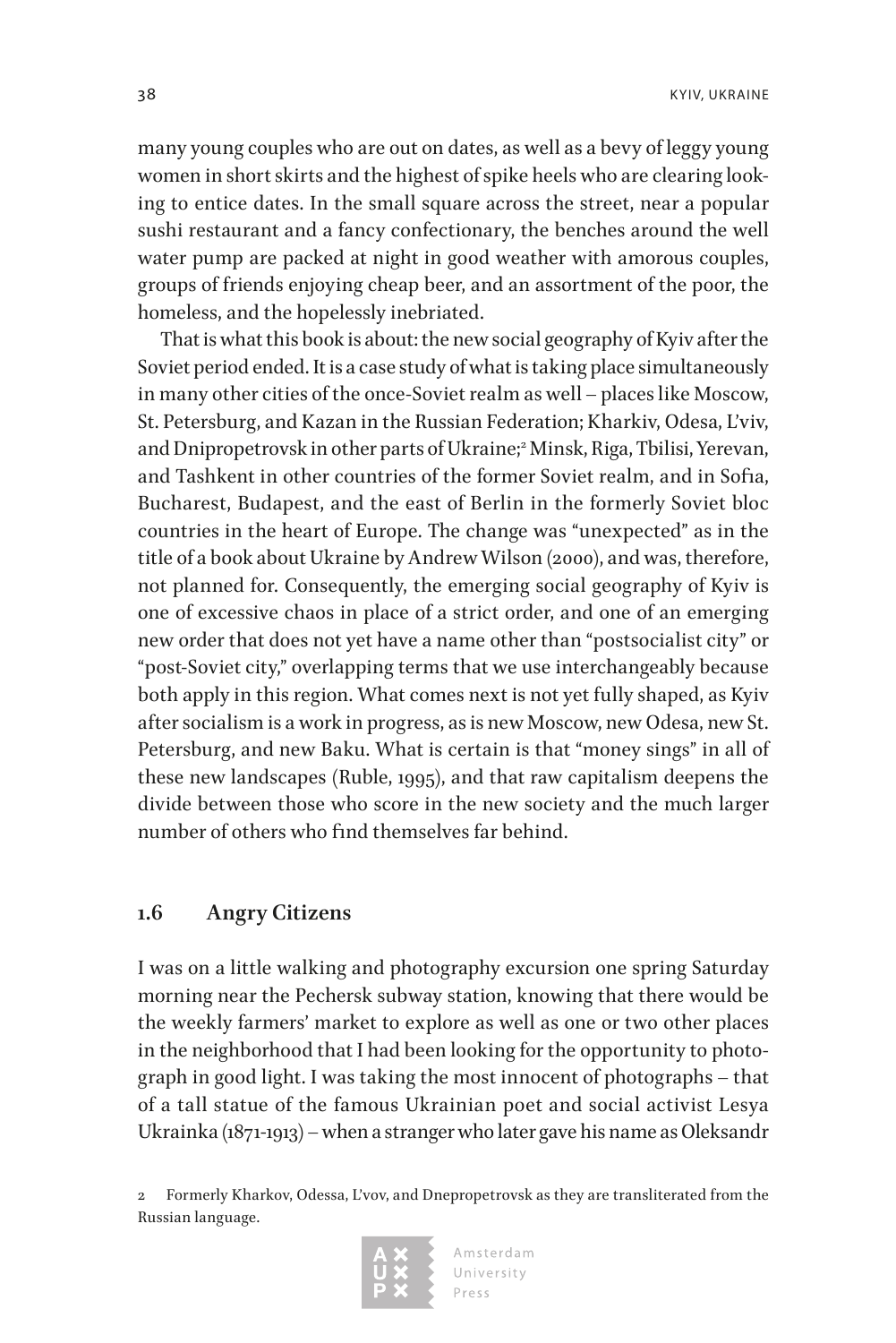Borysovych approached from seemingly nowhere and began to shout from some distance that I need to send those photographs to the president of Ukraine and to the members of Verkhovna Rada (the parliament). "Why?" I asked as he came near, thinking of possible answers from what I knew about the biography of Ukraine's most famous woman writer. He pointed to the surroundings, including the nonfunctioning fountains at Lesya's feet and the litter and graffiti where there were once pools of water, and expounded with great agitation about what a disgrace it was to have such a fine monument in such a miserable setting. I agreed, but thought that it was bit strange to make such a deal about what was, quite frankly, not unusual for Kyiv: neglect of public spaces. I told him so, adding that I had seen far worse landscapes around Kyiv. He was pleased that I was on board about the physical condition of the city, and asked about my photography and accent. I told him about this book and he figuratively leaped at the chance to make sure that I was aware of all the demons in Kyiv that he believed needed to be exposed.

He asked me where in the United States I live, expressed recognition about Philadelphia when I replied, and then pointed down the block at the Bentley and Lamborghini automobile dealership, which ironically was the one thing that I most wanted to photograph on that particular excursion, and asked how often I see a Bentley on the streets of Philadelphia. "I don't know, maybe once a year," I estimated with an uncertain shrug of the shoulders. He then compared the relative wealth of the United States and Ukraine, and asked rhetorically where I see more such automobiles. I pleased him again when I mentioned the short street in central Kyiv on which I was living and told him that, at minimum, there are often four Bentleys parked there every day. "We have a government of thieves. Not one of them is honest. Not one of these cars was earned via honest work," he gushed, and then swept his right arm against the backdrop panorama of rapid redevelopment along Lesya Ukrainka Boulevard and added: "and this is where they live, our *narodnyi deputaty*, in these new buildings, in their enormous, marble apartments." He pointed to the windows of a 17-room residence (his count) of someone whose name I did not recognize, mentioned the numbers of millions of dollars that this apartment and that one cost, and railed on and on about corruption and inequities until I finally excused myself. He shouted back as I left to make sure that I put it all in the book.

Next, we meet four Ukrainian women. Perhaps the whole world now knows of FEMEN, the Kyiv-based protest group comprised of attractive young Ukrainian women who call attention to social and political problems by baring their breasts at public rallies. They always attract a crowd and

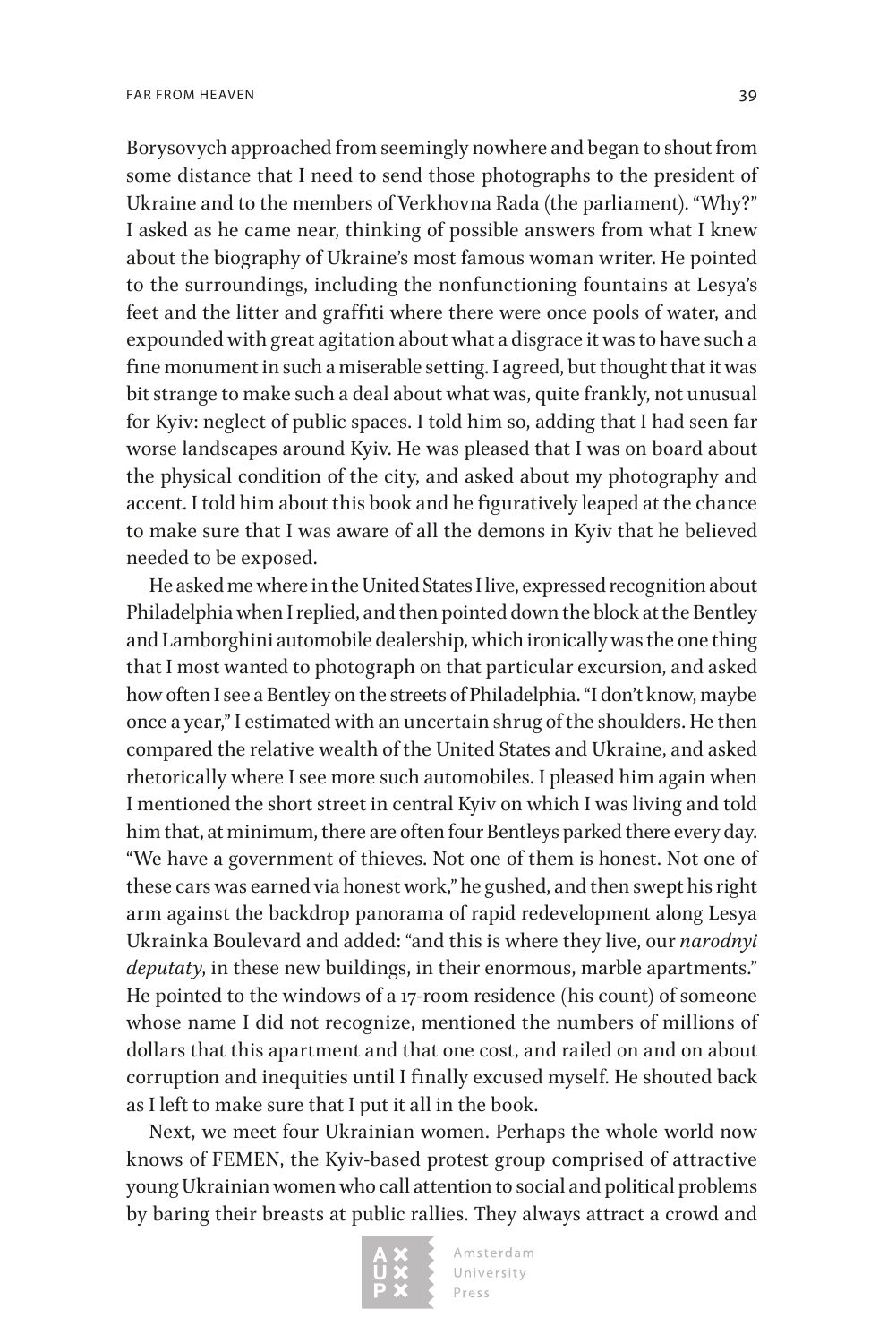observant media coverage, and photos of photographers' favorites of the protesters are all over the Internet. I had my first personal encounter with the group when they gathered once in Independence Square in the center of Kyiv for a racy (but not topless) and creative (believe me) protest against, of all things, the anti-feminist president of neighboring Belarus, Alexander Lukashenko. Trust me: I introduce this topic not to capitalize on FEMEN, but to tell what happened next. As the slinging of tomatoes and eggs at a large hand-drawn portrait of Lukashenko from erotic FEMEN-leg slingshots wound down, and a FEMEN spokesperson finished her interview session in front of a crowd of eager news microphones, a Kyivan woman in her 50s, very obviously blue-collar and not FEMEN-like in appearance, took advantage of the media presence and spoke her piece. Some of the news photographers and mike handlers turned away, others laughed, but many heard her out. For people such as herself, she said in so many words, Ukraine is a mess: prices are rising; there are new taxes to pay and stupid bureaucratic forms to fill out; pensioners are struggling; young people are emigrating; and the oligarchs are stealing everything that is still left. This litany of complaints one hears daily; what struck me on this particular day was the boldness of "Valentina Ivanova" to steal mike time from FEMEN and her desperation to be heard. "We are losing our freedoms," she said with punctuation, "and if we don't speak up now, we won't be able to speak later." I liked that FEMEN members stood beside her, like feminists should, perhaps assuring as a result that a good number of cameras and microphones would stay in place until their not-so-glamorous fellow citizen had finished.

There is also Olena Zhelesko, an older woman born the year the Great Patriotic War ended (making her exactly my age) who broadcasts her messages about Ukraine's mess not by microphone but by megaphone (Figure 1.2). I met her at Independence Square, too, but months earlier, when I first heard her reciting verse to passersby near stairs for the subway. She spoke in unusually rapid-fire Russian, so I had trouble understanding, although I knew it was about politics and could tell it was witty. When she took a break I asked her if the verse was her own, and what she was all about. In response to my Ukrainian, which she recognized correctly as "Diaspora Ukrainian," she switched to Ukrainian, her own first language, and explained with impromptu verse: bards have long told the story of Ukraine's people, and that is exactly what she was doing, not with song and a *bandura*, the national stringed instrument, but with her own poetry and a megaphone. She continued with verse to explain that she was speaking about the sorry state of life in Ukraine and that people need to stand up and not be afraid. "Is this how you make a living? Is this for tips?" were my crude questions.

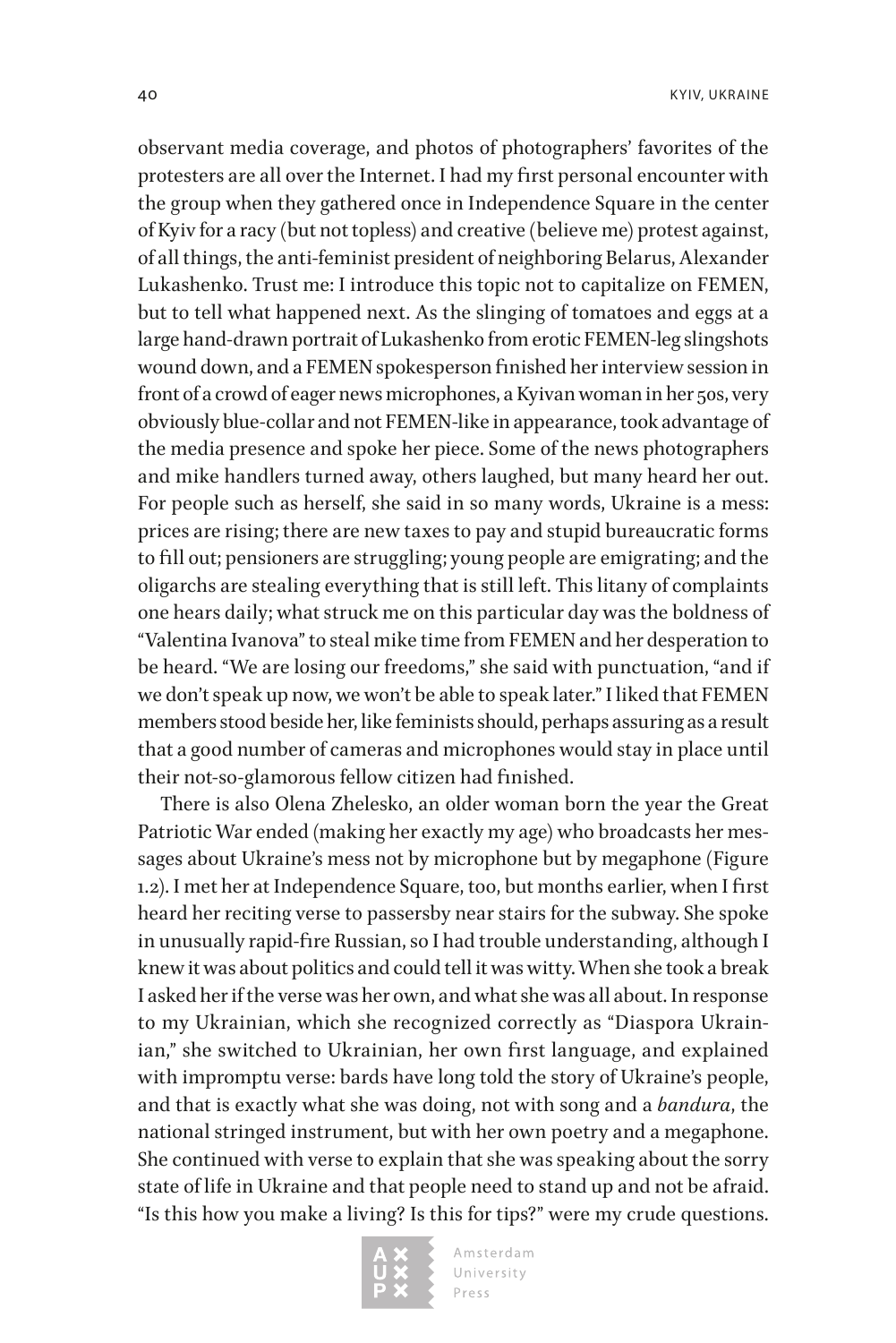<span id="page-41-0"></span>

#### **Figure 1.2 Olena Zhelesko with megaphone**

She followed with more impromptu rhymes: the duties of citizenship center on support for fellow citizens and free flow of information. "Today's Ukraine is not free," she versed, and "people need to speak up before they are driven down even more." I told her that a headline in that morning's Ukrainian newspaper, *Moloda Ukraina* (Young Ukraine), an article about a former political prisoner, was this: "God's Eleventh Commandment: Do Not Be Afraid." She liked that and a good conversation ensued.

I told her about this book that I was writing and she told me what she thought was important for me to know. It was her choice to focus on the specific topic of Ukrainian people in Kyiv; I did not steer her in that direction. The capital was never a Ukrainian city until recently, she explained; it was always Russian, Jewish, and Polish, and Ukrainians never formed more than a tiny minority. Now there are many Ukrainians in the city, but the city is still not fully theirs. They are disproportionately at the bottom of

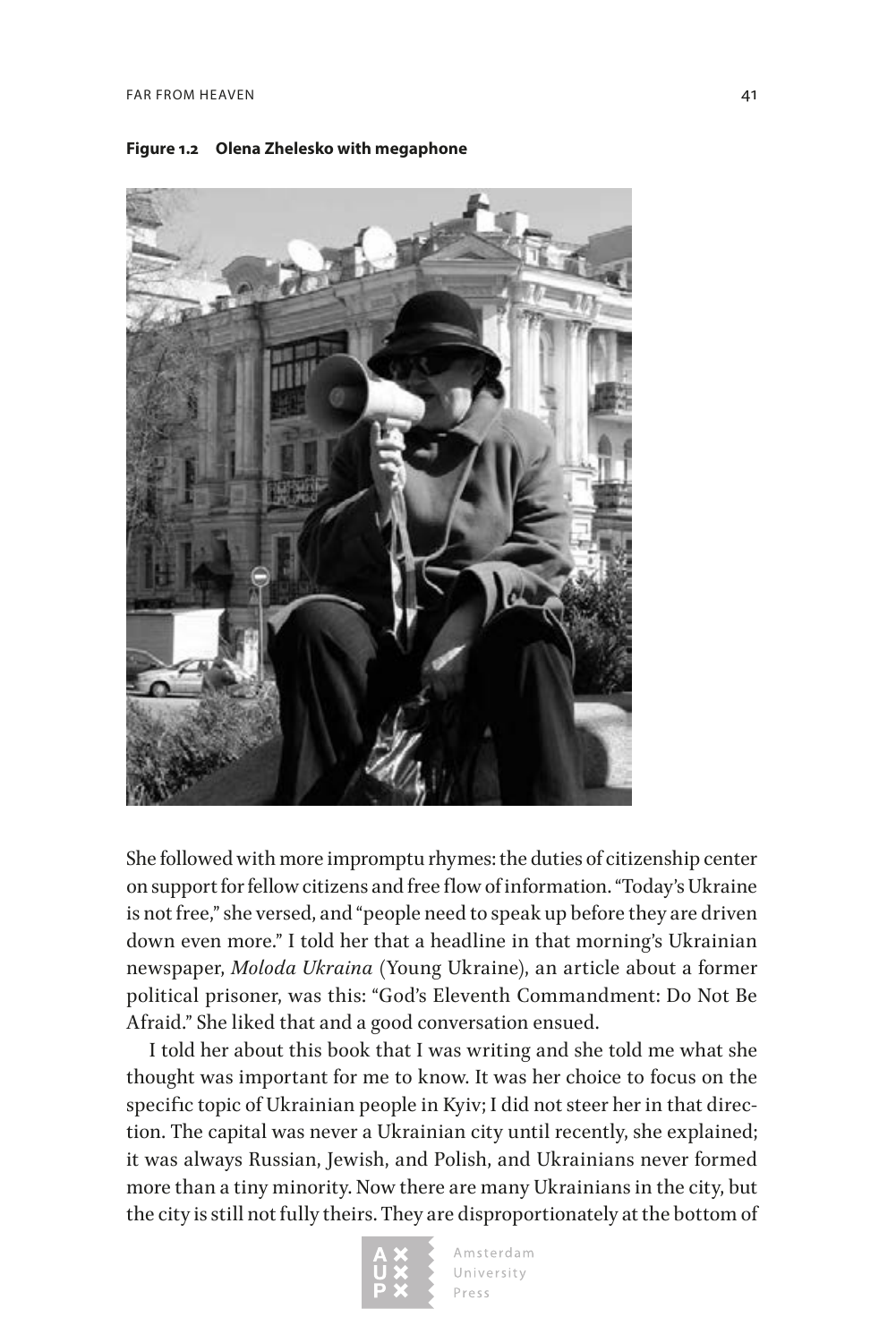society. To see Ukrainians, she urged, I should go to the open-air markets where Ukrainians work for bosses as low-paid vendors, or where they make meager livings selling farm products from the nearby villages that they come from. Go, too, to the central rail station in the morning when the passenger trains come in and see Ukrainians arriving from around the countryside to begin looking for work and a place to live. Also, see those who would exploit them waiting for them at the station, and watch the action. To see Kyiv's Ukrainians, I should talk to the beggars, the small-scale flower sellers, and other vendors who are found everywhere in the center of the city and at every pedestrian underpass. Speak to them in Ukrainian. They will be happy to tell you about their lives and their difficulties. Fully 50 percent of the people in this city are struggling, truly struggling, and I should get to know them, she urged. I told her that I was doing just that – that I have been at the rail station many times already and have photographed the amazing early morning scene of modern-day peasants encountering the big city. I told her that I talk to people all the time, and that that was why I was speaking with her. She liked that and told me that my book is much needed.

I never did tell Olena that I do not fully agree with her presentation of inequality in Ukrainian society or Kyiv social history. I chose not to challenge her viewpoints and debate, but to be a listener only. However, I know that in Kyiv, and indeed throughout Ukraine, there are a great many Ukrainians who are successful economically and in positions of power, and that increasingly they make up the country's middle and privileged classes. She knows that, too, I am sure, but for my benefit kept emphasizing the truth that historically Ukrainians have had it hard in the territory that is now their country because of foreign rule, and that there are still strong vestiges of discrimination and belittlement against Ukrainians. I assume that she is aware as well that in Russian-speaking parts of Ukraine there are many ethnic Russians living in poverty, although she never said anything about that. In the largely Russian, gritty industrial zones of Donetsk, for instance, one sees as much poverty and poor living conditions as anywhere in Ukraine. It is from this region that Ukraine's president, Viktor Yanukovych, hails. In Donetsk, Kyiv, and elsewhere in the country, poverty is primarily a class issue, and maybe partly ethnic, but nationalistic ethnic Ukrainians like Olena do not always make that distinction.

I have seen Olena Zhelesko several times since that first meeting, always at protest rallies about one or another aspect of the country's mess. She typically finds a perch for herself and her megaphone somewhere near the center of the action, and before the main speakers start, entertains the arriving crowds with fresh verse about the specific subjects of the protest. She

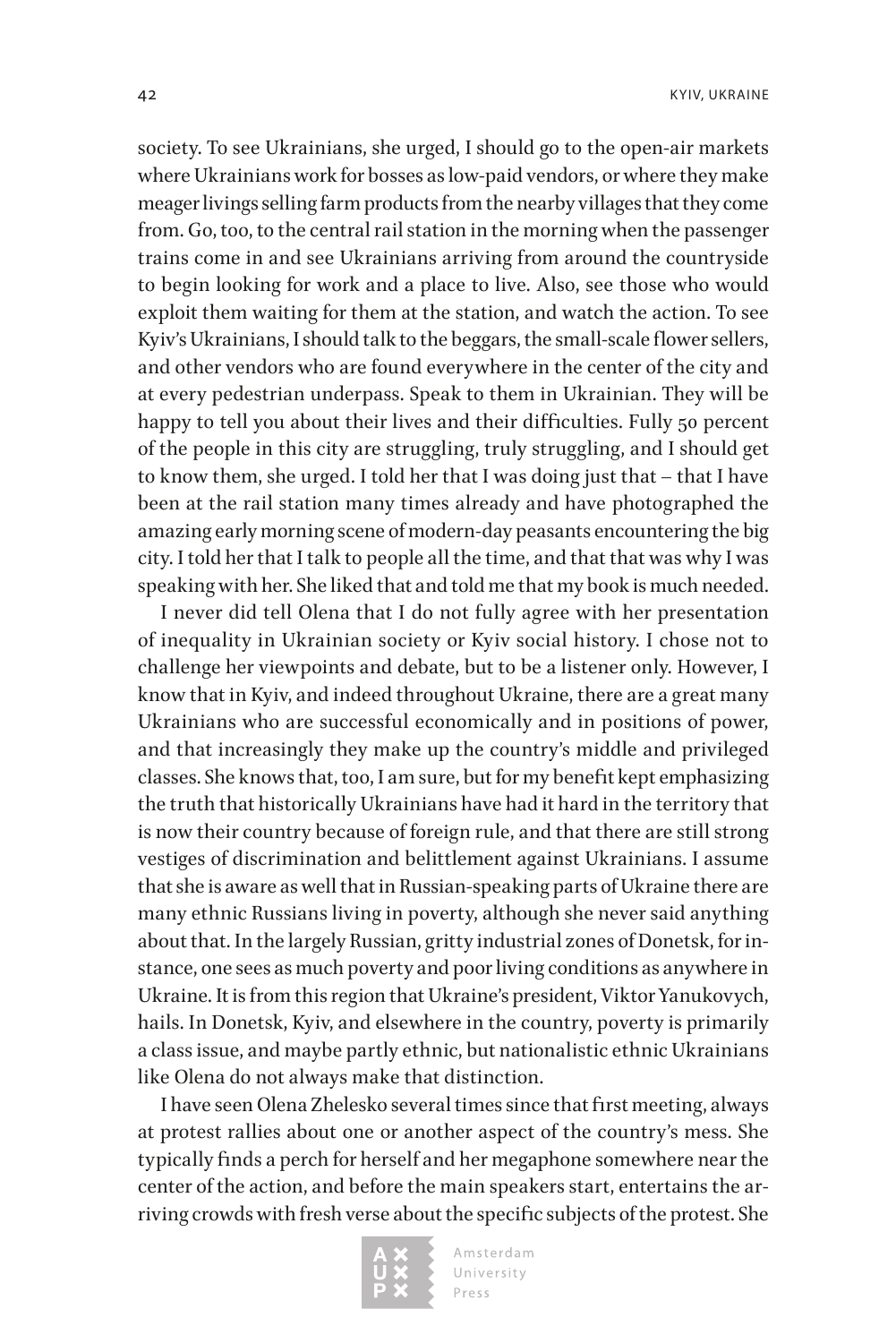speaks mainly in Ukrainian, and I never did understand why it was Russian that she was speaking when I first heard her. She seems to be widely known and generally appreciated by the activist-citizens who turn out again and again when political and environmentalist websites announce a time, place, and specific issue for the next *aktsia* (action), although there are those who refer to her as "that crazy nationalist woman with the megaphone." Most people, however, regardless of where they stand on Ukrainian nationalism, seem to especially enjoy her lampooning of the country's incompetent, corrupt, larcenous and not-for-Ukraine government political leaders, such as those in the Verkhovna Rada (parliament) where Nina's stepfather is  $1/450^{th}$ part, who are said to be responsible for the mess in the country.

Let me introduce you as well to a third woman, 17-year-old Daria Stepanenko, a freshman student at Kyiv Mohyla Academy who publicly took on Ukraine's controversial Minister of Education and Science, Dmytro Volodymyrovych Tabachnyk. The context is this: Tabachnyk is a prominent member of the ruling Party of Regions, and was twice deputy prime minister when his sponsor, today's president, Viktor Yanukovych, was prime minister and the head of presidential administration. In his present post, the Education Minister has supported pushes to establish Russian once again as Ukraine's official language (this time along with Ukrainian as opposed to in place of Ukrainian) with the goal of changing not only how government conducts its business, but also the fundamental character of schooling in Ukraine. The result of such a change would mean that Russian-speaking children would be much less likely to ever learn Ukrainian well enough to function in that language, and therefore assure over the long haul that Russian remains in the forefront of Ukrainian life. Thus, had Tabachnyk had his way when Nina was in school, she never would have learned Ukrainian in the first place.

Tabachnyk is controversial not just because of such beliefs, but also because he often advocates his positions with venom and in pit bull fashion. Also, his past is clouded with accusations of influence-peddling, falsification of personal credentials, and other sins. He was appointed to his current post on March 11, 2010, over the vocal objections of Ukrainian-oriented Ukrainians in the country, and there have been calls ever since to remove him from office. For example, within a week of his start as education and science minister, the administration of the highly respected Ukrainian Catholic University in the western city of L'viv went public with this opinion: "Tabachnyk has been openly and publicly humiliating the Ukrainian intelligentsia, as well as Ukrainian language and culture, kindling hostility among the various regions of Ukraine, vindicating the human-hating Stalinist regime" (Ukrainian Catholic University, 2010).

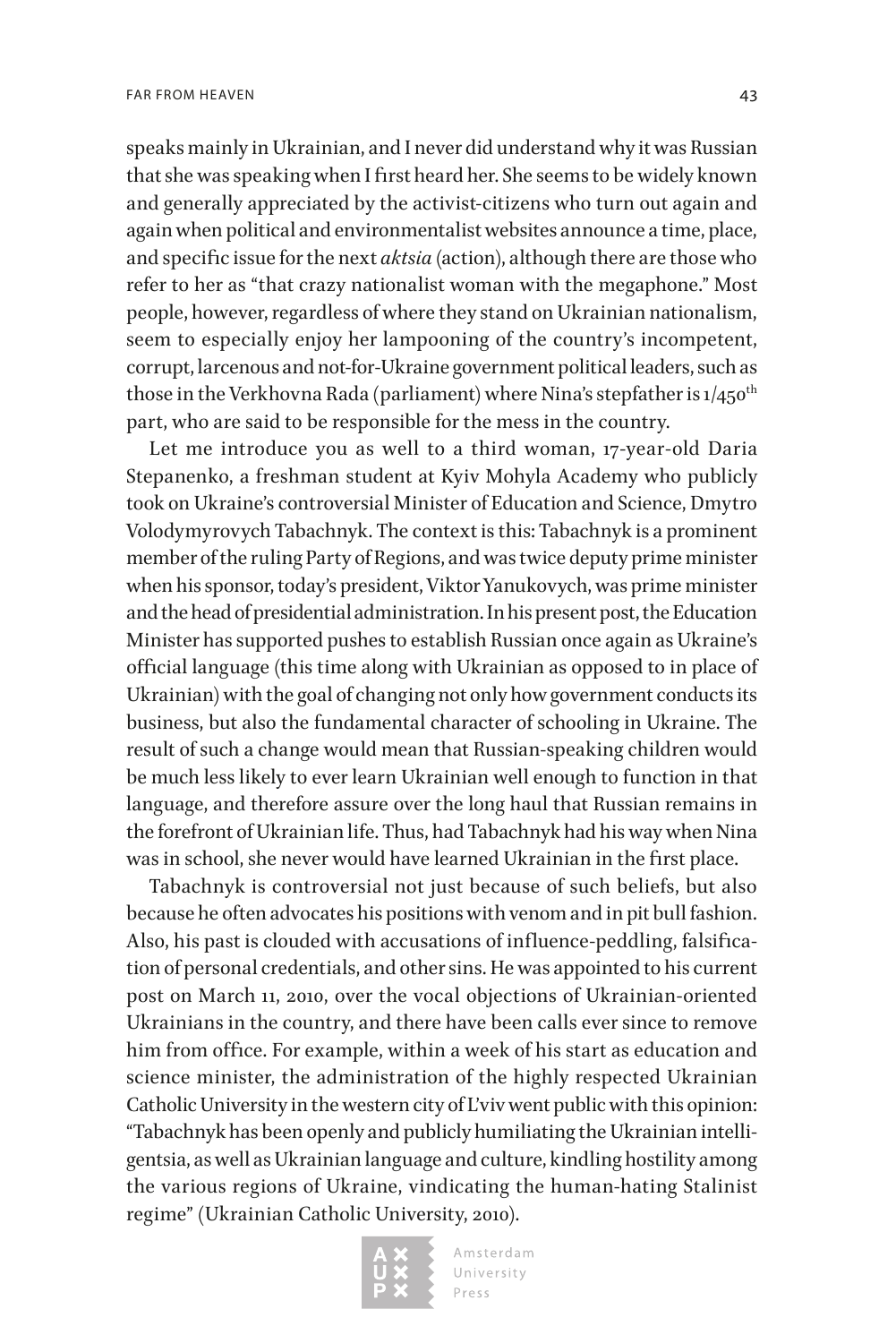**44** KYIV, UKRAINE

Enter Daria Stepanenko. On September 22, 2011, she earned 15 minutes of nationwide fame (and fame in Russia, too) when, dressed nicely in an unassuming black dress and matching grey jacket, she walked into the hall in the center of Kyiv where Minister Tabachnyk was participating along with delegates from the European Union in an international conference about education and approached him at the head table with a long bouquet of flowers. She extended the bouquet and smiled, he came closer, and then she used the flowers to slap him in the face. Immediately, she was led away, quietly without resistance, most audience members pretended to not notice, and the proceedings of the conference apparently went on as if nothing happened. This is all on YouTube. She was charged with petty hooliganism and quickly released because of her age. Afterwards she held a press conference, also seen on YouTube, in which she explained her motivations. Tabachnyk, she said in the purest of Ukrainian language, deserved to be slapped because of his many anti-Ukrainian actions and because "he is a person who, quite simply, hates Ukraine and everything that is associated with the country." She urged Ukrainians to clamor for his dismissal. Her particular protest may have been inappropriate and is unlikely to hasten Tabachnyk's departure. Her actions may also have brought her some trouble at her university atop the trouble she faces with the law. The university was quick to publicly distance itself from her action, so much so that some fellow students have suggested that she may have been a paid provocateur hired by unspecified russophilic forces in order to discredit her unequivocally pro-Ukraine university. But for us, even if we are to regard her as just a misguided teenager, Daria Stepanenko is emphatically a "Ukrainian voice" who reflects the palpable anger of a great many Ukrainian people about the mess that is their country.

Finally, meet a fourth Ukrainian woman, Lyudmyla Savchenko, a famous voice in Ukraine as reader of weather forecasts on public radio. I don't know her personally, but read in the press and heard on tape what transpired on her live broadcast just three days before this writing. I introduce her so that you know that I am not making these people up; everything I write about her is verifiable in the media. The context is perfect May weather this year for day after day, not just in Kyiv, but all over Ukraine. There were no storm fronts to report and no cold snaps, only bright, beautiful, sunny spring days. As translated and reported by the *Kyiv Post* on May 18, 2011, Savchenko unexpectedly stepped out of line and volunteered the following after forecasting a continuation of perfect weather:

One cannot remain indifferent to this beauty which shows in the tender scent of lilac and lily of the valley and the melodious trilling of the birds.

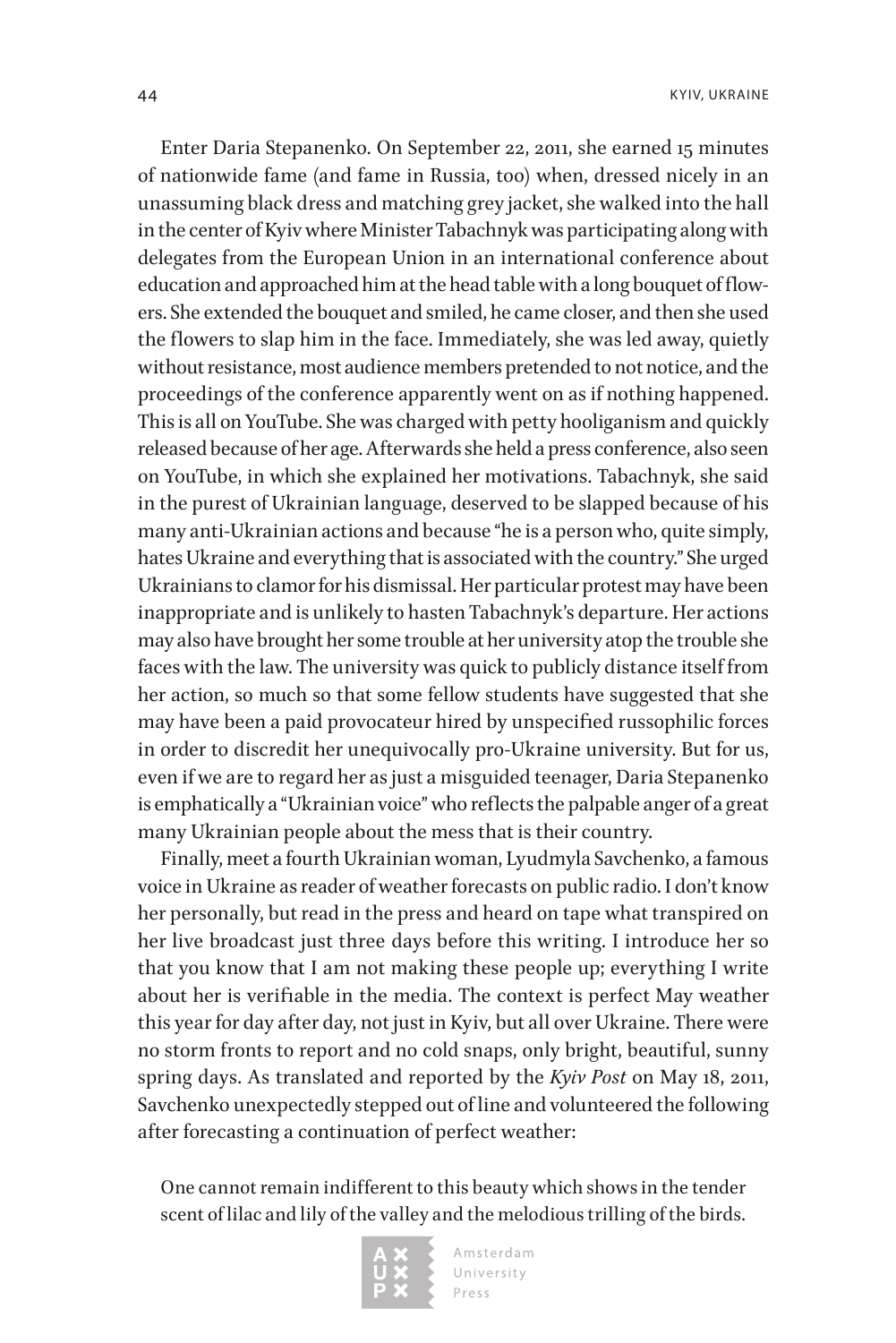<span id="page-45-0"></span>… At times it seems that such miraculous days are a gift from nature to compensate us for the chaos, lawlessness and injustice which reigns in our country. It is simply incomprehensible that anyone can dislike this paradise on earth, this country, [and] the Ukrainian people so much that they [the current Party of Regions government and its associates] treat it so badly. (Kyiv Post, May 18, 2011)

That may have been Ukraine's last live weather report. As reported by Kyiv's Associated Press office on May 20, Savchenko was quickly taken off the air. Opposition politicians expressed protest, but the office of President Yanukovych and has remained silent.

#### **1.7 Linking to the Literature**

There is a strong undercurrent of "before and after" in this book, as we are concerned with how Kyiv has been changing from the characteristic urban form that was very imposed by Soviet urban planning. While the city may not have been the quintessential Soviet city, as in the case of Magnitogorsk (Kotkin, 1992, 1995) or Minsk (Belarus) as it was rebuilt after World War II, the Soviet impact on Kyiv was enormous nonetheless for at least three reasons: (1) like Minsk, which was greatly destroyed in the war, the Soviets needed to rebuild much of Kyiv, too, and did so according to their template; (2) the city was strategic in terms of industry, the military, and scientific research, well as the capital of a major republic, so construction according to Soviet form was appropriate; and (3) the city grew rapidly during the decades after World War II, so many new districts needed to be added, which was done in the Soviet way. Instead of a discreet section about Soviet Kyiv, which could easily be a book in itself, this book recalls characteristics of the Soviet city throughout as it discusses what is new. The authoritative text about what the Soviet city was like in general is the now classic book by Bater (1980). It makes many references to Kyiv throughout. Other key works include the collection of essays about socialist cities edited by French and Hamilton (1979), and reflections about the Soviet urban heritage by French (1984; 1995) with Moscow as a prime example, and Grava (1993), who has studied primarily Riga.

Now, as a complement to these and other studies about Soviet urbanism, a considerable literature is emerging about the postsocialist city as a generic urban type. The new studies are mostly articles in academic journals and chapters in edited books on the subject. With the exception

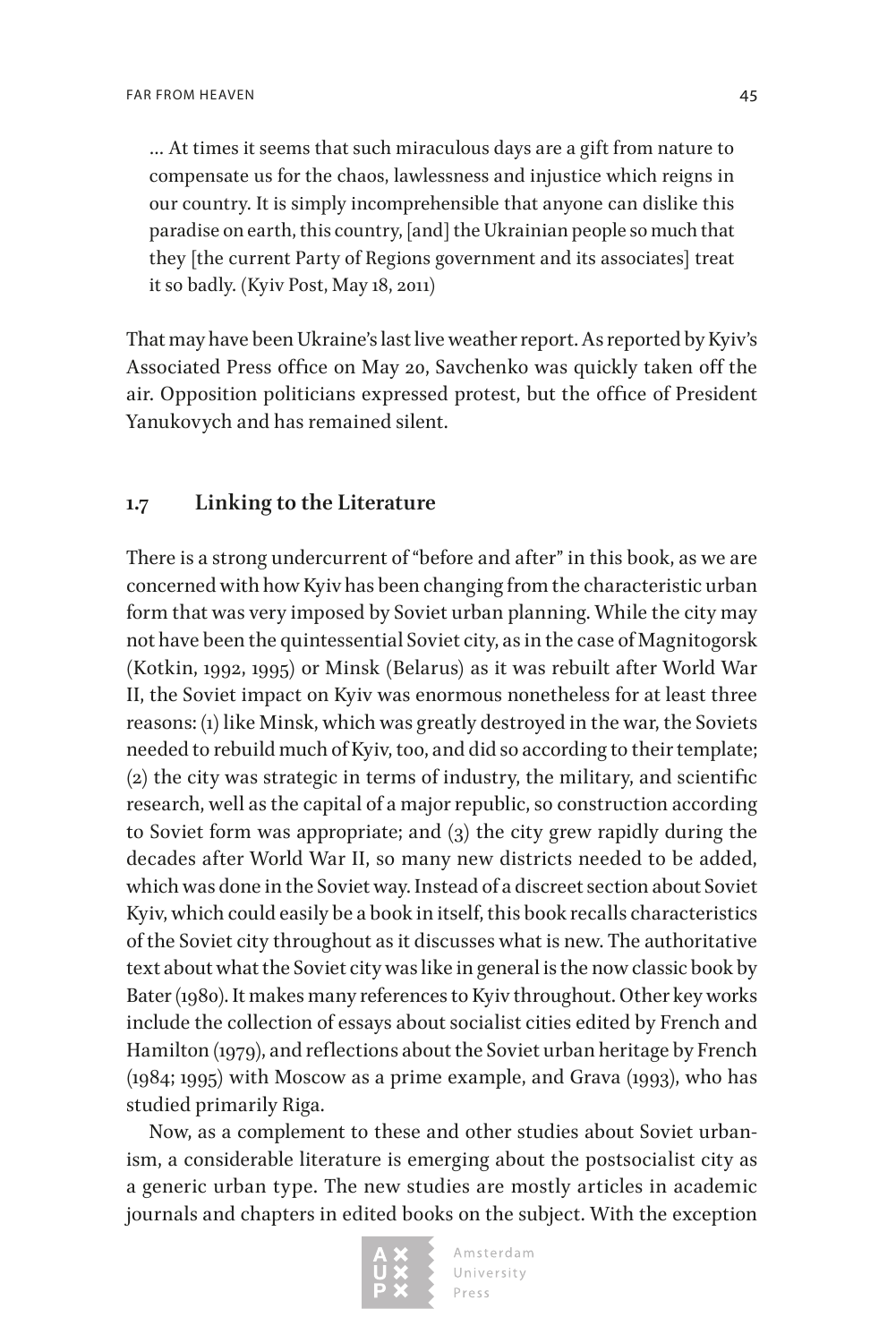46 K YIV, UKRAINE

of the aforementioned *Money Sings* about Yaroslavl, Russia, which was published in the early post-Soviet year 1995, this book about Kyiv is the lone book-length case study of a postsocialist city. It is also worth noting that Kyiv has been especially understudied. There are some fine histories of the city, both in English and in local languages (e.g., Bakanov, 2011; Boychenko et al., 1968; Byelomyesyatsev et al., 2012; Hamm, 1986, 1993; Kudrytsky, ed., 1982; Malakov, 2009, 2010, 2011, 2013; Meir, 2010; Nasyrova, Nevzorov, and Kruchynin, eds., 2008; Shulkevych and Dmytrenko, 1982), but there is virtually nothing in English about the city today except for the occasional piece of journalism, some of which seems to focus disproportionately on the antics of the topless women's protest group FEMEN, or short travel articles. There is not much either in Ukrainian or Russian, and certainly no book such as this. However, the local literature is growing rapidly. Key sources that relate to the subjects covered here are a topical issue of the Ukrainian sociological journal *Spilne: Zhurnal Sotsialnoi Krytyky* (Commons: A Journal of Social Criticism), volume 2 (2010); a collection of papers about city planning in Kyiv edited by Ksenia Dmytrenko (2011); a collection of essays about social and landscape change in Kyiv edited by Makarenko et al. (2012); a detailed study about Troyeshchyna, a blue-collar residential neighborhood at the margins of Kyiv, by Blair Ruble (2003); and various other papers, including at least two by Natalia Moussienko about historical preservation in the city and citizens' struggles against irresponsible construction projects (2009a and b).

A recent article by Sýkora and Bouzarovski (2012) outlines a conceptual framework for analysis of the socialist to postsocialist urban transition and offers a helpful bibliography. Because the subject is compelling, and because the socialist world in Eurasia covered a huge territory and many countries and cultures, the literature ranges widely geographically. Examples run from the former Soviet satellite states of Balkan Europe (e.g., Hirt, 2006, 2007, 2010, Nae and Turnock, 2011; Pojani, 2009 and 2010; Staddon and Mollov, 2000) and Poland (e.g., Michlic, 2009; Musekamp, 2009; Thum, 2009; Tölle, 2008), into the heart of Russia (e.g., Argenbright, 1999; Kalfus, 1996; Makhrova and Molodikova, 2007; Medvedkov and Medvedkov, 2007; Molodikova and Makhrova, 2007; Pagonis and Thornley, 2000), to the distant "blue cities" of Russia (Engel, 2007) and the far reaches of Buryat Siberia (e.g., Baldayeva, 2007; Humphrey, 2007; Hürelbaatar, 2007; and Manzanova, 2007), and perhaps beyond.

At least with respect to the issues that are emphasized in this book, the central contribution to the literature is the edited book *Cities after the Fall of Communism* (Czaplicka, Gelazis, and Ruble, eds., 2009). Like in our own approach to Kyiv, each of the book's 11 case studies "focuses on a

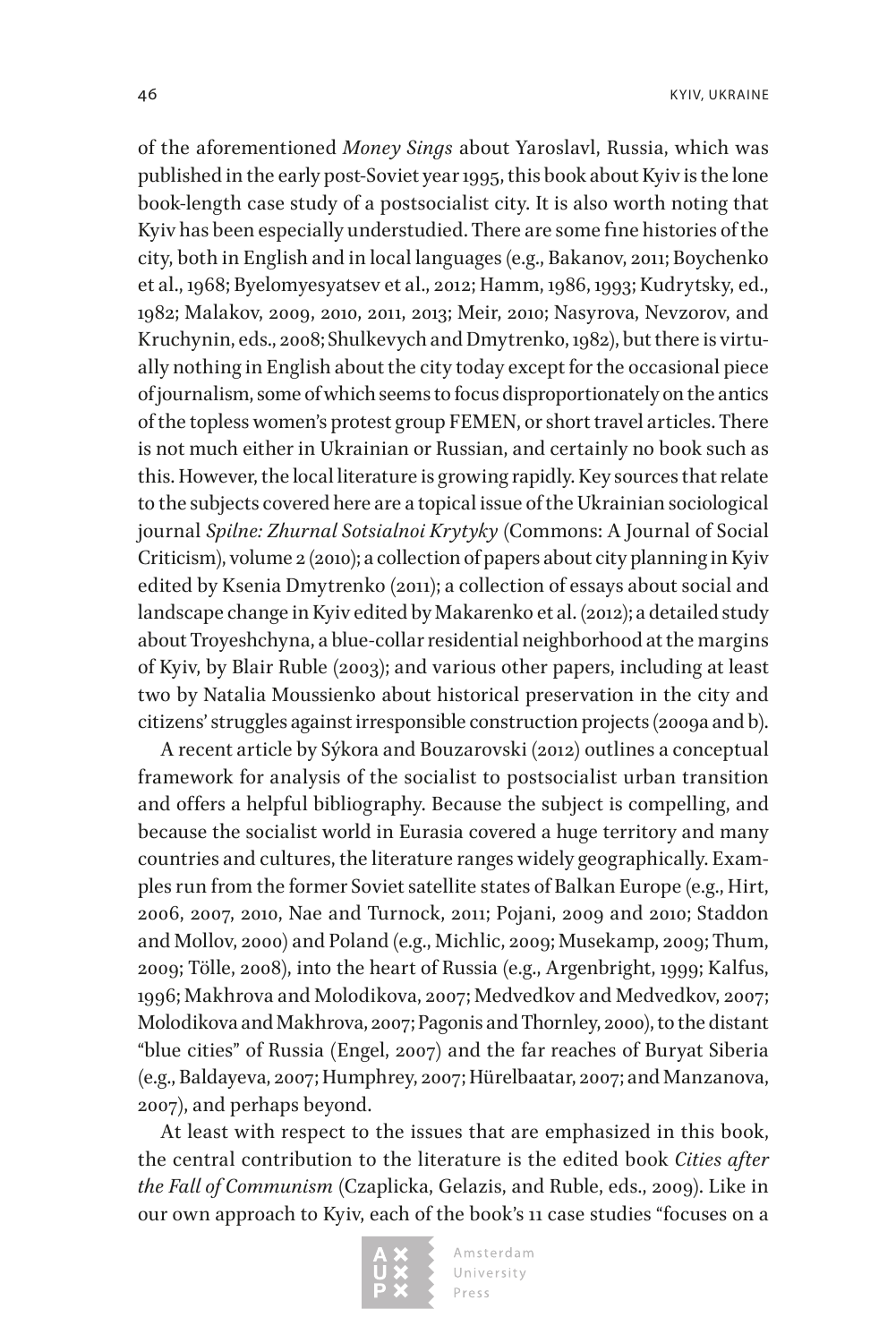postcommunist city with a particularly interesting story to tell" (p. 2). There are 4 cases from Ukraine: Odesa ("Odessa" in the text), Sevastopol, Kharkiv, and L'viv; as well as chapters about cities in countries nearby: Vilnius in Lithuania, Novgorod and Kaliningrad in Russia, Tallinn in Estonia; and Wrocław, Łódź, and Szczecin in Poland. A "deceptively simple" initial question runs through the case studies: "What time is this place?" This question was first posed in 1961 by Anselm Strauss in his analysis of the changing American urban landscape, and it is one that the editors of this book see correctly as "central for those reimagining and remaking the cities of the former Soviet Union and postcommunist Central and Eastern Europe" (p. 1). As each city moves forward into the new era, it also reflects on its past and reworks history in ways that the communists did not allow. Often, there is wholesale renaming of streets and city districts in order to substitute one set of memories for another, replacements of old monuments and hero statues with those that are new and different, and a return of historical foundation for cities to past times of urban glory and national strength. In Ukraine, the city of L'viv especially has broken with its Soviet past, as this was always a rabidly anti-communist and anti-Russian city, and has reinvigorated its Ukrainianism in the landscape, as well as erected monuments to both honor and acknowledge its Polish and Jewish pasts (Hentosh and Tscherkes, 2009, pp. 255-280).

A second important collection of essays is the book edited by Alexander, Buchli, and Humphrey (2007). It focuses on urban life in post-Soviet Central Asia and includes among other essays those cited above for Buryat Siberia. It describes a distant and different world from that of Kyiv, but a world nonetheless that the Soviets had transformed with the same mold that had reshaped Kyiv and other cities in the Slavic heartland. A third collection of essays, edited by Kiril Stanilov and also published in the same year (Stanilov, 2007a), focuses more on European Russia (e.g., the Russia chapters cited above), as well as on the Baltic countries and key capital cities in the former Eastern Bloc such as Prague, Sofia, Budapest, and Bucharest. Chapters about the changing geography of office development and other commercial uses in a mix of East European cities by Stanilov (2007b) and about the emerging geography of commercial real estate in postsocialist Moscow by Makhrova and Molodikova (2007) link especially well with my own observations in Kyiv, as does a superbly detailed chapter by Yuri Medvedkov and Olga Medvedkov about the changing geography of elite residential areas in Moscow and its surroundings (2007). A fourth edited book, *The Post-Socialist City*, looks at the impact of social-political change in East Europe and the former USSR on the form of public squares, monuments, and other elements

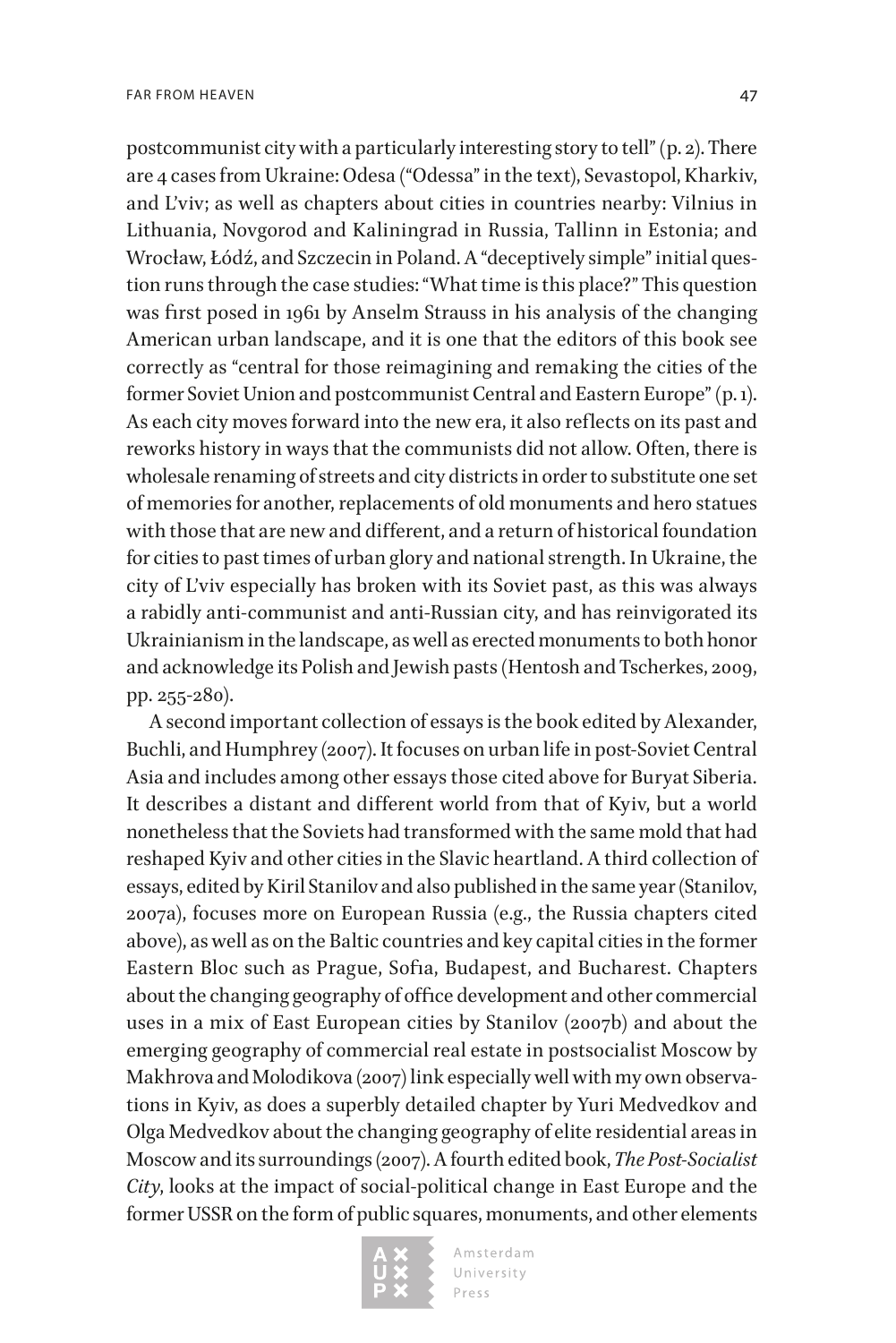of urban form as seen in Bucharest, Prague, Warsaw, and Prishtina, among other cities (Kliems and Dmitrieva, eds., 2010). One chapter, by Wilfried Jilge, discusses the form of Kyiv's Maidan Nezalezhnosti (Independence Square), a subject that we will take up in Chapter 6 (Jilge, 2003; 2010). Finally, a fifth edited volume is by anthropologists and looks at changes to everyday life since the end of socialism in various countries in East Europe, in Armenia, and in Russia. Its wide-ranging chapters cover the rebuilding of synagogues in East Europe, rock music in Budapest, and gay tourism to Prague, among other topics (Berdahl, Bunzl, and Lampland, eds., 2000).

There has been significant in-depth research about one city in particular, Tbilisi, the capital of Georgia (Van Assche, Salukvadze, and Shavishvili, eds., 2009; Van Assche and Salukvadze, 2012). This ancient city that itself had contributed to the shaping of earliest Kyiv, had been reworked considerably by Soviet planners and city-builders during the 70 years (1921-1991) that it was part of the USSR, but has since experienced what is perhaps a leading edge of post-Soviet reconstruction. The new era is one of a return to both national themes and religiosity in the landscape, and of redevelopment in all parts of the metropolis by a profit-minded real estate industry. These "new actors" on the urban scene in Tbilisi area atuned to Western architectural forms and development practices, and are, in a sense, "reinventing" the city, as the author's title for their article suggests (Van Assche and Salukvadze, 2012). Tbilisi is an especially pertinent case study to consider alongside Kyiv because the city is also deeply historic and rich in religious architecture. And, like Kyiv, the city suffered the destruction of old churches and wreckage of history during the Stalinist years. A little more solidly than Kyiv and Ukraine, Tbilisi and Georgia have embraced democracy, perhaps providing a model for democracy advocates in Ukraine; and much more than Kyiv, but certainly akin to the nationalistic feelings that dominate L'viv and other parts of the west of Ukraine, Tbilisi and Georgia have said no to Russia and aspire to a future with the West.

Moscow is another key city for comparison with Kyiv. For a long period, it was the Soviet "big brother" of the Ukrainian capital, and is now a city that perhaps more than any other is being remade by rich capitalists and the "New Russian" consumer class. Among the many sources to read about this city are the following: Adams (2008); Badina and Golubchikov (2005); Kolossov, Vendina, and O'Loughlin (2002); Kolossov and O'Loughlin (2004); Pagonis and Thornley (2000); and three articles in a recent issue of the journal *Slavic Review* (Stella, 2013; Griffiths, 2013; and Rossman, 2013). The publications of R. Anthony French are key, too, although they are a bit older and predate some of Moscow's most dramatic transformations (French,

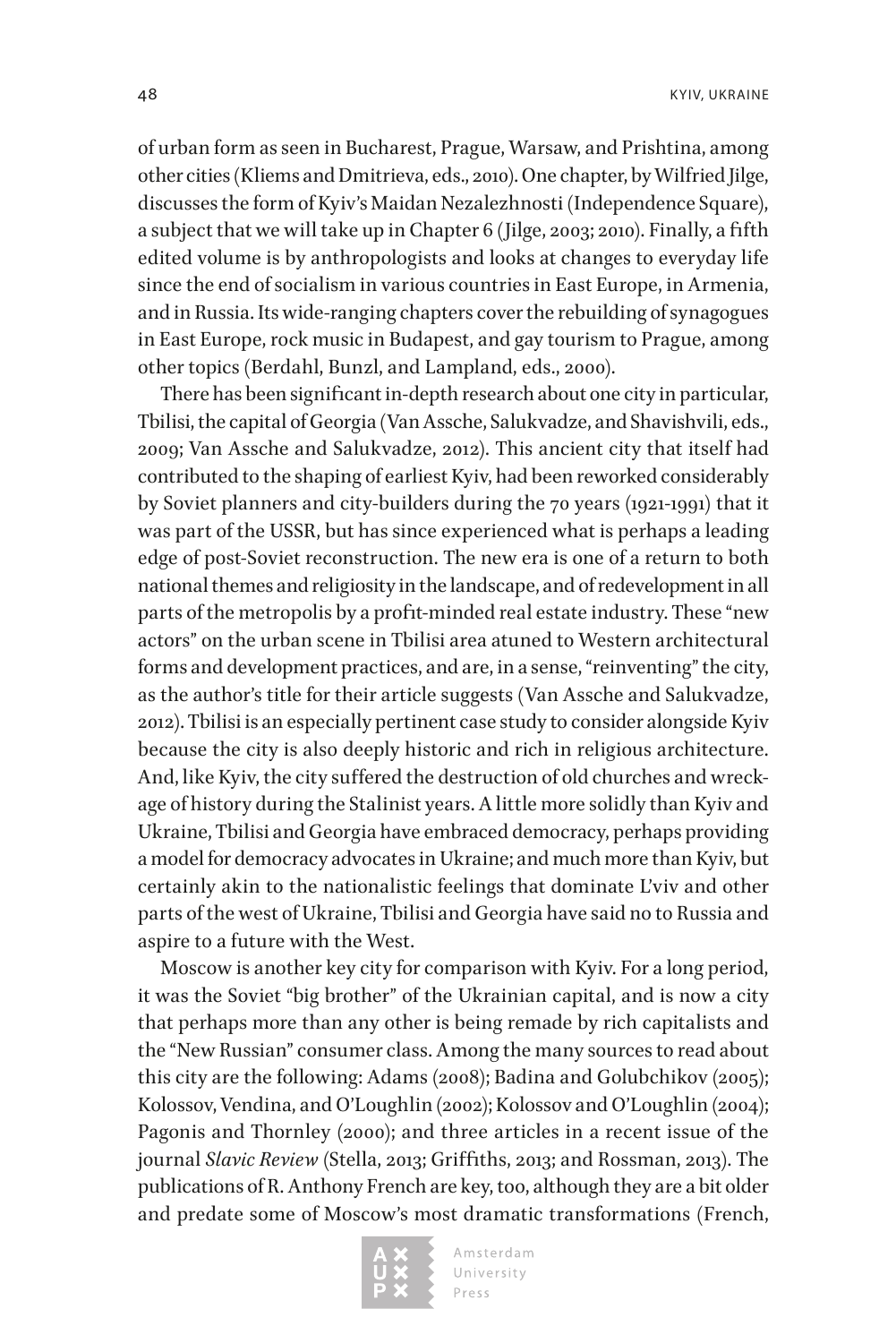1984; 1995). The most central case study is probably the ethnography of everyday life in the years following the demise of Soviet order by Williams College sociologist Olga Shevchenko (2009). The book is recent and richly detailed, and it focuses on ordinary people as opposed to the smaller group of nouveaux riches who have gotten disproportionate attention in other literature. The first chapter is entitled "Living on a Volcano." This is a metaphor that Shevchenko said she heard often in her interviews as Moscow's rank-and-file continually faces social and political instability, and lives with uncertainty about what the next day might bring (Shevchenko, 2009, p. 8). We read that people have had to come up with home-grown ways to protect themselves from the hazards of everyday life in postsocialist Moscow's perpetual "state of emergency." One example, set in the context of rising crime rates, concerns the proliferation of super-strong steel doors for apartments and metal garages in residential areas, even if there was very little of value in the apartment or the garage to protect. One informant, Andrei, laughingly told Shevchenko, "I believe that our apartment door is our most expensive possession," while another, Sergei Mikhailovich, explained that alternative forms of protection such as vigilant neighbors or alert police were no longer available in his post-Soviet neighborhood, and added that "although police are needed, one is afraid of the police these days" (Shevchenko, 2009, p. 113.) These comments, too, ring familiar for the Kyiv I have observed, and they could just as easily have been framed by Shevchenko via my metaphor of urban demons (her city also happens to have spectacular church domes) as by her chosen one of tectonic volatility.

The distinguished Cambridge University anthropologist Caroline Humphrey has also addressed changes in society after socialism, and has written about various aspects of Moscow and other locations in the former USSR and Mongolia in her descriptively titled collection of ten of her own essays: *The Unmaking of Soviet Life* (2002). She, too, gives more attention to ordinary people than the rich, including those living in far-off rural and small-town Siberia, but one chapter in particular is about the rich in Moscow and other cities and relates to topics that we will discuss for Kyiv. This is Chapter 9, the "Villas of the 'New Russians,'" which describes the geography and architecture of the lavish homes that are being built by suddenly moneyed citizens of emerging post-Soviet society. These new homes represent the first boom in construction of large, individually owned houses for single families since the Revolution of 1917 (p. 175). She interprets the new landscapes as emblems of a rising culture of consumption and new symbols of status and individual independence. In comparison to the traditional dacha, "the villa has a quite different appearance," Humphrey writes,

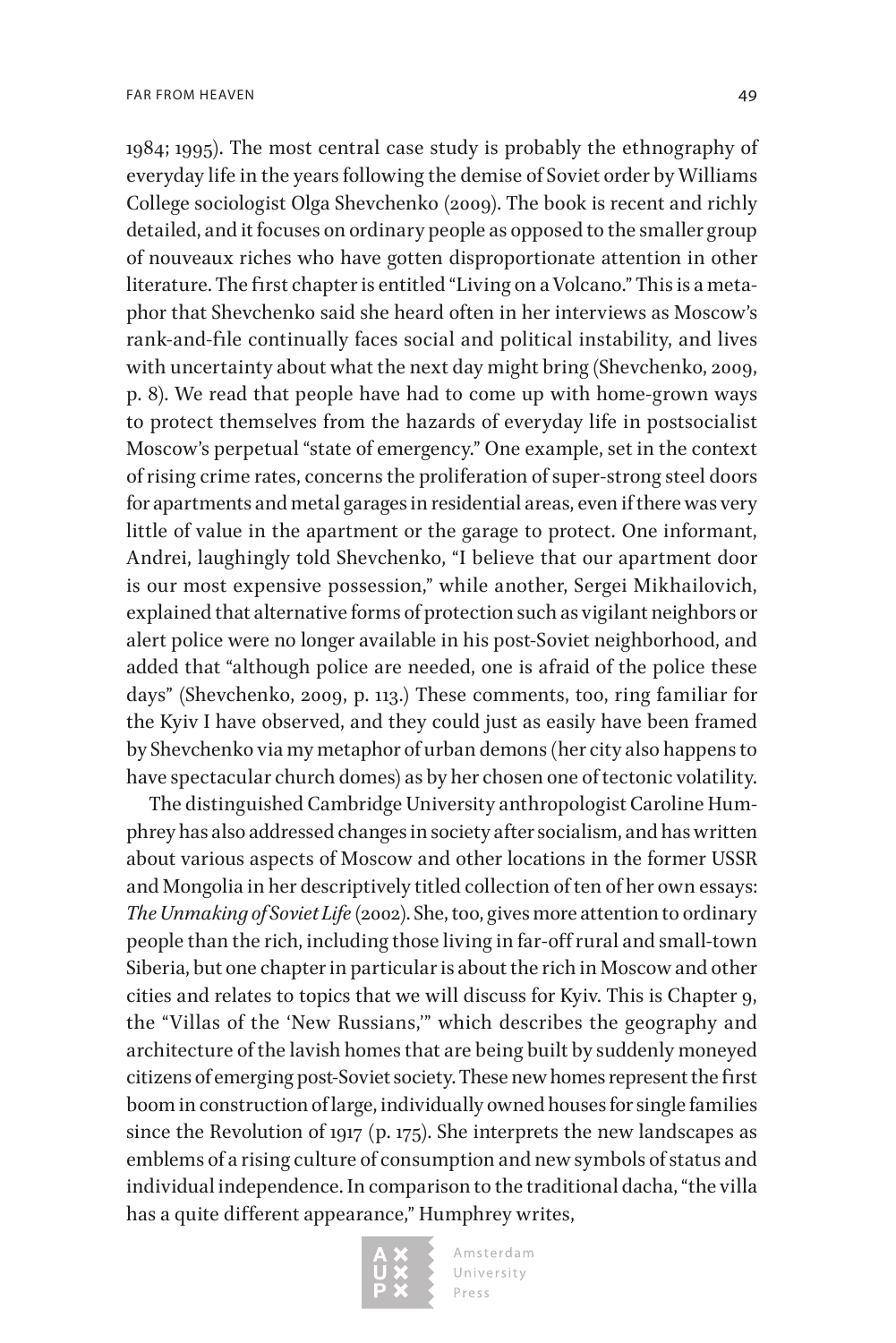50 KYIV, UKRAINE

for the owners do not see themselves as engaged in creating domesticity in the face of state-dictated homogeneity. … The purchaser of a villa is a master who signals the social position of an independent operator. His walls and gates connote withdrawal from the mass of the people, and his turrets evoke an "I'll look after myself" defiance. (p. 188)

In the chapters ahead in this book, we will see many examples of opulent construction for personal use by the "New Russians" of Kyiv (yes, the term is used in the Ukrainian capital), as that is indeed one of the principal dimensions of the city's current remaking, and will recall Humphrey's highlighting of consumption culture and self-centeredness as factors in their construction.

A case study of a different sort, more directly focused on the impact on urban space of a city's structural economic transformation after socialism, is the more quantitative analysis of Russia's second city, St. Petersburg, by Axenov, Brade, and Bondarchuk (2006). The findings of this study also parallel what I have observed, at least in bits and pieces, in Kyiv. The authors have compiled considerable data about changing economic enterprise in post-Soviet St. Petersburg, and they have documented both the extremely rapid increases over a short period in numbers and variety of business in the city and the spatial distributions of new businesses. Apropos to the example above about strongly locked doors, I note the example of private security companies: their numbers in St. Petersburg increased from 1 in 1988 to 80 in 1996, to 390 in 2002. Other data concern the changing numbers and geographic distributions of food stores, automobile service enterprises, tourism agencies, and hypermarkets, and the distributions of various kinds of business such as very small kiosks around busy Metro stations, and along particular streets, and in specific squares.

Still another pertinent case study is the research about Kazan by Liliya Nigmatullina (2010). The city is the capital of the Republic of Tatarstan, an oil-rich district within the Russian Federation located on the Volga River to the southeast of Moscow, and is sometimes referred to as "Russia's Third Capital." Both Kazan and the small-town and rural areas of Tatarstan have changed tremendously since the loosening of Moscow's hegemonic rule after Soviet times, as the republic has been able to exchange its vast oil resources for additional autonomy within the Russian Federation. That autonomy has taken on strong cultural expression and is reflected in an emphatic post-Soviet revival of ethnic Tatar and religious Islamic life. Nigmatullina's work, which was written as a master's thesis signed by yours truly, documented with considerable original data the return of her native Kazan to ethnic and religious roots that had been suppressed since the Russian conquest of the

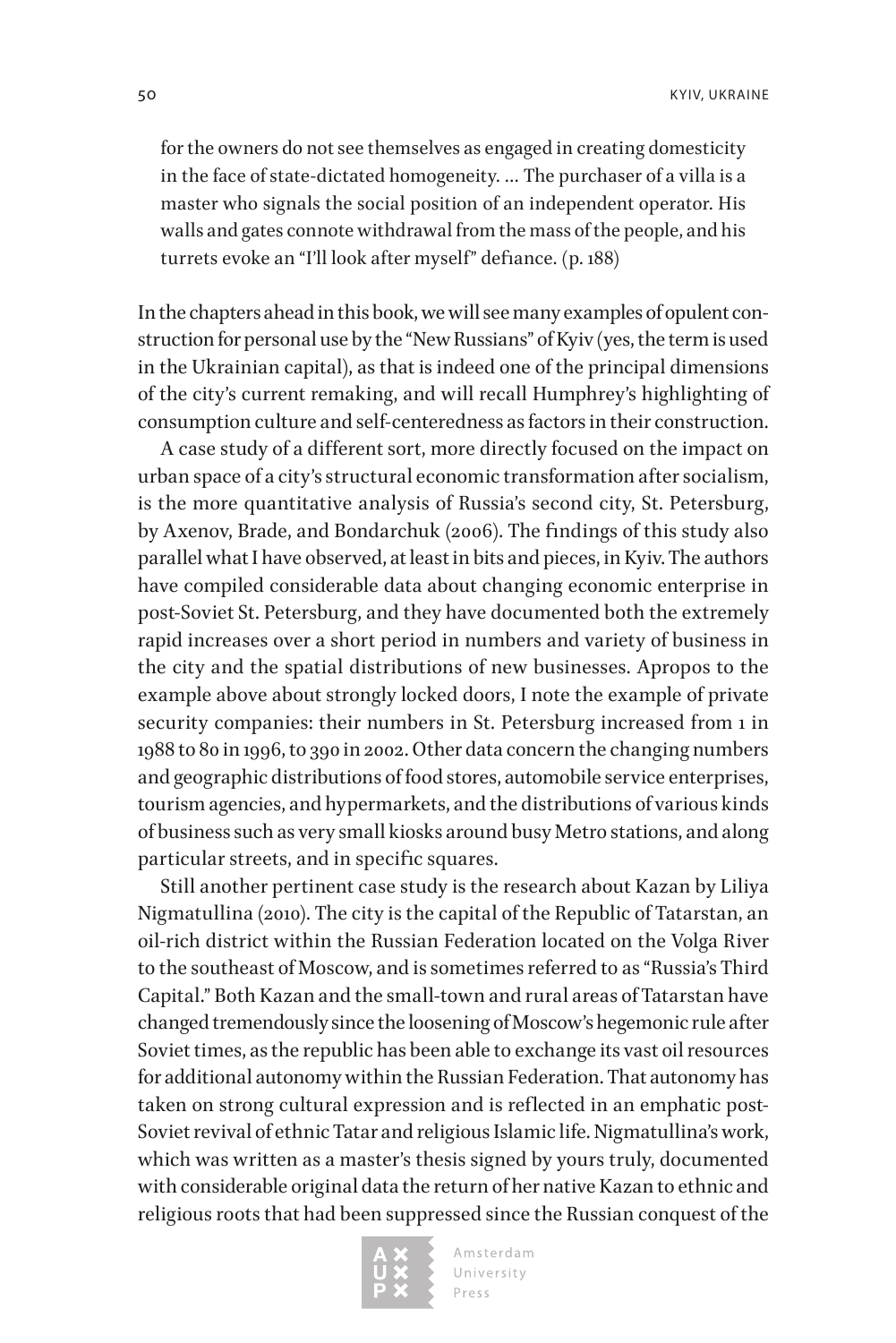city by Ivan Grozny (Ivan the Terrible) in 1552. The most symbolic event was the reconstruction in 2005 of the spectacularly beautiful Qolşärif mosque in the Kazan Kremlin (I was there and saw it with my own eyes), a sacred and historic structure that was demolished during Ivan's murderous siege of the city. It is now the largest mosque in Russia and the largest in Europe outside Istanbul. At the same time, dozens of other mosques have been constructed, reconstructed, or converted back to religious use from secular uses during Soviet (or even czarist) times in Kazan and its surroundings. There are also many new Islamic schools, renewed instruction of and in the Tatar language, and new retailing of halal food, Tatar and Islamic religious reading material, and Tatar and Islamic clothing, both for ceremonial and everyday use. All of this was either banned or suppressed during the many years of Russian and Soviet rule. Nigmatullina also documented the revival of ethnic Tatar vernacular architecture in and near Kazan as seen in single homes, the fences that bound property lines, and ethnic-oriented businesses and cultural centers, among other examples.

Such expressions of ethnic and linguistic identity, national past, and religiosity are seen commonly in historically non-Russian areas of the former Soviet Union because much of this was taken away during Soviet communism (or even earlier in the cases of territories such as Tatarstan that had been annexed by the Russian Empire). In addition to Kazan and L'viv (annexed after World War II), which I singled out above, there are other examples from Ukraine (e.g., Gubar and Herlihy, 2009; Kravchenko, 2009; Richardson, 2008), as well as those for the capital cities of the three newly independent countries of the Caucuses (e.g., Tbilisi as presented in the recent volume edited by Van Assche, Salukvadze, and Shavishvili, 2009; and in Bouzarovski, Salukvadze, and Gentile, 2011), and the capitals and other cities in the three Baltic Republics that are equally happy to no longer be Russia's (e.g., the chapters about Estonia's Tallinn by Jörg Hackmann and Lithuania's Vilnius by Irena Vaisvilaite in *Cities after the Fall of Communism*; and the article by Aleksandravičis about both Vilnius and Kaunas). There is also an emerging literature about post-Soviet urban Central Asia, e.g., the essay about Tashkent by Marfua Tokhtakhodzhaeva in the book *Urban Life in Post-Soviet Asia* edited by Alexander, Buchli, and Humphrey (2007). This study traces this ancient city from the  $19^{th}$  century when it was the capital of Turkestan, through those years of the  $20^{th}$  century when it was the administrative center of Soviet Uzbekistan, to its substantial transformation in the present century into its postsocialist form as a thriving capital city of an independent Uzbekistan (pp. 102-124). The same text also has case studies about Astana and Almaty in Kazakhstan. All of these cases bear in one way or another on Kyiv, because, as we will see, this city, too, has

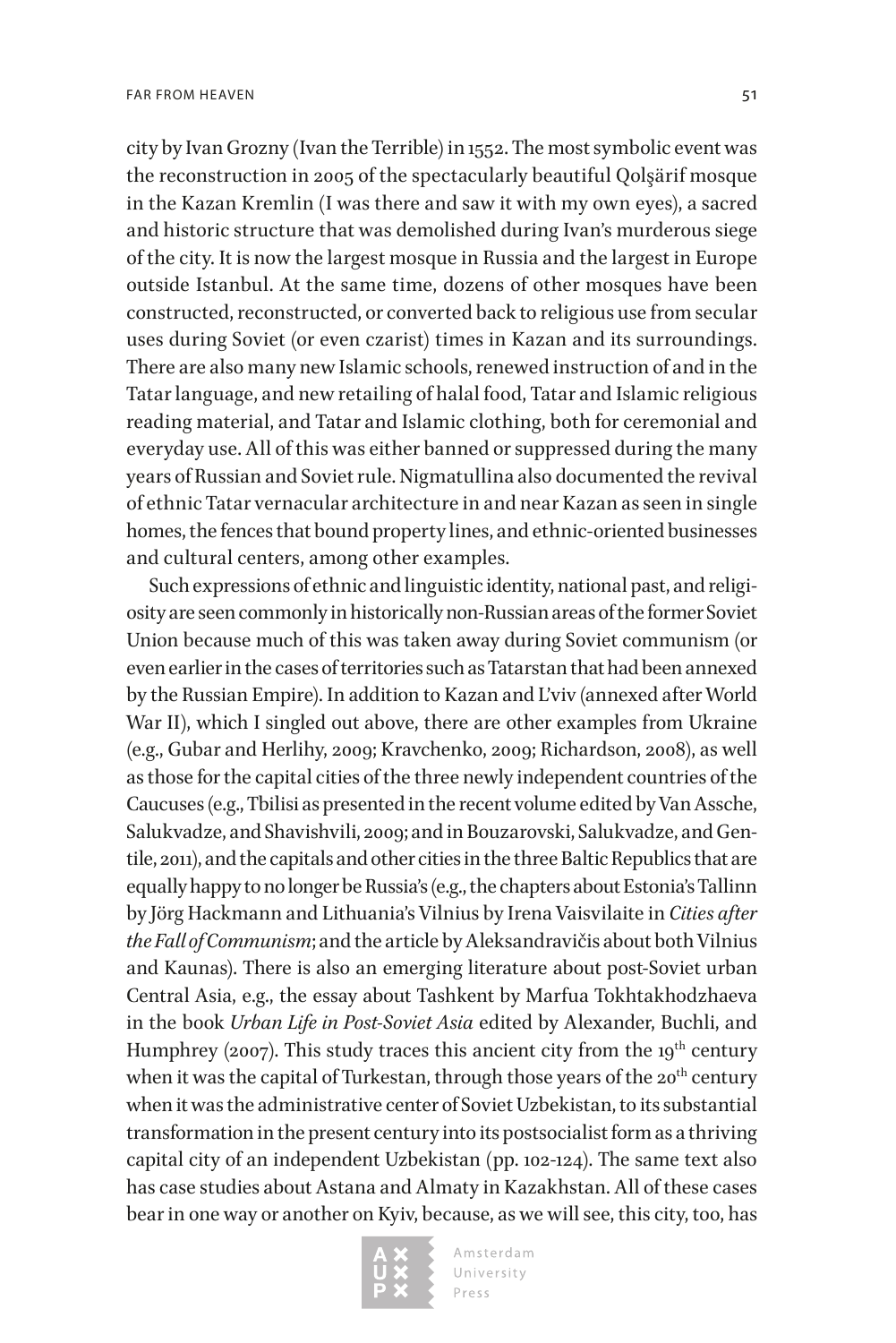<span id="page-52-0"></span>undergone a post-Soviet burst of national (i.e., Ukrainian) ethnic and linguistic expression (even as the Russian language continues to be widely used), as well as a revival of religions and places of worship, including various flavors of Orthodox, Catholic, Jewish, and Muslim faiths, and evangelical Christianity.

In our presentation of Ukraine's capital, we will consider not only the sequence of historical periods that make up the landscape of the city, but more importantly the choices that confront the metropolis about precisely what to preserve from the past and how, what to memorialize with new construction and how, and which paths of urban development should be followed for the future. These choices are often complicated for cities like Kyiv because of the dark histories of the communist past, particularly during the terror of Joseph Stalin, and the equally hard years of Nazi occupation and murder, and the extraordinarily painful memories that they engender. While citizens may rejoice with the fall of the Soviet Union and its repressions and the coming of independence, they know also that they will need to confront the bloody secrets of the Soviet apparatus and bring uncomfortable truths from government archives and people's memories to light. In Ukraine, the most critical such history is that of the Holodomor, the Stalin-induced famine in 1932-1933 that took several million lives. It was a forbidden topic under the Soviet regime, but after independence it became a responsibility to uncover the truth and to memorialize and teach it. A recent case study of a post-Soviet city that bears on such issues is that by the historian Cathy A. Frierson about the northern Russian city of Vologda and the torments that citizens faced on account of detailed revelations after the Soviet period that their city had been a key part of the apparatus of the Gulag and the repeated site of gruesome, government-committed mass murders (Frierson, 2010). Likewise, we have an excellent case study from Minsk, Belarus, the nearest national capital to Kyiv, that discusses conflicts in that city about (1) construction of the "Nemiga 99" monument to 53 young people who were killed in 1999 in a tragic stampede at a rock music concert; and (2) the Stalinist character of the city's Oktiabrsky Square as a reflection of the anachronistic ideology of the present government of Belarus (Barykina, 2008).

#### **1.8 Postsocialist Urbanism**

We now turn to a short summary of the changes that are taking place as "postsocialist" and "post-Soviet" urban transitions (Table 1.1). The changes are wide-ranging and include not just fundamental shifts in political and economic systems occasioned by the fall of communism and the Soviet Union,

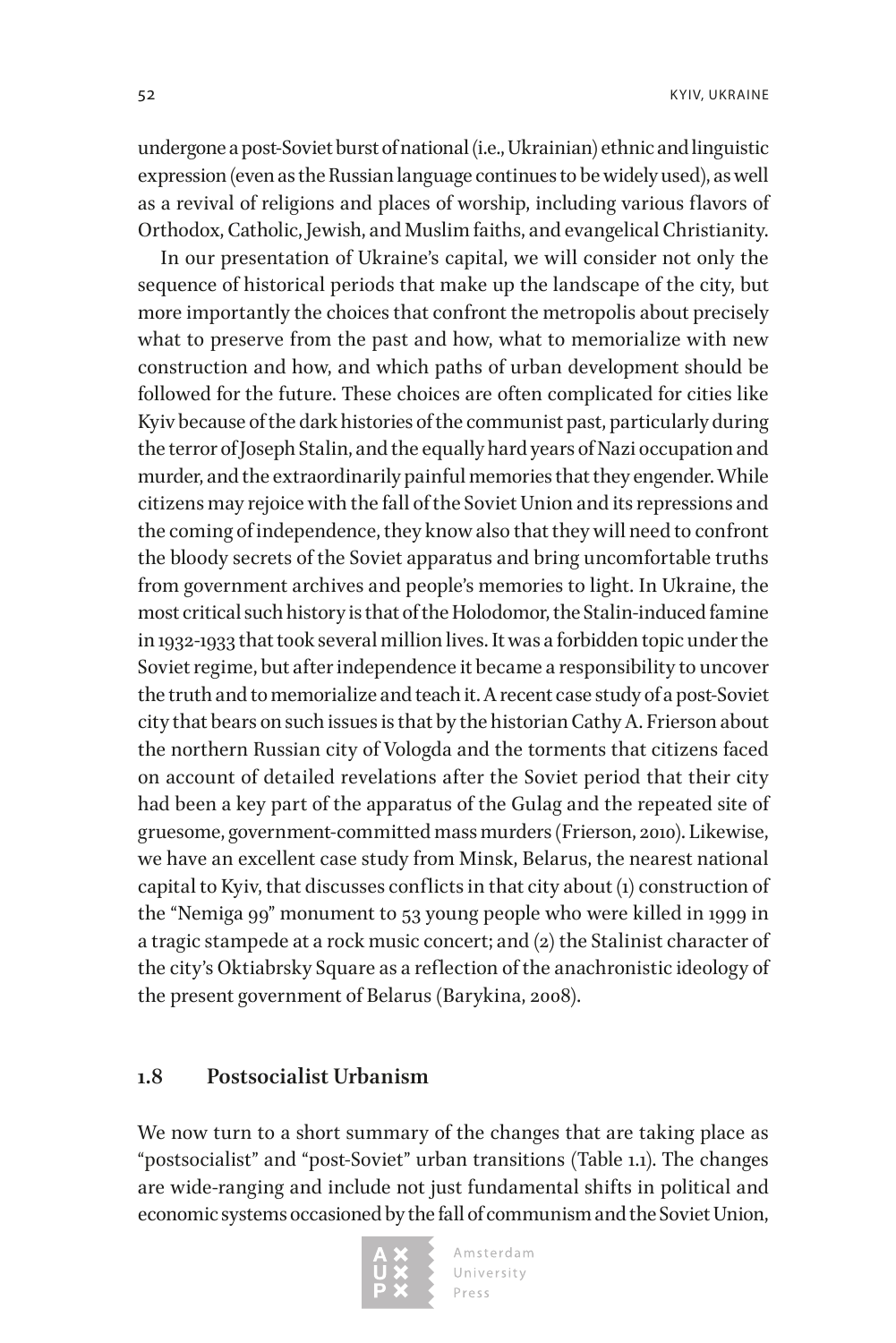<span id="page-53-0"></span>but also major transformations in culture and society, as well as in urban form. Writing specifically about Russia, but I think also having equal application to the cities of Ukraine, Graybill and Dixon have observed that "the built environment has changed so dramatically since 1991 that many cities are nearly unrecognizable to those accustomed to quiet, somber Soviet landscapes" (2012, p. 239). Generalizations can be risky because, as we have seen, the former Soviet/socialist realm of Eurasia is an enormous region with a full range of indigenous cultural and geographic variety, and various countries have taken different roads in the postcommunist world. Nevertheless, we do collect our thoughts on the matter because they will be a basis for the examination of Kyiv that follows and for understanding the city's new dimensions of urban process and conflict. We see one of many possible snapshots of Soviet/socialist to postsocialist transition in Kyiv in Figure 1.3. Taken from a viewpoint atop a bluff on the right bank, the photo looks across the Dnipro River at Hidropark, a large Soviet-era park in the center of the city, and its wonderful beaches, and then beyond at left-bank Kyiv where the Soviets had built many of their expansive housing estates. We also see post-Soviet geography: e.g.*,* incursions to the park by private businesses (a floating restaurant and floating hotel, from left to right); the dome of a small chapel peeking from among trees in the park; a large new church on the far bank (the Patriarchal Ukrainian Catholic





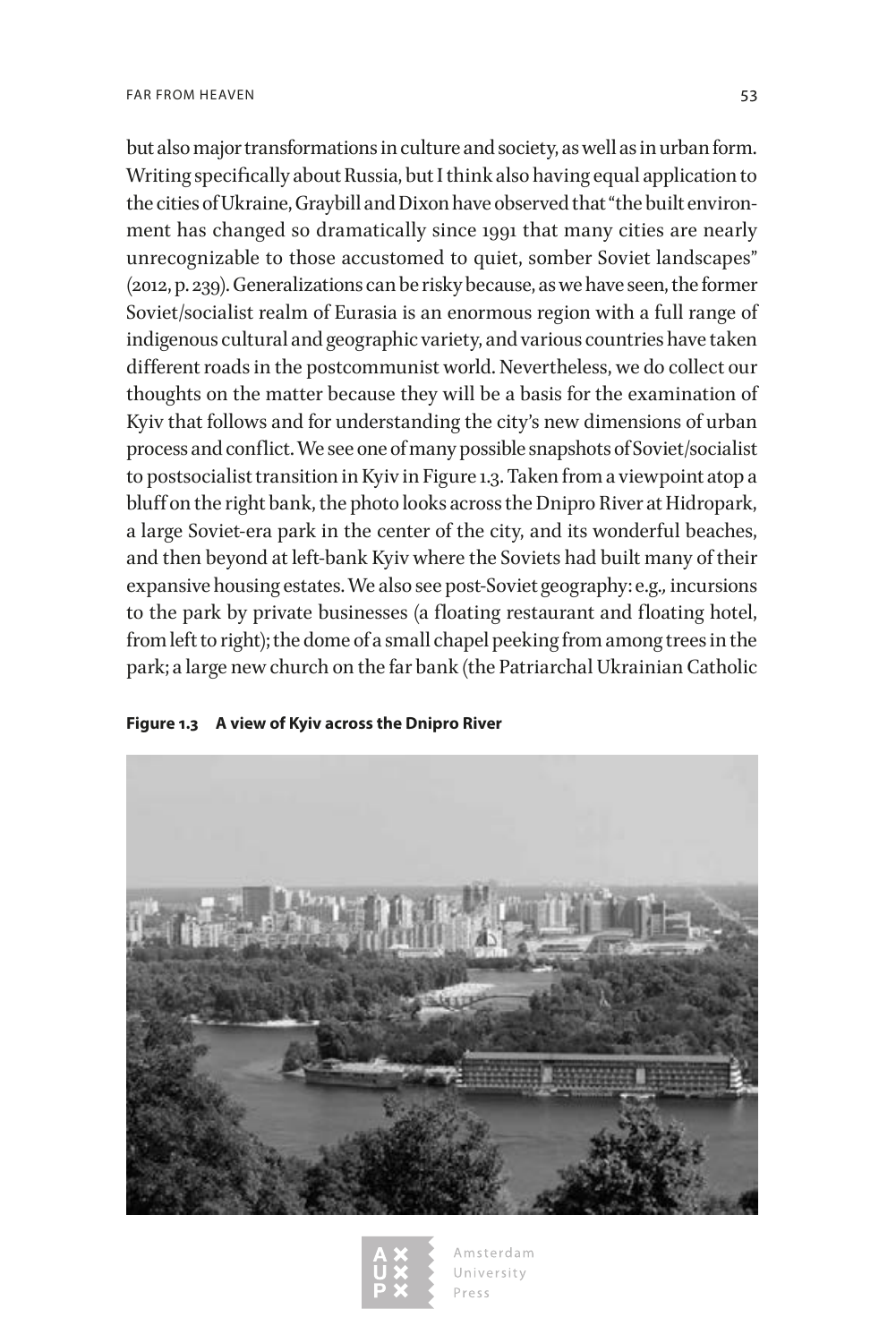<span id="page-54-0"></span>54 K YIV, UKRAINE

Cathedral of the Resurrection of Christ); a business-oriented convention and exposition center nearby; new, taller apartment and condominium towers for the new middle class rising above Soviet constructions; and a wide road with cars and new shopping malls along the right edge.

The key points are organized below in a "before" and "after" format, the break being the end of the USSR and birth of post-Soviet independent nations. The characteristics that I list for postsocialist cities are gleaned from the literature that we have just reviewed (colored, I am sure, by my own experiences in the postsocialist landscape), while the parallel list of "before" characteristics during socialism comes from (1) that same literature; and (2) from what are widely considered to be the definitive studies about Soviet and socialist cities specifically (e.g.*,* Bater, 1980). Many of the boxes below include interrelated, overlapping information; hence, it was not possible to group them into neat categories. However, the flow of the table tends to run from "economic transformations" near the top, through "urban physical change" near the middle, and "social and cultural change" toward the end.

| <b>BEFORE: Key Characteristics of Soviet/</b>                                                                                                                                                    | <b>AFTER: Parallel Characteristics of</b>                                                                                                                                 |
|--------------------------------------------------------------------------------------------------------------------------------------------------------------------------------------------------|---------------------------------------------------------------------------------------------------------------------------------------------------------------------------|
| <b>Socialist Cities</b>                                                                                                                                                                          | <b>Postsocialist Cities</b>                                                                                                                                               |
| The economy is centralized and controlled<br>by government. Government is essentially<br>everyone's employer and there is officially<br>no unemployment. There is limited private<br>enterprise. | Much of the economy is decentralized and<br>privatized. Private enterprise expands,<br>sometimes with little control. Some<br>enterprises fail and there is unemployment. |
| The government owns the land and what is                                                                                                                                                         | Land ownership is privatized. The number                                                                                                                                  |
| built on it.                                                                                                                                                                                     | of landowners is large.                                                                                                                                                   |
| Government buildings dominate the urban                                                                                                                                                          | Office buildings, international hotels, and                                                                                                                               |
| center.                                                                                                                                                                                          | upscale shopping are appearing fast.                                                                                                                                      |
| The architecture of government authority                                                                                                                                                         | The skyline is increasing postmodern and                                                                                                                                  |
| marks the skylines of cities.                                                                                                                                                                    | commercial.                                                                                                                                                               |
| Central public squares are for rallies                                                                                                                                                           | Increasingly, public squares are sites for new                                                                                                                            |
| to support government and/or for the                                                                                                                                                             | business (e.g., kiosks) and in some cases                                                                                                                                 |
| government's monuments.                                                                                                                                                                          | support divergent political discourse.                                                                                                                                    |
| Within the USSR, nationalism is subdued<br>except for the Soviet state as a whole.                                                                                                               | National identity emerges as an important<br>element of landscape. Independence<br>monuments are found in all post-Soviet<br>countries but Russia.                        |
| The practice of religion is forbidden or                                                                                                                                                         | Energetic rebuilding of important places                                                                                                                                  |
| restricted; churches and other places of                                                                                                                                                         | of worship that were destroyed under                                                                                                                                      |
| worship are few and under close watch;                                                                                                                                                           | communism; energetic construction of                                                                                                                                      |
| many places of worship have been either                                                                                                                                                          | new places of worship; religious holidays                                                                                                                                 |
| destroyed or converted to new uses.                                                                                                                                                              | become part of the national calendar.                                                                                                                                     |
|                                                                                                                                                                                                  |                                                                                                                                                                           |

#### **Table 1.1 Socialist and Postsocialist Cities Compared**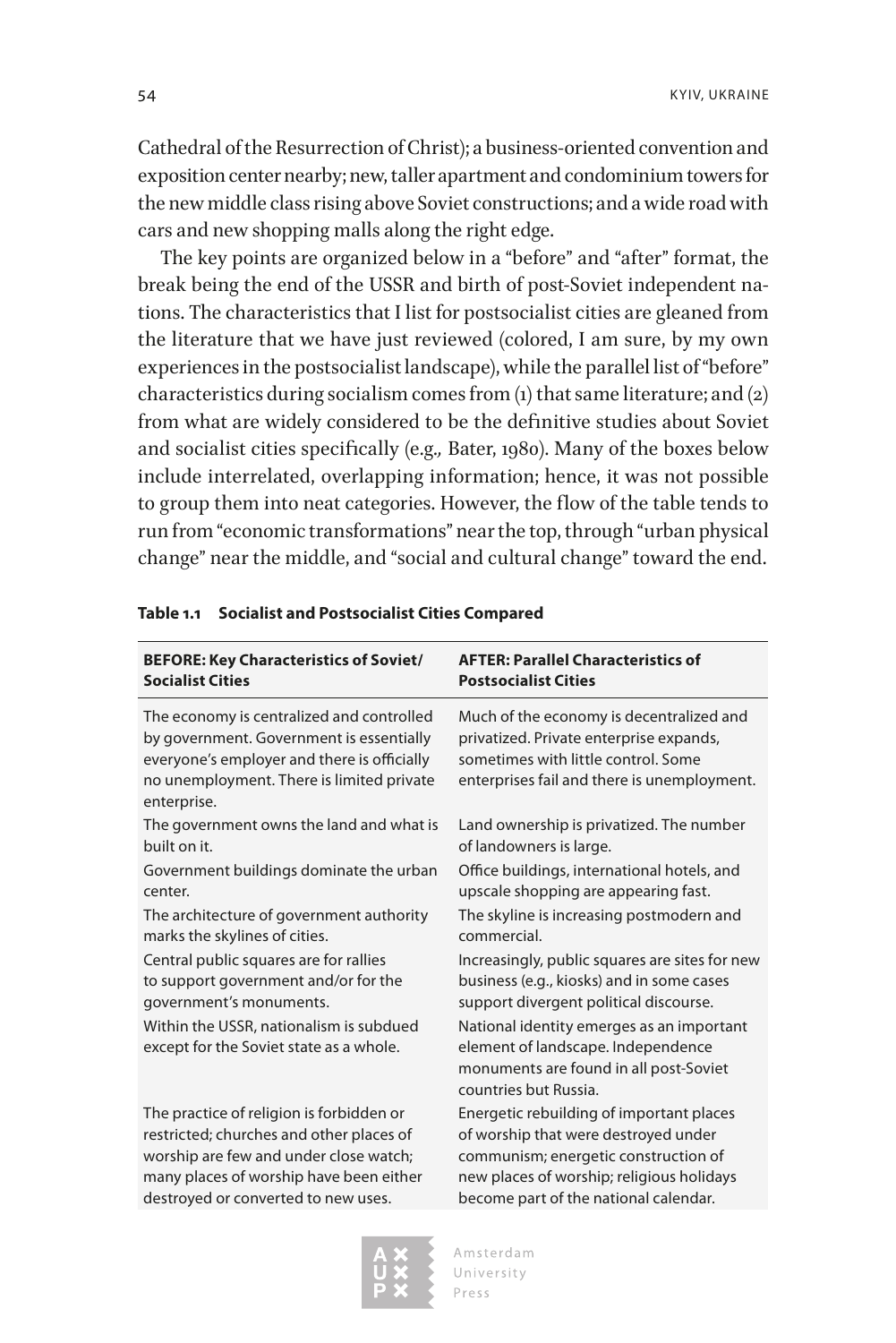| <b>BEFORE: Key Characteristics of Soviet/</b><br><b>Socialist Cities</b>                                                                                                                     | <b>AFTER: Parallel Characteristics of</b><br><b>Postsocialist Cities</b>                                                                                                                                                                                                                |
|----------------------------------------------------------------------------------------------------------------------------------------------------------------------------------------------|-----------------------------------------------------------------------------------------------------------------------------------------------------------------------------------------------------------------------------------------------------------------------------------------|
| Most people live in fairly homogenous and<br>crowded developments of government-<br>built apartment blocks with few amenities<br>within buildings.                                           | There is private ownership of apartments<br>and more personalization of spaces<br>behind an apartment unit's closed doors.<br>Often, public spaces in residential areas<br>are neglected because mechanisms for<br>maintenance and social control have<br>weakened.                     |
| Better housing for privileged people such<br>as party members is found in the center, but<br>with little fanfare.                                                                            | Exclusive neighborhoods for the wealthy<br>are developed in various parts of the city.<br>Wealth is conspicuously displayed.                                                                                                                                                            |
| Although there is social inequality, most<br>citizens are more or less on the same<br>footing. People in major urban centers<br>live better than in isolated countryside<br>locations.       | The urban-rural divide is exacerbated.<br>Within cities, there is much greater social-<br>economic inequality, with huge gaps in<br>income between the few who are extraordi-<br>narily rich and most other citizens. Happily,<br>a middle class emerges, albeit perhaps too<br>slowly. |
| Many cities have large industrial districts,<br>many industrial workers, and pollution<br>problems that come with heavy industry.                                                            | Some industries are no longer competitive<br>and close.                                                                                                                                                                                                                                 |
| Large parks serve as the lungs for cities<br>and as places of day-off getaway for city<br>residents.                                                                                         | Parts of popular parks are appropriated<br>by government or well-connected private<br>enterprises for nonpark use. Other options<br>for leisure compete with parks.                                                                                                                     |
| There is a reliance on mass transit.                                                                                                                                                         | There is more usage of private automobiles,<br>and there are more traffic jams and<br>shortages of parking.                                                                                                                                                                             |
| Shopping is done in a central department<br>store, and in government stores for food,<br>bread, meat, etc. Sometimes there are<br>shortages of goods. There are small-scale<br>vendors, too. | Supermarkets appear, as do chain stores<br>from abroad, fashion boutiques, and<br>shopping malls. There are larger numbers of<br>small-scale vendors along sidewalks and at<br>other public spaces.                                                                                     |
| Personal wealth is not displayed openly.                                                                                                                                                     | Many people chase money openly and<br>aggressively, and make a point of showing<br>their wealth by how they dress, the cars they<br>drive, and how they spend it.                                                                                                                       |
| With the exception of university students<br>from developing countries, there are<br>comparatively few foreigners. Those who<br>are there have restrictions on their activities.             | There are many more foreigners and many<br>opportunities for foreigners.                                                                                                                                                                                                                |
| Foreign travel is restricted and is available<br>mainly to those who are well-connected.<br>Social controls are tight, although alcohol-<br>ism is common.                                   | The borders are open for trips abroad and<br>even emigration. Many people leave.<br>Disorder replaces social control. Alcoholism,<br>crime, prostitution, etc. all increase. There is<br>said to be a decline in moral standards.                                                       |